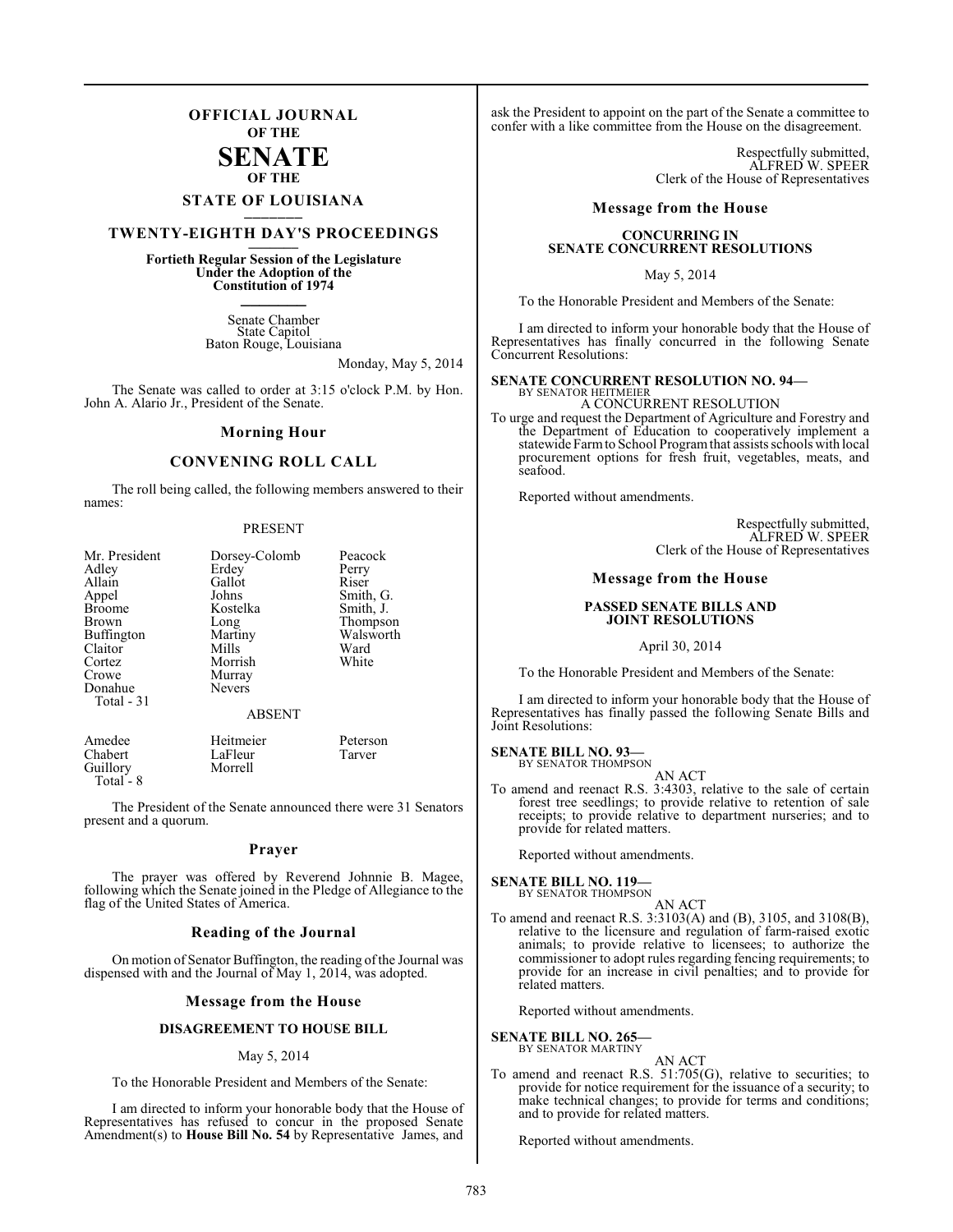#### **SENATE BILL NO. 287—** BY SENATOR MARTINY

AN ACT

To enact R.S. 49:191(7)(a) and to repeal R.S. 49:191(5)(b), relative to the Department of Public Service; to provide for the recreation of the Department of Public Service and the statutory entities made a part of the department by law; to provide for the effective termination date for all statutory authority for the existence of such statutory entities; and to provide for related matters.

Reported without amendments.

#### **SENATE BILL NO. 288** BY SENATOR MARTINY

AN ACT

To enact R.S. 49:191(7)(a) and to repeal R.S. 49:191(5)(l), relative to certain agencies within the office of the governor, including provisions to provide for the re-creation of such agencies; to provide for the effective termination date for all statutory authority for the existence of such statutory entities; and to provide for related matters.

Reported without amendments.

#### **SENATE BILL NO. 362—** BY SENATOR CORTEZ

AN ACT

To amend and reenact R.S. 6:1004(A) and 1004.1(B) and to enact R.S. 6:1004(E) and 1004.1(C), relative to currency exchange services; to provide for licensure; to provide for renewal; to provide for procedures, terms, and conditions; and to provide for related matters.

Reported without amendments.

# **SENATE BILL NO. 181—** BY SENATOR MORRISH

AN ACT

To amend and reenact R.S. 22:2314(C)(3), relative to the Louisiana Citizens Property Insurance Corporation policy take-out program; to provide with respect to ownership of a policy by a take-out company; and to provide for related matters.

Reported without amendments.

#### **SENATE BILL NO. 243—** BY SENATOR MORRISH

AN ACT

To amend and reenact R.S. 40:1429, relative to the insurance fraud investigation unit within the Department of Public Safety and Corrections; to extend the enforcement provisions of the unit to July 1, 2016; and to provide for related matters.

Reported without amendments.

#### **SENATE BILL NO. 247—** BY SENATOR MORRISH

AN ACT

To enact R.S. 22:1923(2)(k),(l), and (m), relative to insurance fraud; to provide with respect to definitions of fraudulent acts; and to provide for related matters.

Reported without amendments.

#### **SENATE BILL NO. 296** BY SENATOR MORRELL

AN ACT

To enact R.S. 15:622, relative to sexual assault collection kits; to require criminal justice agencies to conduct a physical inventory ofsuch kits; to provide for definitions; to provide relative to the reporting of such inventory; and to provide for related matters.

Reported without amendments.

# **Page 2 SENATE 28th DAY'S PROCEEDINGS**

#### **SENATE BILL NO. 542—**

BY SENATOR MORRELL

AN ACT To enact R.S. 27:15(H), relative to the Gaming Control Board; to require an annual report on impact of technology; and to provide for related matters.

Reported without amendments.

#### **SENATE BILL NO. 436—** BY SENATOR MORRISH

AN ACT

To amend and reenact R.S. 22:1931.13, relative to the Sledge Jeansonne Louisiana Insurance Fraud Prevention Act; to change the sunset date of the Act; and to provide for related matters.

Reported without amendments.

#### **SENATE BILL NO. 51—**

BY SENATOR MARTINY

AN ACT To amend and reenact R.S.  $51:1304(C)(4)$ ,  $1305(A)$ , the introductory paragraph of  $1305(B)$ ,  $1305(C)$ , and  $1309(B)$ , and to repeal R.S. 51:1302(7), relative to the Louisiana Tax Free Shopping Program; to remove the authority of the program to charge participating retailers a membership fee; and to provide for related matters.

Reported without amendments.

#### **SENATE BILL NO. 139—** BY SENATOR MARTINY

AN ACT

To amend and reenact R.S. 32:1252(71) and 1270.1(1)(k) and to enact R.S.  $32:1252(72)$  and  $1270(G)$ , relative to marine products; to provide for definitions; to provide relative to unauthorized acts; to provide for exemptions; to provide for certain terms and conditions; and to provide for related matters.

Reported without amendments.

Respectfully submitted, ALFRED W. SPEER Clerk of the House of Representatives

### **Privilege Report of the Legislative Bureau**

#### May 5, 2014

To the President and Members of the Senate:

I am directed by your Legislative Bureau to submit the following report:

The following bills are approved as to construction and duplication. We advise and suggest the following amendments to the engrossed bills.

#### **HOUSE BILL NO. 193—**

BY REPRESENTATIVE RICHARD AN ACT

To repeal R.S. 18:441(B)(4), relative to political parties; to repeal the prohibition against the recognition of certain political parties; and to provide for related matters.

Reported without amendments.

#### **HOUSE BILL NO. 318—**

BY REPRESENTATIVE DANAHAY AN ACT

To enact R.S. 44:4(48), relative to public records; to exempt certain records of or in the possession of the Board of Tax Appeals; and to provide for related matters.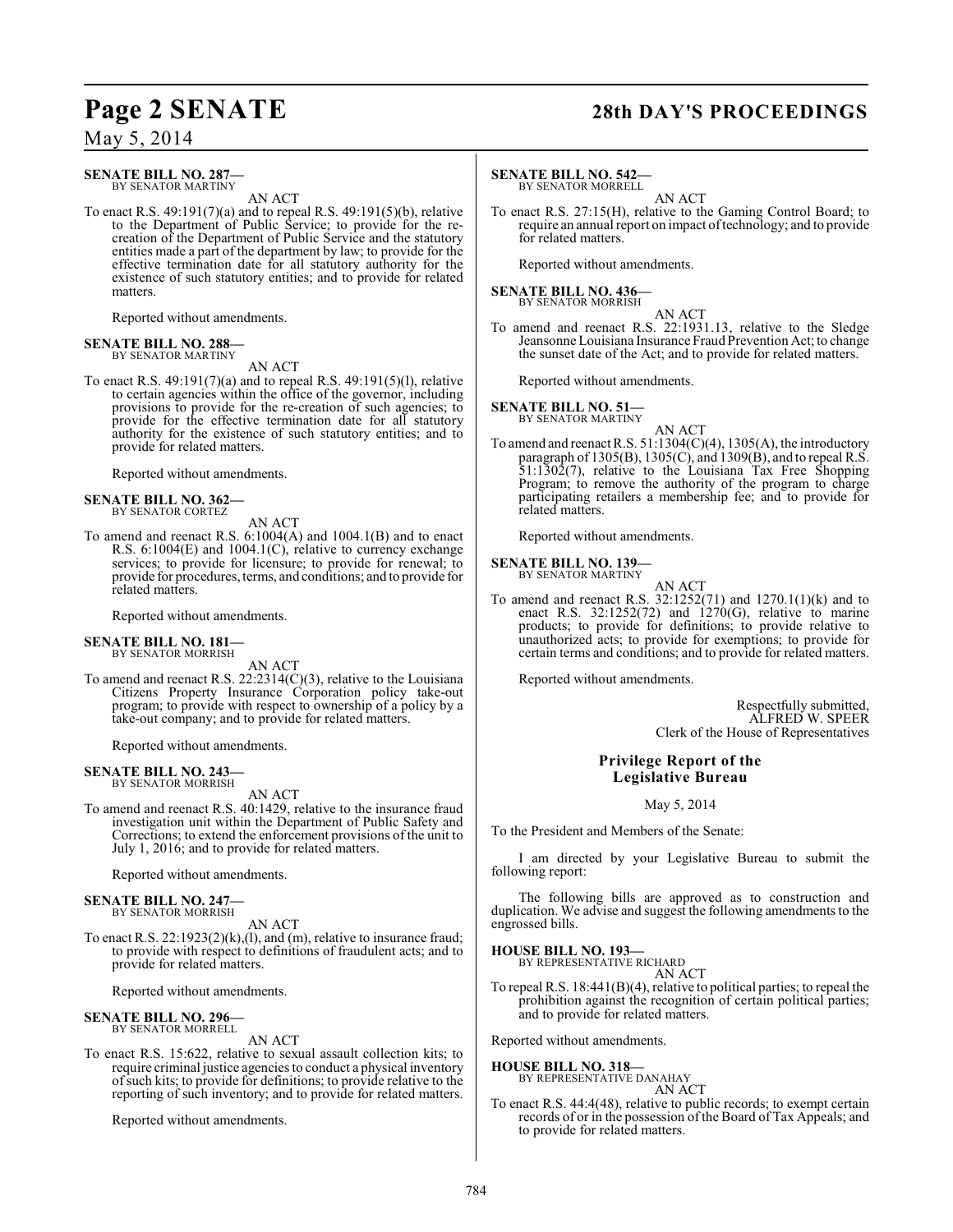# **28th DAY'S PROCEEDINGS Page 3 SENATE**

Reported without amendments.

**HOUSE BILL NO. 319—** BY REPRESENTATIVE FOIL

AN ACT To amend and reenact R.S. 12:1501, 1502(A), 1601 through 1604, and 1701, R.S. 44:4.1(B)(5), R.S. 49:222(B)(1) and (6), and Code of Civil Procedure Article 611, to enact R.S. 12:1-101 through 1-1704, and 1702 through 1704, and to repeal R.S. 12:1 through 178 and 1605 through 1607, relative to corporations; to provide for general provisions; to provide for incorporation; to provide for the purposes and powers of corporations; to provide for names; to provide for offices and agents; to provide for shares and distributions; to provide with respect to shareholders; to provide with respect to directors and officers; to provide for domestication and conversion; to provide for the amendment of articles of incorporation and bylaws; to provide for mergers and share exchanges; to provide for the disposition of assets; to provide for appraisal rights; to provide for dissolution; to provide for foreign corporations; to provide for records and reports; to provide for transition provisions; to provide for the applicability of Chapter 24 of Title 12 of the Louisiana Revised Statutes of 1950; to provide for the conversion of business organizations; to provide for fees; to provide for derivative actions; to provide for the continuousrevision of Title 12 of the Louisiana Revised Statutes of 1950; to provide an effective date; and to provide for related matters.

Reported without amendments.

#### **HOUSE BILL NO. 500—**

BY REPRESENTATIVES BERTHELOT, ANDERS, BARROW, BURFORD,<br>COX, HILL, HOFFMANN, LEBAS, PATRICK WILLIAMS, AND<br>WILLMOTT

AN ACT

To amend and reenact R.S. 42:1123(26), relative to the Code of Governmental Ethics; to allow the acceptance of certain gifts by certain public servants under certain circumstances; and to provide for related matters.

Reported without amendments.

#### **HOUSE BILL NO. 601—**

BY REPRESENTATIVES ABRAMSON, HUNTER, HUVAL, PIERRE, RITCHIE, AND THIBAUT AN ACT

To enact R.S. 22:1827, relative to health insurance coverage; to prohibit a provider of healthcare services from refusing to submit a claim to a health insurance issuer under certain circumstances; to define certain terms; to provide that certain conflicting provisions in agreements between a provider of healthcare services and a health insurance issuer shall be deemed null and void; and to provide for related matters.

Reported with amendments.

#### **LEGISLATIVE BUREAU AMENDMENTS**

Amendments proposed by Legislative Bureau to Engrossed House Bill No. 601 by Representative Abramson

#### AMENDMENT NO. 1

In Senate Committee Amendment No. 1 proposed by the Senate Committee on Insurance to Engrossed House Bill No. 601 by Representative Abramson and adopted by the Senate on May 1, 2014, on page 1, line 3, following "provider" delete the remainder of the line and insert "that accepts a patient's health insurance coverage shall"

#### **HOUSE BILL NO. 787—**

- BY REPRESENTATIVES ARNOLD, ABRAMSON, ADAMS, BADON,<br>BILLIOT,WESLEYBISHOP,GAROFALO,HENRY,JOHNSON,LEOPOLD,<br>LOPINTO,LORUSSO,MORENO,STOKES,TALBOT,AND WILLMOTT<br>AN ACT
- To amend and reenact R.S. 43:142(B), 171(B), 200(3), and 201(D), to enact R.S. 43:202(D), and to repeal R.S. 43:201(E), relative to the publication of official proceedings, legal notices, and

May 5, 2014

advertisements in Jefferson and Orleans parishes; to provide relative to qualifications of newspapers for such publication; to provide for definitions; to provide for an effective date; and to provide for related matters.

Reported without amendments.

#### **HOUSE BILL NO. 807—**

BY REPRESENTATIVE BARRAS AN ACT

To amend and reenact R.S. 6:1082, 1083(18) and (20), 1086(A)(1), 1087(F)(introductory paragraph), 1088(D), (F),  $(G)(3)$ (introductory paragraph), and  $(J)$ , 1088.2(A) $(1)$  and  $(3)$ ,  $1088.3(A)(1)$  and  $(3)$ ,  $(\overrightarrow{C})(2)$ (introductory paragraph) and  $(b)$ , and (D)(2), 1089(A), 1090(B)(1), 1092(B)(1)(e), (G), and (K), and  $1099(F)$  and to enact R.S. 6:1083(11.1) and  $1088(G)(3)(d)$ , relative to mortgage servicers; to require that mortgage servicers be licensed and regulated pursuant to the Louisiana Secure and Fair Enforcement of Mortgage Licensing Act of 2009; and to provide for related matters.

Reported without amendments.

#### **HOUSE BILL NO. 838—**

BY REPRESENTATIVE HOFFMANN AN ACT

To amend and reenact R.S.  $37:3407(A)(7)$  and to enact R.S. 37:3407(A)(11), relative to fees charged by the Louisiana Real Estate Appraisers Board; to provide changes to fees charged by the Louisiana Real Estate Appraisers Board; and to provide for related matters.

Reported without amendments.

#### **HOUSE BILL NO. 844—**

BY REPRESENTATIVE PONTI

- AN ACT
- To enact R.S. 9:3571.3, relative to credit reports of protected persons; to provide for prohibitions on the release of credit information of protected persons; to provide for definitions; to provide for exceptions; to provide for damages; and to provide for related matters.

Reported without amendments.

### **HOUSE BILL NO. 857—** BY REPRESENTATIVE BROADWATER

AN ACT

To amend and reenact R.S. 18:602(E)(1), (2)(a), and (4) and to repeal R.S. 13:2583(F) and R.S. 42:373, relative to vacancies in certain local and municipal offices; to provide for the filling of such vacancies; to provide relative to the appointment of a person to fill such a vacancy under certain circumstances; to provide relative to the election of a person to fill such a vacancy under certain circumstances; and to provide for related matters.

Reported without amendments.

#### **HOUSE BILL NO. 868—**

BY REPRESENTATIVE PONTI

AN ACT To amend and reenact R.S. 40:1749.12(10), 1749.13(B)(5),  $1749.14(C)(1)(a)$ , and  $1749.20(A)(2)$  and  $(3)$  and  $(B)$ , relative to the Louisiana Underground Utilities and Facilities Damage Prevention Law; to add to the definition of "mark by time"; to allow for mutual agreements to extend time periods between notification and activity; to allow the use of supplemental offset markings; to provide relative to penalties; and to provide for related matters.

Reported without amendments.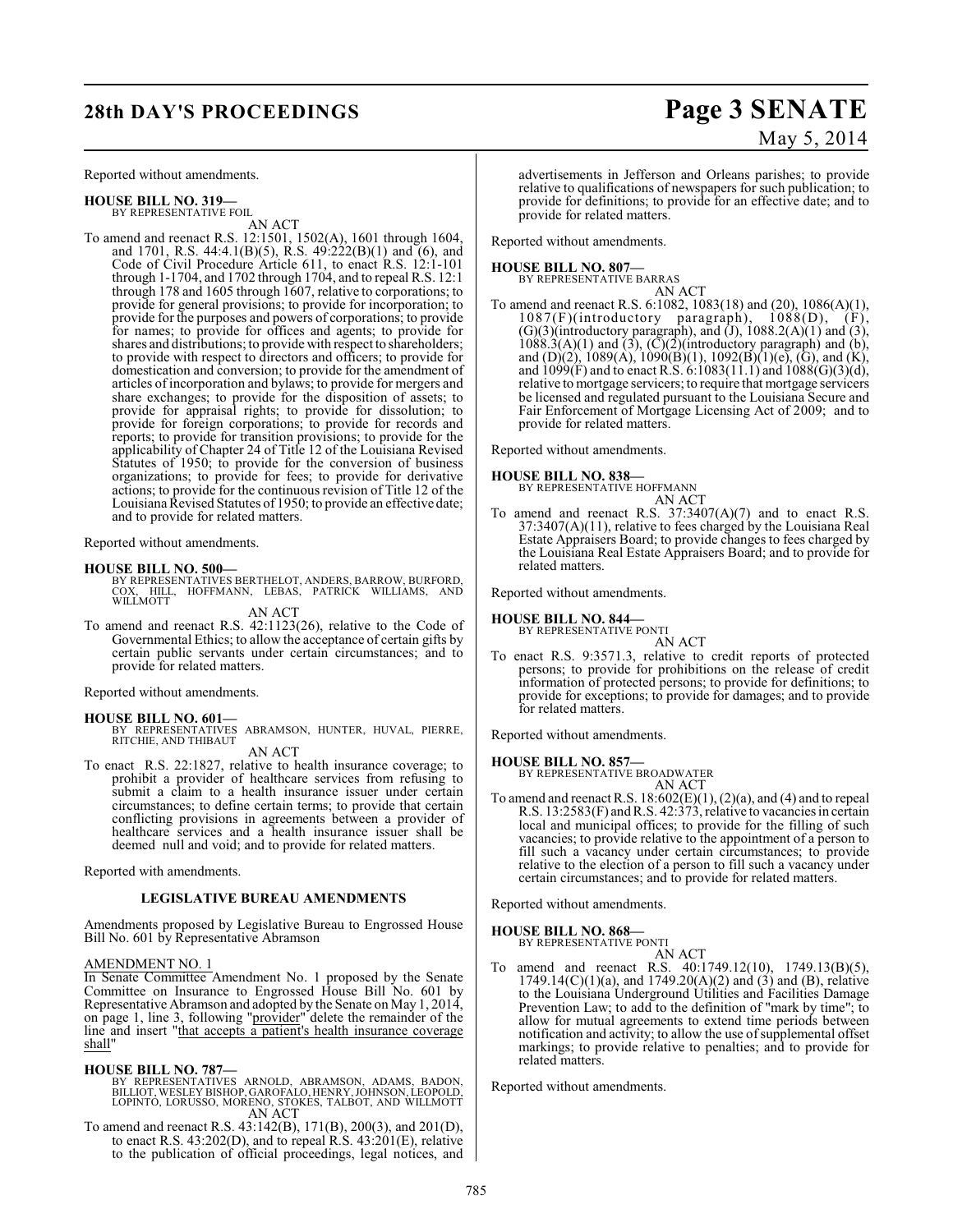# **Page 4 SENATE 28th DAY'S PROCEEDINGS**

May 5, 2014

#### **HOUSE BILL NO. 894—** BY REPRESENTATIVE HOFFMANN

AN ACT

To amend and reenact R.S.37:3394(B) and (H), relative to the Louisiana Real Estate Appraisers Board; to provide for membership requirements and qualifications; and to provide for related matters.

Reported with amendments.

#### **LEGISLATIVE BUREAU AMENDMENTS**

Amendments proposed by Legislative Bureau to Reengrossed House Bill No. 894 by Representative Hoffmann

AMENDMENT NO. 1 On page 1, line 10, change "The" to "Ten"

AMENDMENT NO. 2 On page 1, line 12, following "nine" insert "ten"

AMENDMENT NO. 3 On page 2, line 9, following "nine" insert "ten"

AMENDMENT NO. 4 On page 2, line 10, following "nine" insert "ten"

#### **HOUSE BILL NO. 1018—**

BY REPRESENTATIVE HOFFMANN AN ACT

To amend and reenact R.S. 37:3396(B), (D), and (F)(2), 3397(B)(1), (3)(introductory paragraph) and  $(d)$  through  $(f)$ ,  $(4)$ , and  $(5)$ ,  $3398(A)$ ,  $3401(B)$ ,  $(C)(introducing)$  paragraph) and  $(3)$ ,  $3408(B)$ ,  $(C)(2)$ , and  $(E)$ , and  $3410(A)$ , to enact R.S. 37:3392(13), 3397.1, and 3409(E)(4), and to repeal R.S. 37:3397(B)(6), (C), and (D), 3398(D), and 3401(D), relative to the Louisiana Real Estate Appraisers Law; to provide for board terms; to provide relative to license qualifications; to provide relative to criteria for license classifications and continuing education requirements; to provide relative to examinations; to provide relative to nonresident licenses; to provide relative to disciplinary proceedings; to provide for standards for the development and communication of real estate appraisers; and to provide for related matters.

Reported without amendments.

#### **HOUSE BILL NO. 1057—**

BY REPRESENTATIVE THIERRY AN ACT

To amend and reenact the heading of Subpart D of Part III of Chapter 2 of Title 22 of the Louisiana Revised Statutes of 1950, R.S.  $22:631$ (introductory paragraph),  $(4)$ , and  $(6)(c)$  and  $(d)$  and 634(A)(1), relative to risk-based capital for health organizations; to define "health organization"; to amend certain formulas to determine risk-based capital; to define a "company-action level event"; and to provide for related matters.

Reported without amendments.

#### **HOUSE BILL NO. 1149—**

BY REPRESENTATIVE LORUSSO AN ACT

To enact R.S. 22:2171(C)(20), (E)(3), (F)(7), and (G)(7), relative to the Louisiana Property and Casualty Insurance Commission; to provide for the membership of the commission; to provide that the National Association of Mutual Insurance Companies shall appoint a representative to the commission; and to provide for related matters.

Reported without amendments.

#### **HOUSE BILL NO. 1195—**

BY REPRESENTATIVE LORUSSO AN ACT

To amend and reenact R.S. 22:1964(24) and (25), relative to unfair trade practices in the business of insurance; to provide that any attempt to limit through contractual provisions the amount of information that a non-captive producer may provide to consumers on competing limited benefit or supplemental benefit plans shall be such an unfair trade practice; to provide that any attempt to limit through contractual provisions the number of other insurance companies that such a producer may represent shall be deemed such an unfair trade practice; and to provide for related matters.

Reported without amendments.

### **HOUSE BILL NO. 1234—** BY REPRESENTATIVE PONTI

AN ACT

To amend and reenact R.S.  $51:709(5)(a)$ (introductory paragraph) and (ii) and to enact R.S.  $51:705(H)$ , relative to the registration of securities; to remove the exemption from registration under the Louisiana Securities Law, relative to Regulation A securities of the Federal Securities Act of 1933; to require registration under the Louisiana Securities Law of Regulation A securities of the Federal Securities Act of 1933; and to provide for related matters.

Reported without amendments.

Respectfully submitted, Daniel R. Martiny Chairman

### **Adoption of Legislative Bureau Report**

On motion of Senator Martiny, the Legislative Bureau amendments were adopted and the Bills and Joint Resolutions were read by title and passed to a third reading.

#### **Introduction of Senate Resolutions**

Senator Murray asked for and obtained a suspension of the rules to read Senate Resolutions a first and second time.

#### **SENATE RESOLUTION NO. 113—**

BY SENATOR ALARIO A RESOLUTION

To recognize May 4-10, 2014, as Louisiana Teacher Appreciation Week.

The resolution was read by title and placed on the Calendar for a second reading.

#### **SENATE RESOLUTION NO. 114—**

BY SENATOR HEITMEIER A RESOLUTION

To recognize May 2014 as "International Internal Audit Awareness Month" in the Senate of the Legislature of Louisiana.

The resolution was read by title and placed on the Calendar for a second reading.

#### **SENATE RESOLUTION NO. 115—** BY SENATOR JOHNS

A RESOLUTION

To recognize and acknowledge the efforts of the probation and parole officers of the Louisiana Department of Public Safety and Corrections, Youth Services, Office of Juvenile Justice and to designate July 21-27, 2014, as Pretrial, Probation, and Parole Supervision Week.

The resolution was read by title and placed on the Calendar for a second reading.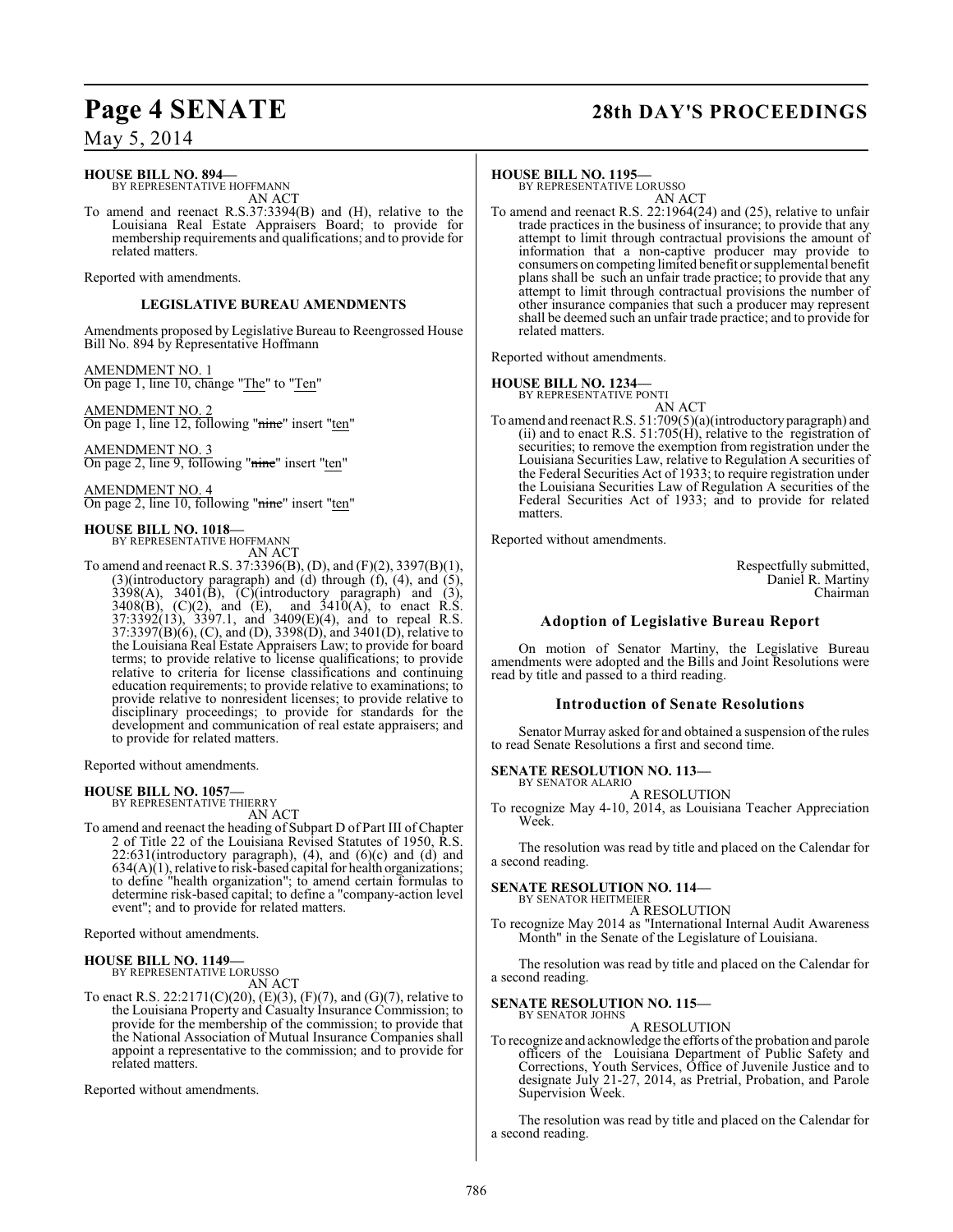# **28th DAY'S PROCEEDINGS Page 5 SENATE**

#### **SENATE RESOLUTION NO. 116—** BY SENATOR MURRAY

### A RESOLUTION

To commend the elected members of Louisiana school boards and school superintendents for their outstanding commitment to academic excellence in public education and to proclaim Monday, May 5, 2014, as School Boards and School Superintendents Recognition Day at the State Capitol.

On motion of Senator Murray the resolution was read by title and adopted.

#### **SENATE RESOLUTION NO. 117—**

BY SENATORS DORSEY-COLOMB, BROOME, BUFFINGTON AND PETERSON A RESOLUTION

To recognize May 9, 2014, as Child Care Provider Appreciation Day.

The resolution was read by title and placed on the Calendar for a second reading.

#### **Introduction of Senate Concurrent Resolutions**

#### **SENATE CONCURRENT RESOLUTION NO. 112—** BY SENATOR HEITMEIER A CONCURRENT RESOLUTION

To urge and request the Department of Health and Hospitals to develop a plan for the creation of a demonstration program to coordinate and integrate the health care for persons eligible for both Medicare and Medicaid.

The resolution was read by title and placed on the Calendar for a second reading.

#### **SENATE CONCURRENT RESOLUTION NO. 113—**

BY SENATOR GARY SMITH AND REPRESENTATIVE GAINES A CONCURRENT RESOLUTION

To commend Kenneth Vial head softball coach of Hahnville High School on an outstanding career and on the occasion of his retirement.

The resolution was read by title and placed on the Calendar for a second reading.

#### **SENATE CONCURRENT RESOLUTION NO. 114—** BY SENATOR THOMPSON

A CONCURRENT RESOLUTION

To express the sincere and heartfelt condolences of the Legislature of Louisiana upon the death of Sherrie Hardie Thompson.

The resolution was read by title and placed on the Calendar for a second reading.

#### **SENATE CONCURRENT RESOLUTION NO. 115—** BY SENATOR BROOME

A CONCURRENT RESOLUTION

To declare October 1, 2014, as World Peace Day in the state of Louisiana.

The resolution was read by title and placed on the Calendar for a second reading.

#### **Senate Resolutions on Second Reading**

### **SENATE RESOLUTION NO. 109—** BY SENATOR PERRY

A RESOLUTION

To commend Judge Durwood W. Conque on the occasion of his retirement from the Fifteenth Judicial District Court in Abbeville.

On motion of Senator Perry the resolution was read by title and adopted.

**SENATE RESOLUTION NO. 110—**<br>BY SENATORS PERRY, ALARIO AND HEITMEIER<br>A RESOLUTION

To express and affirm the support and appreciation of the Senate of the Legislature of Louisiana for the Gulf menhaden fishery and all of the economic and social contributions that industry has made to the state through many years of operation in the Gulf of Mexico and onshore in the coastal areas of the state commend.

On motion of Senator Perry the resolution was read by title and adopted.

#### **SENATE RESOLUTION NO. 112—**

BY SENATOR MORRISH A RESOLUTION

To designate May 6, 2014, as "Battle of Calcasieu Pass Day" in the Louisiana Senate.

On motion of Senator Morrish the resolution was read by title and adopted.

#### **Senate Concurrent Resolutions on Second Reading**

### **SENATE CONCURRENT RESOLUTION NO. 110—** BY SENATOR CROWE A CONCURRENT RESOLUTION

To express the sincere and heartfelt condolences of the Legislature of Louisiana upon the death of Dr. James Larry Crain, former Southeastern Louisiana University President, former state commissioner of higher education, and former secretary of the Department of Culture, Recreation and Tourism.

The concurrent resolution was read by title. Senator Crowe moved to adopt the Senate Concurrent Resolution.

### **ROLL CALL**

The roll was called with the following result:

#### YEAS

| Mr. President<br>Adlev<br>Allain<br>Appel<br>Broome<br>Brown<br>Buffington<br>Claitor<br>Cortez<br>Crowe<br>Donahue<br>Dorsey-Colomb<br>Total - 34 | Erdey<br>Gallot<br>Guillory<br>Johns<br>Kostelka<br>Long<br>Martiny<br>Mills<br>Morrish<br>Murray<br><b>Nevers</b><br>Peacock<br><b>NAYS</b> | Perry<br>Peterson<br>Riser<br>Smith, G.<br>Smith, J.<br>Tarver<br>Thompson<br>Walsworth<br>Ward<br>White |
|----------------------------------------------------------------------------------------------------------------------------------------------------|----------------------------------------------------------------------------------------------------------------------------------------------|----------------------------------------------------------------------------------------------------------|
| Total - 0                                                                                                                                          | <b>ABSENT</b>                                                                                                                                |                                                                                                          |
|                                                                                                                                                    |                                                                                                                                              |                                                                                                          |

Amedee Heitmeier Morrell<br>Chabert LaFleur LaFleur Total - 5

The Chair declared the Senate adopted the Senate Concurrent Resolution and ordered it sent to the House.

### **SENATE CONCURRENT RESOLUTION NO. 111—** BY SENATOR GALLOT AND REPRESENTATIVE JEFFERSON A CONCURRENT RESOLUTION

To express the sincere condolences of the Legislature of Louisiana upon the death of Irene Baldwin.

The concurrent resolution was read by title. Senator Gallot moved to adopt the Senate Concurrent Resolution.

# May 5, 2014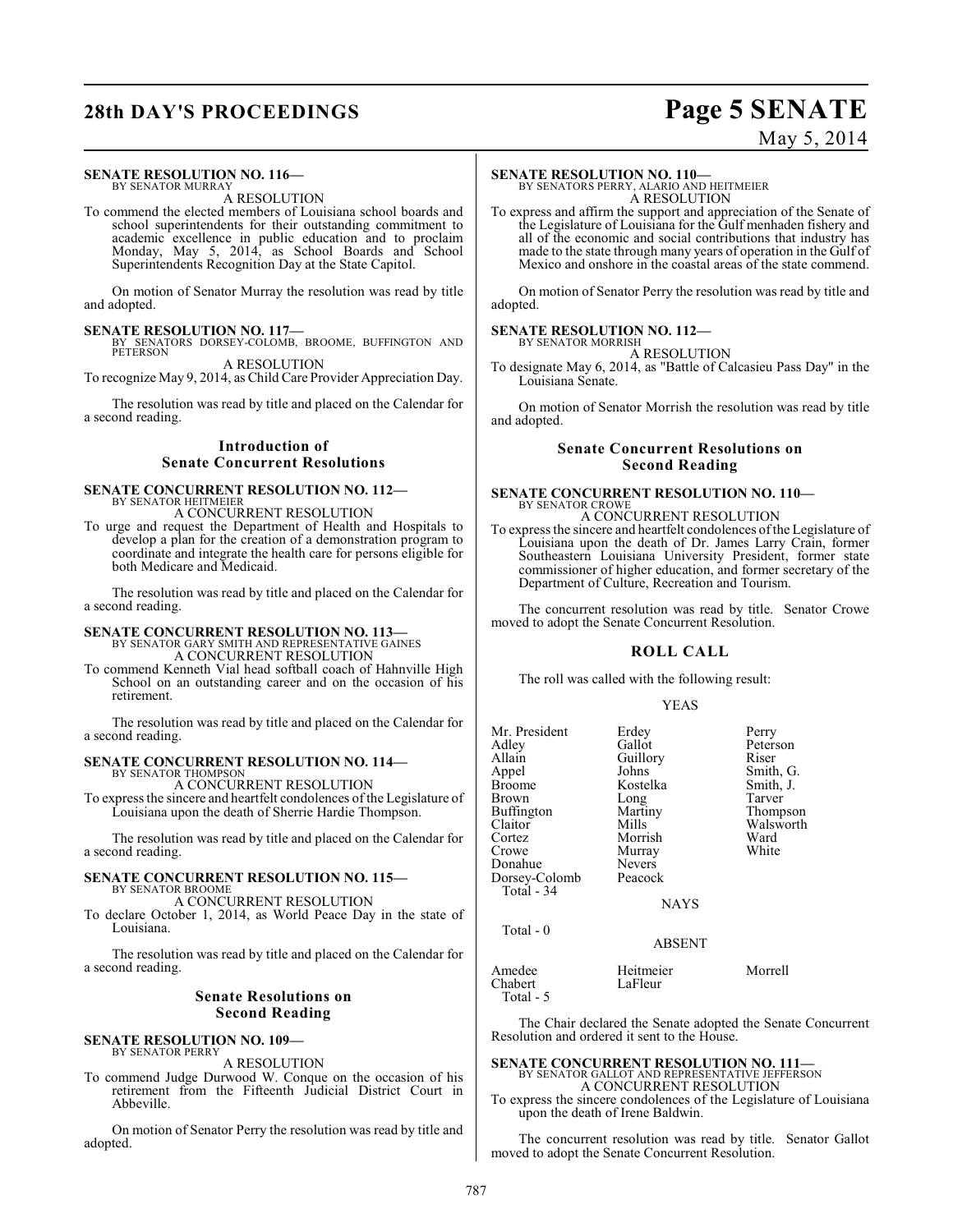### **ROLL CALL**

The roll was called with the following result:

#### YEAS

| Mr. President<br>Adley<br>Allain<br>Appel<br><b>Broome</b><br><b>Brown</b><br>Buffington<br>Claitor<br>Cortez<br>Crowe<br>Dorsey-Colomb<br>Total $-31$ | Erdey<br>Gallot<br>Guillory<br>Johns<br>Long<br>Martiny<br>Mills<br>Morrish<br>Murray<br><b>Nevers</b><br>Peacock<br><b>NAYS</b> | Perry<br>Peterson<br>Riser<br>Smith, G.<br>Smith, J.<br>Tarver<br>Thompson<br>Walsworth<br>White |
|--------------------------------------------------------------------------------------------------------------------------------------------------------|----------------------------------------------------------------------------------------------------------------------------------|--------------------------------------------------------------------------------------------------|
| Total $-0$                                                                                                                                             | <b>ABSENT</b>                                                                                                                    |                                                                                                  |

| Amedee    | Heitmeier | Morrell |
|-----------|-----------|---------|
| Chabert   | Kostelka  | Ward    |
| Donahue   | LaFleur   |         |
| Total - 8 |           |         |

The Chair declared the Senate adopted the Senate Concurrent Resolution and ordered it sent to the House.

#### **Message from the House**

#### **ASKING CONCURRENCE IN HOUSE CONCURRENT RESOLUTIONS**

#### May 5, 2014

To the Honorable President and Members of the Senate:

I am directed to inform your honorable body that the House of Representatives has finally passed and asks your concurrence in the following House Concurrent Resolutions:

| <b>HCR No. 71</b>  | <b>HCR No. 77</b>  | <b>HCR No. 85</b>  |
|--------------------|--------------------|--------------------|
| <b>HCR No. 122</b> | <b>HCR No. 123</b> | <b>HCR No. 125</b> |
| <b>HCR No. 126</b> | <b>HCR No. 124</b> |                    |

Respectfully submitted, ALFRED W. SPEER Clerk of the House of Representatives

#### **House Concurrent Resolutions on First Reading**

#### **HOUSE CONCURRENT RESOLUTION NO. 71—** BY REPRESENTATIVE LEGER

A CONCURRENT RESOLUTION

To recognize April of 2014 as End Distracted Driving Awareness Month in the state of Louisiana.

The resolution was read by title and placed on the Calendar for a second reading.

### **HOUSE CONCURRENT RESOLUTION NO. 77—** BY REPRESENTATIVE BARROW

A CONCURRENT RESOLUTION

To urge and request the State Civil Service Commission to adopt a rule to allow state employees whose jobs are privatized or whose jobs are relocated to another parish more than fifty miles from the previous work location to be placed on a preferred reemployment list.

# **Page 6 SENATE 28th DAY'S PROCEEDINGS**

The resolution was read by title and placed on the Calendar for a second reading.

### **HOUSE CONCURRENT RESOLUTION NO. 85—** BY REPRESENTATIVE SMITH

A CONCURRENT RESOLUTION

To urge and request each agency in state government to develop and implement employment policies that remove questions about criminal history from the initial job application and delay any background check until later in the hiring process for unclassified positions for which a criminal background check is not required by law.

The resolution was read by title and placed on the Calendar for a second reading.

#### **HOUSE CONCURRENT RESOLUTION NO. 122—** BY REPRESENTATIVE COX

A CONCURRENT RESOLUTION

To memorialize the United States Congress to take such actions as are necessary to pass the Diabetic Testing Supply Access Act.

The resolution was read by title and placed on the Calendar for a second reading.

### **HOUSE CONCURRENT RESOLUTION NO. 123—** BY REPRESENTATIVE LEGER A CONCURRENT RESOLUTION

To recognize Tuesday, May 6, 2014, as Kingsley House Day at the Legislature of Louisiana.

The resolution was read by title and placed on the Calendar for a second reading.

**HOUSE CONCURRENT RESOLUTION NO. 124—** BY REPRESENTATIVES BROADWATER AND KLECKLEY A CONCURRENT RESOLUTION

To commend Danielle Davis, Matt Reynolds, Shelby Michaels, and Walter Smith for saving the life of a spectator at the McNeese Cowboy Stampede Classic Cross Country Invitational Meet.

The resolution was read by title and placed on the Calendar for a second reading.

#### **HOUSE CONCURRENT RESOLUTION NO. 125—** BY REPRESENTATIVE KLECKLEY

A CONCURRENT RESOLUTION

To recognize May 7, 2014, as National Aeronautics Space Administration (NASA) Day and to commend NASA for its scientific and technological contributions to the state of Louisiana and the United States of America.

The resolution was read by title and placed on the Calendar for a second reading.

#### **HOUSE CONCURRENT RESOLUTION NO. 126—**

BY REPRESENTATIVE GISCLAIR AND SENATORS CHABERT AND ALARIO

A CONCURRENT RESOLUTION To express the condolences of the Legislature of Louisiana upon the death of former State Representative Richard P. "Dick" Guidry of Galliano.

The resolution was read by title and placed on the Calendar for a second reading.

#### **House Bills and Joint Resolutions on Second Reading**

**HOUSE BILL NO. 70—** BY REPRESENTATIVE GREENE

AN ACT

To amend and reenact R.S. 46:1818, relative to the Crime Victims Reparations Act; to provide requirements for the annual report containing activities of the Crime Victims Reparations Board; and to provide for related matters.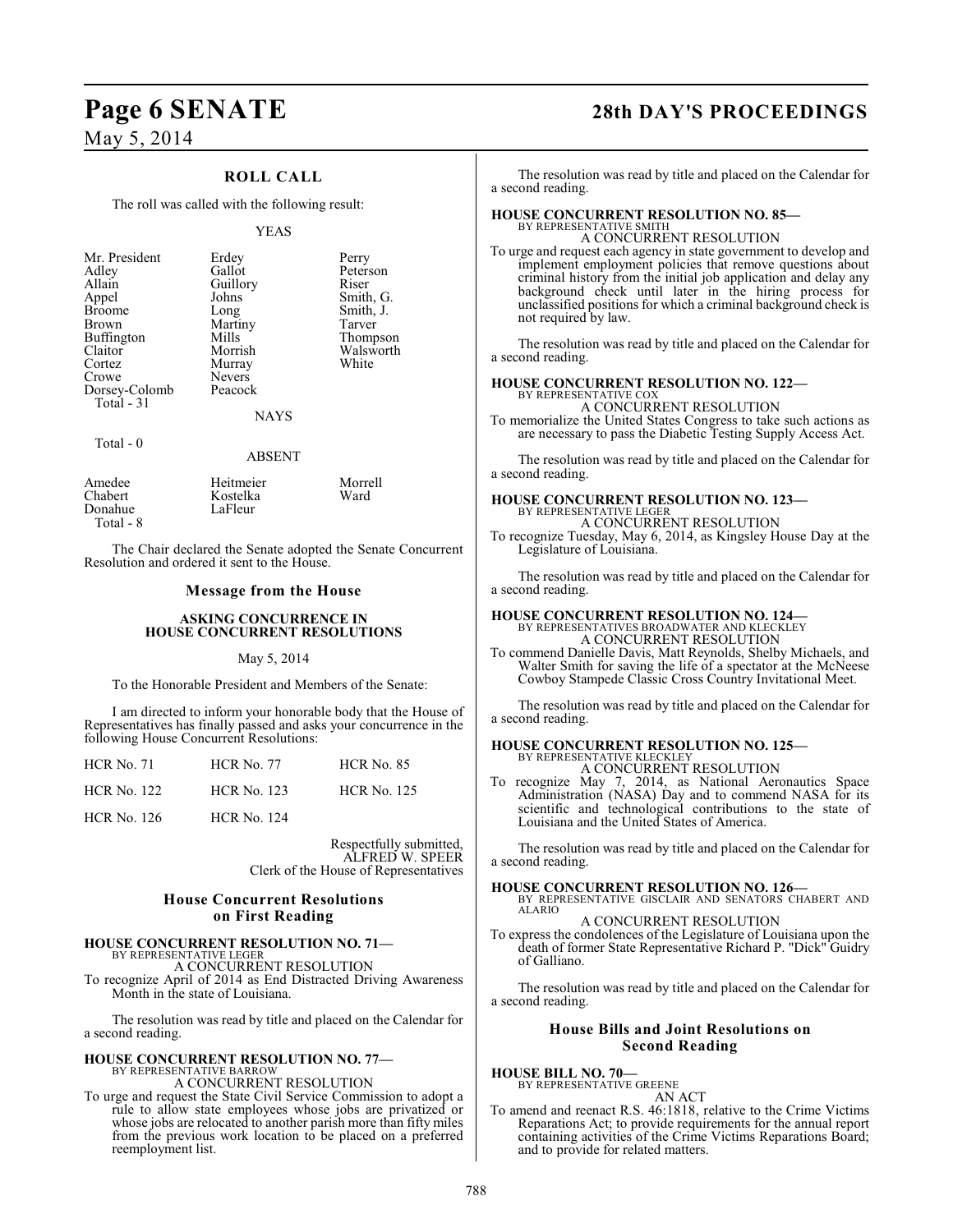# **28th DAY'S PROCEEDINGS Page 7 SENATE** May 5, 2014

The bill was read by title and referred by the President to the Committee on Judiciary B.

#### **Reports of Committees**

The following reports of committees were received and read:

#### **REPORT OF COMMITTEE ON**

#### **EDUCATION**

Senator Conrad Appel, Chairman on behalf of the Committee on Education, submitted the following report:

May 1, 2014

To the President and Members of the Senate:

I am directed by your Committee on Education to submit the following report:

#### **SENATE CONCURRENT RESOLUTION NO. 95—** BY SENATOR HEITMEIER

A CONCURRENT RESOLUTION

To urge and request the Department of Education to conduct a survey on any barriers that prevent schools and governing entities from entering into joint-use agreements and issue a report with a plan to promote such agreements.

Reported favorably.

## **SENATE BILL NO. 179—** BY SENATOR MORRISH

AN ACT

To amend and reenact R.S. 17:4002.3(2) and (3), 4002.4(A)(1), (2)(a), (C), and (D), 4002.5(A) and (F), and 4002.6, and to repeal R.S. 17:4002.5(C) and (E), relative to the course choice program; to provide with respect to definitions; to provide with respect to student eligibility, course approval, and enrollment; to provide with respect to course amounts, funding, and reimbursement; to provide relative to teacher reciprocity; to provide with respect to a course catalogue and certain dual enrollment courses; to provide with respect to the duties of the State Board of Elementary Education and public school governing authorities; to provide for rules; and to provide for related matters.

Reported with amendments.

#### **SENATE BILL NO. 520—** BY SENATOR DONAHUE

AN ACT

To amend and reenact R.S. 17:3048.1(C)(5) and to enact R.S. 17:3046.3 and 3048.1(A)(1)(b)(iii), (c)(iv), and (d)(iii), relative to financial assistance for certain postsecondary students; to provide relative to the Taylor Opportunity Program for Students; to revise the academic requirements for initial eligibility to receive certain program awards; to provide with respect to funding for the Louisiana GO Grant program; to provide for effectiveness; and to provide for related matters.

Reported with amendments.

#### **SENATE BILL NO. 652—** BY SENATOR GUILLORY

AN ACT

To enact R.S. 17:416.22, relative to teachers and classroom discipline; to provide for circumstances under which a teacher may have a student removed from the classroom; to provide for the role of law enforcement agencies; to provide for parental notification; to provide relative to referral for counseling and other services; to provide forstudent placement in an alternative educational setting; and to provide for related matters.

Reported with amendments.

#### **HOUSE BILL NO. 763—**

BY REPRESENTATIVES ORTEGO AND GISCLAIR AN ACT

To amend and reenact R.S. 17:273.3(C)(2)(a)(introductory paragraph) and to enact R.S. 17:273.3(E), (F), and (G), relative to foreign language immersion programs in public schools; to prohibit local school boards from denying enrollment in a foreign language immersion program to certain students; to provide with respect to requirements for the establishment, continuation, and certification of such programs; to provide restrictions; to provide for an effective date; and to provide for related matters.

Reported favorably.

### **HOUSE BILL NO. 944—**

- BY REPRESENTATIVES FANNIN, ADAMS, ANDERS, BADON, BARRAS, BERTHELOT, BILLIOT, WESLEY BISHOP, BROADWATER, BROWN, BURFORD, HENRY BURNS, TIM BURNS, BURRELL, CARMODY, CARTER, CHAMPAGNE, CHANEY, COX, DANAHAY, DIXON, DOVE, EDWARDS, GAROFALO, GISCLAIR, GUILLORY, GUINN, HARRIS, HARRISON, HAVARD, HILL, HOFFMANN, HOWARD, HUVAL, IVEY, JEFFERSON, JONES, KLECKLEY, LEGER, LEOPOLD, LOPINTO, LORUSSO, MILLER, MONTOUCET, JAY MORRIS, POPE, PRICE, PYLANT, REYNOLDS, RICHARD, RITCHIE, SCHEXNAYDER, SHADOIN, SMITH, ST. GERMAIN, STOKES, THIBAUT, THIERRY, WHITNEY, PATRICK WILLIAMS, AND WOODRUFF AND SENATOR KOSTELKA AN ACT
- To amend and reenact R.S. 17:183.1(A) and (C)(2), 183.2,  $183.3(A)(2)$ ,  $(B)$ ,  $(C)$ , and  $(D)$ , and  $2925$  and to enact R.S. 17:183.1(D), relative to the high school career option program; to provide relative to requirements for a career major and related course work; to provide that a career diploma be considered and recognized by all public postsecondary education institutions and given the same status as a regular diploma for purposes of the school and district accountability system; to provide relative to conditions to be met by a student pursuing a career major curriculum; to delete the requirement for parental consent for a student to pursue such curriculum; to delete certain requirements relative to pupil progression plans; to provide relative to requirements for Individual Graduation Plans for students; and to provide for related matters.

Reported favorably.

Respectfully submitted, CONRAD APPEL Chairman

#### **REPORT OF COMMITTEE ON**

### **LABOR AND INDUSTRIAL RELATIONS**

Senator A. G. Crowe, Chairman on behalf of the Committee on Labor and Industrial Relations, submitted the following report:

#### May 1, 2014

To the President and Members of the Senate:

I am directed by your Committee on Labor and Industrial Relations to submit the following report:

### **SENATE BILL NO. 377—** BY SENATOR MARTINY

AN ACT

To amend and reenact R.S. 23:1665(A)(4), relative to unemployment compensation; to provide for credit to employers for contributions paid to another state or federal unemployment compensation fund; to remove the administrative discretion with regard to award of such credit; and to provide for related matters.

Reported with amendments.

Respectfully submitted, A. G. CROWE Chairman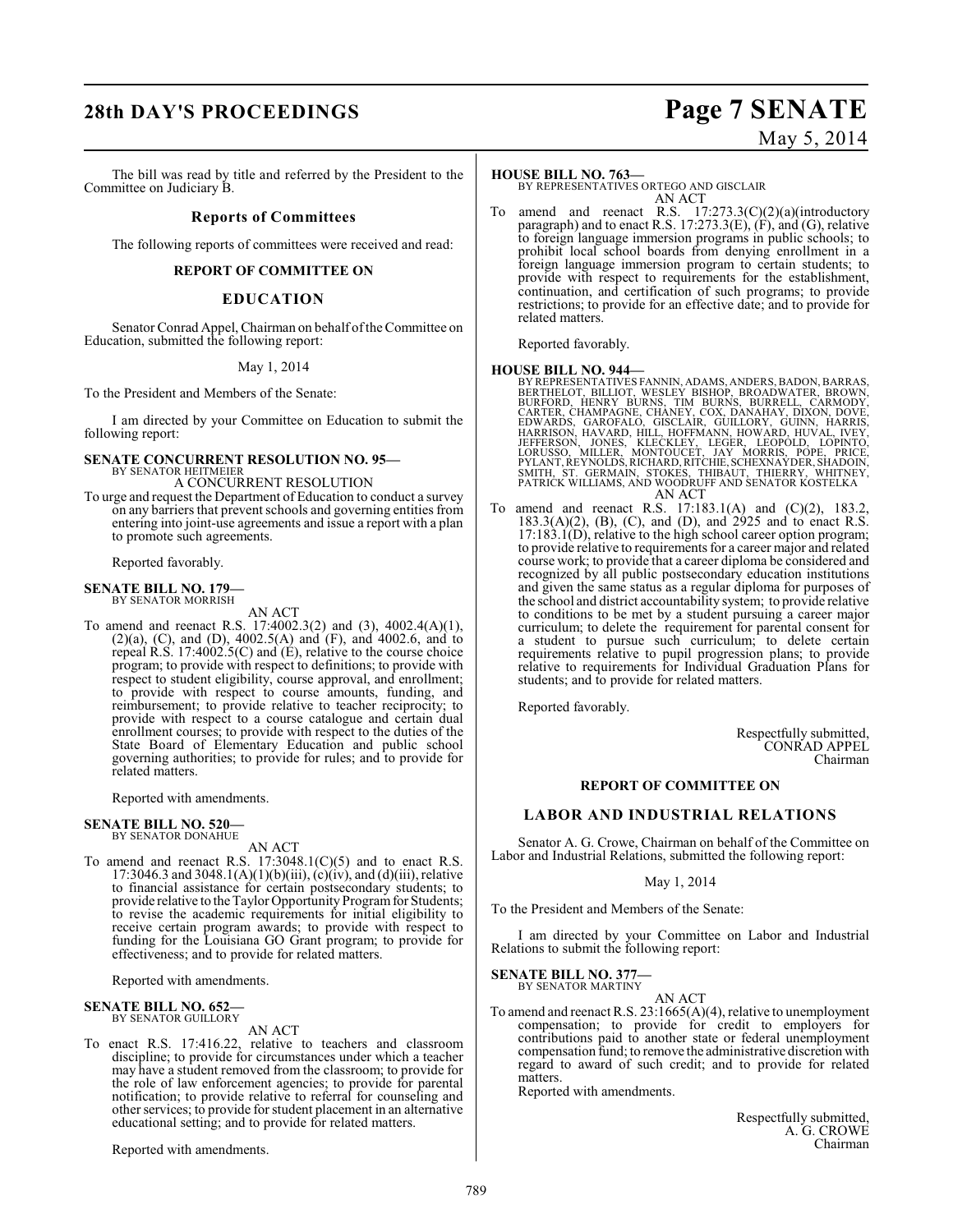### **Page 8 SENATE 28th DAY'S PROCEEDINGS**

May 5, 2014

#### **REPORT OF COMMITTEE ON**

#### **LOCAL AND MUNICIPAL AFFAIRS**

Senator Yvonne Dorsey-Colomb, Chairman on behalf of the Committee on Local and Municipal Affairs, submitted the following report:

#### May 1, 2014

To the President and Members of the Senate:

I am directed by your Committee on Local and Municipal Affairs to submit the following report:

#### **HOUSE BILL NO. 111—**

BY REPRESENTATIVE LEGER A JOINT RESOLUTION

Proposing to amend Article VI, Section 26(E) of the Constitution of Louisiana, relative to parish ad valorem taxes; to authorize the governing authority of Orleans Parish to levy annually an additional ad valorem tax for fire protection and an additional ad valorem tax for police protection; to provide relative to the uses of the proceeds of ad valorem taxes; to provide for submission of the proposed amendment to the electors; and to provide for related matters.

Reported with amendments.

#### **HOUSE BILL NO. 272—**

BY REPRESENTATIVE ALFRED WILLIAMS AN ACT

To amend and reenact R.S. 33:4879(B) and (C), relative to firearms; to authorize parishes and municipalities to institute a firearms buyback program; to provide relative to the procedures governing the implementation of the program and the funding of the program; and to provide for related matters.

Reported favorably.

#### **HOUSE BILL NO. 295—** BY REPRESENTATIVE BURRELL

AN ACT

To amend and reenactR.S. 33:130.31, 1333, 3821, 4051, 4161, 4162, and 4306 and to repeal R.S. 33:3744 and 3745, relative to revision of local government laws pursuant to House Concurrent Resolution No. 218 of the 2009 Regular Session of the Legislature; to provide for the revision and repeal of certain obsolete, superseded, and inaccurate provisions; to provide for the redesignation of certain provisions of local government laws; to provide for the removal of obsolete references to the provisions of the 1921 Constitution of Louisiana; to provide relative to creation of industrial districts; to provide for agreements by political subdivisions for solid waste disposal; to provide for the authority of waterworks districts to issue bonds and levy taxes; to provide for the authority of parishes to create consolidated sewerage districts; to provide for the definition of a revenue-producing public utility and the authority of a political subdivision relative to a revenue-producing public utility; to provide that a gas utility district is a political subdivision and is not authorized to sell property or issue ad valorem bonds; to repeal provisions for a municipality to require street duty or payment of a street tax and for sweeping and sprinkling districts; to authorize the Louisiana State Law Institute to redesignate provisions providing for the payment of benefits to survivors of law enforcement officers and firemen and certain provisions providing for compensation for certain law enforcement officers and firemen and fire personnel; to authorize the Louisiana State Law Institute to redesignate provisions for certain home rule charter commissions by removing them from Title 33 and including them in the Table of Local and Special Acts; to provide for the redesignation of certain statutes and citations; and to provide for related matters.

#### **HOUSE BILL NO. 339—**

BY REPRESENTATIVES LEGER, BILLIOT, AND BROSSETT AN ACT

To amend and reenact R.S. 33:5062(A), relative to the city of New Orleans; to provide relative to the maintenance of property in a safe and sanitary condition; to provide relative to the powers granted to the governing authority of the city to maintain property in such condition; to remove provisions that prohibit the governing authority from enacting ordinances relative to the removal of weeds and other deleterious growths; to provide relative to the costs of removing such weeds and other growths; and to provide for related matters.

Reported favorably.

**HOUSE BILL NO. 371—** BY REPRESENTATIVES BADON AND WESLEY BISHOP AN ACT

To amend and reenact R.S. 33:9079(A) and  $(E)(1)(d)$ , relative to Orleans Parish; to provide relative to the Kingswood Subdivision Improvement District; to provide relative to the parcel fee levied within the district; to provide relative to the expiration and renewal of the fee; to provide relative to the parcel fee being levied on the effective date of this Act; and to provide for related matters.

Reported with amendments.

**HOUSE BILL NO. 574—** BY REPRESENTATIVES BADON AND BROSSETT AN ACT

To amend and reenact R.S. 33:9091.16(D) and (F)(1) and (3)(b), relative to Orleans Parish; to provide relative to the Seabrook Neighborhood Improvement and Security District; to provide relative to the governing board of the district; to provide relative to the membership of the board; to provide relative to the parcel fee imposed within the district; to provide relative to the amount of the fee imposed on certain parcels; to provide relative to the expiration of the fee; to provide relative to the parcel fee being imposed on the effective date of this Act; and to provide for related matters.

Reported favorably.

**HOUSE BILL NO. 950—** BY REPRESENTATIVE ALFRED WILLIAMS

AN ACT

To amend and reenact R.S. 33:9097.20(B) and (F)(1) and (2) and to repeal R.S. 33:9097.20(F)(3), relative to the Goodwood Homesites Crime Prevention and Neighborhood Improvement District; to provide relative to the boundaries of the district; to provide a reduced parcel fee for certain parcels; to provide for the maximum parcel fee the district may levy and collect; and to provide for related matters.

Reported favorably.

#### **HOUSE BILL NO. 1010—** BY REPRESENTATIVE ALFRED WILLIAMS AN ACT

To enact R.S. 33:9097.22, relative to East Baton Rouge Parish; to create the Villa del Rey Crime Prevention and Neighborhood Improvement District within the parish; to provide relative to the boundaries, purpose, governance, and powers and duties of the district; to provide relative to the funding, including the authority to impose a parcel fee, subject to voter approval, within the district; and to provide for related matters.

Reported with amendments.

Respectfully submitted, YVONNE DORSEY-COLOMB Chairman

Reported favorably.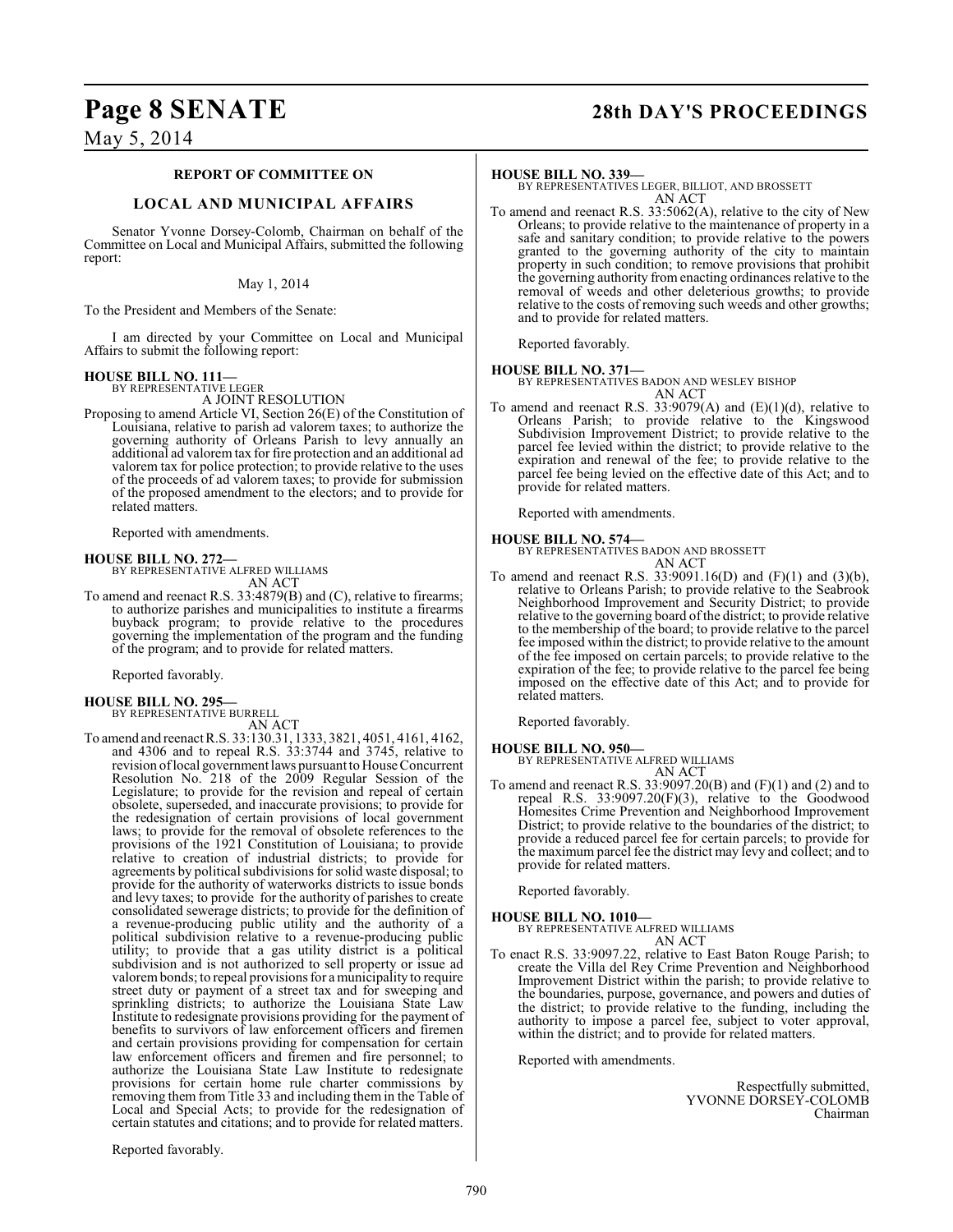## **28th DAY'S PROCEEDINGS Page 9 SENATE**

### **REPORT OF COMMITTEE ON**

#### **NATURAL RESOURCES**

Senator Gerald Long, Chairman on behalf of the Committee on Natural Resources, submitted the following report:

May 1, 2014

To the President and Members of the Senate:

I am directed by your Committee on Natural Resources to submit the following report:

#### **SENATE CONCURRENT RESOLUTION NO. 100—**

BY SENATOR CROWE A CONCURRENT RESOLUTION

To create and provide for the Lower Pearl River Ecosystem Study Commission to study the conditions, needs, issues, and funding relative to the protection and preservation of the Lower Pearl River Basin and to recommend any action or legislation that the commission deems necessary or appropriate.

Reported with amendments.

# **SENATE BILL NO. 184—** BY SENATOR MILLS

AN ACT

To authorize and provide for the transfer of certain state property; to authorize the transfer of certain state property in St. Martin Parish; to provide for the property description; to provide for reservation of mineral rights; to provide terms and conditions; to provide an effective date; and to provide for related matters.

Reported with amendments.

#### **SENATE BILL NO. 469—** BY SENATOR ADLEY

AN ACT

To amend and reenact R.S. 49:214.36(D), (J), (K), (L), (M), and (N) and to enact R.S. 49:214.36(O), relative to the coastal zone management program; to provide relative to the initiation or continuation of enforcement actions under the coastal zone management program by local governmental subdivision; to provide for a process for initiation or continuation of such actions; to provide for the disposition of funds collected by such actions; and to provide for related matters.

Reported with amendments.

### **HOUSE CONCURRENT RESOLUTION NO. 10—**

BY REPRESENTATIVE CONNICK A CONCURRENT RESOLUTION

To approve the annual integrated coastal protection plan for Fiscal Year 2014-2015 as adopted by the Coastal Protection and Restoration Authority.

Reported favorably.

#### **HOUSE CONCURRENT RESOLUTION NO. 49—** BY REPRESENTATIVE CHAMPAGNE

A CONCURRENT RESOLUTION

To urge and request the Coastal Protection and Restoration Authority to create a body composed of officials from coastal parishes, employees or board members of the Coastal Protection and Restoration Authority, and other members that may be necessary for the purpose of facilitating the development of the coastal parishes' land use plans.

Reported favorably.

# May 5, 2014

#### **HOUSE CONCURRENT RESOLUTION NO. 50—** BY REPRESENTATIVE CHAMPAGNI

A CONCURRENT RESOLUTION

To memorialize the United States Congress to take such actions as are necessary for the proper allocation of resources on the federal, state, and local level to fund real-time audit practices in developing, planning, constructing, and executing projects funded by the RESTORE Act's Gulf Coast Restoration Trust Fund to ensure proper expenditures and the restoration of the Gulf Coast for the benefit of all the citizens of the United States.

Reported favorably.

**HOUSE BILL NO. 416—** BY REPRESENTATIVES LAMBERT AND GUINN

AN ACT

To amend and reenact Subpart L of Part VII of Chapter 1 of Title 56 of the Louisiana Revised Statutes of 1950, to be comprised of R.S. 56:638.1 through 638.5, relative to fishery management; to expand the Department of Wildlife and Fisheries responsibilities for conservation and management of saltwater fisheries to include all fisheries; to add responsibility for sustainability of fishery resources to the responsibilities of the Wildlife and Fisheries Commission; and to provide for related matters.

Reported favorably.

#### **HOUSE BILL NO. 523—**

- BY REPRESENTATIVE LAMBERT AN ACT
- To enact R.S. 56:325(B)(4), relative to possession limits for recreational fishing; to provide for a possession limit for certain species of bass taken in saltwater areas of the state; and to provide for related matters.

Reported favorably.

### **HOUSE BILL NO. 782—** BY REPRESENTATIVE THOMPSON

AN ACT

To amend and reenact R.S. 30:961(B) and R.S. 56:10.1(B) and to enact R.S. 30:961(J) and (K), relative to the proceeds of surface water owned by the state; to provide for reimbursement to the state for withdrawal and use of water from certain bodies of water; to provide for the deposit of monies collected by the state from the withdrawal or use of surface water; and to provide for related matters.

Reported favorably.

### **HOUSE BILL NO. 1071—**

BY REPRESENTATIVE CHANEY

- AN ACT
- To amend and reenact R.S. 56:8(16), relative to resident status for purchase of hunting and fishing licenses; to reduce the time required to qualify as a resident for the purchase of hunting licenses; and to provide for related matters.

Reported favorably.

**HOUSE BILL NO. 1085—** BY REPRESENTATIVE SCHEXNAYDER

AN ACT

To authorize and provide for the lease of certain state property; to authorize the lease of certain state property in Iberville Parish; to provide for the property description; to provide for reservation of mineral rights; to provide terms and conditions; to provide an effective date; and to provide for related matters.

Reported favorably.

Respectfully submitted, GERALD LONG Chairman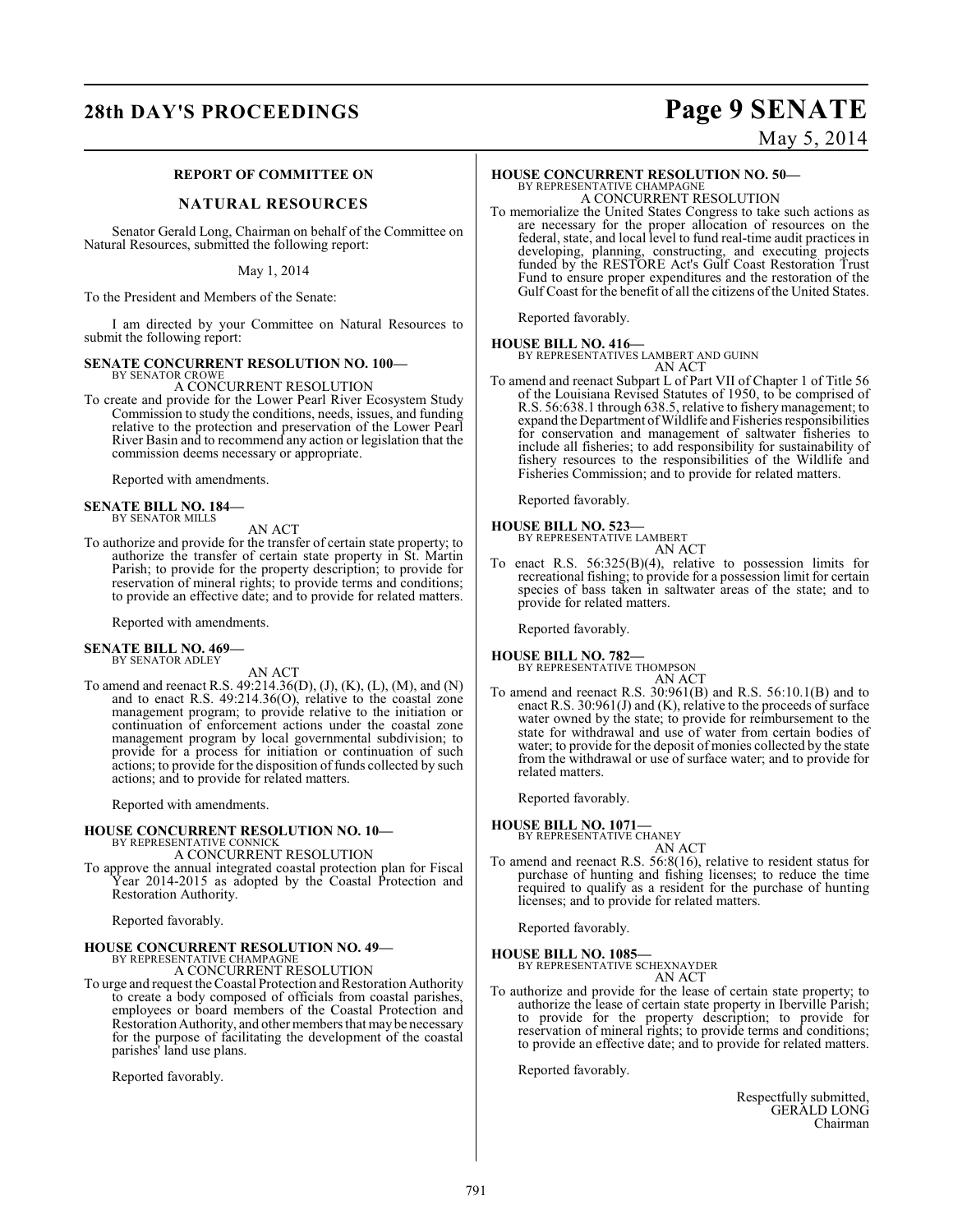# **Page 10 SENATE 28th DAY'S PROCEEDINGS**

May 5, 2014

#### **REPORT OF COMMITTEE ON**

#### **RETIREMENT**

Senator Elbert L. Guillory, Chairman on behalf of the Committee on Retirement, submitted the following report:

May 5, 2014

To the President and Members of the Senate:

I am directed by your Committee on Retirement to submit the following report:

#### **HOUSE BILL NO. 5—**

BY REPRESENTATIVE PEARSON

AN ACT To amend and reenact R.S. 11:1821(B) and (G), relative to the board of trustees of the Municipal Employees' Retirement System; to provide relative to the composition of the board with respect to elected members; to provide relative to service as an elected trustee; to provide restrictions relative to board composition; and to provide for related matters.

Reported favorably.

**HOUSE BILL NO. 23—** BY REPRESENTATIVE PEARSON AN ACT

To amend and reenact R.S. 11:1789.1(2), 1789.4(1), 1808.4(2), 1841(B), 1842, 1861, and 1862(B)(introductory paragraph) and to repeal R.S. 11:1787, 1807, 1862(D), and 1863, relative to the Municipal Employees' Retirement System; to provide relative to expenses of the system; to provide relative to funds of the system; to provide relative to employees first hired on or after January 1, 2013; to provide technical changes; and to provide for related matters.

Reported favorably.

**HOUSE BILL NO. 39—** BY REPRESENTATIVE PEARSON

AN ACT

To enact R.S. 11:1456.1(E), relative to Back-Deferred Retirement Option Plan in the Louisiana Assessors' Retirement Fund; to provide relative to lump-sum distributions from such plan; to authorize transfers to a third-party provider; to provide relative to contracts to manage such funds; to provide relative to the rights, duties, and obligations of participants, providers, the fund, and the state; and to provide for related matters.

Reported favorably.

#### **HOUSE BILL NO. 87—** BY REPRESENTATIVE DANAHAY

AN ACT

To amend and reenact R.S. 11:1732(13) and (14) and to enact R.S. 11:1751(F), relative to the Municipal Employees' Retirement System; to provide relative to definitions for the system; to provide relative to contemporaneous employment by more than one participating employer; to provide relative to creditable service for such employment; and to provide for related matters.

Reported favorably.

Respectfully submitted, ELBERT L. GUILLORY Chairman

#### **REPORT OF COMMITTEE ON**

#### **TRANSPORTATION, HIGHWAYS AND PUBLIC WORKS**

Senator Robert Adley, Chairman on behalf of the Committee on Transportation, Highways and Public Works, submitted the following report:

#### May 1, 2014

To the President and Members of the Senate:

I am directed by your Committee on Transportation, Highways and Public Works to submit the following report:

#### **SENATE BILL NO. 639—** BY SENATOR PERRY

AN ACT

To enact R.S. 47:463.165, relative to motor vehicle special prestige license plates; to provide for the creation, issuance, and design of such license plates; to provide relative to the fee and distribution of such plates; to authorize the promulgation of rules and regulations relative to the creation and implementation of a special prestige license plate; and to provide for related matters.

Reported favorably.

**HOUSE BILL NO. 136—** BY REPRESENTATIVES GUINN, BROWN, GISCLAIR, HONORE, AND NORTON

AN ACT

To amend and reenact R.S. 56:1948.5(47) and to enact R.S. 56:1948.5(65), relative to Louisiana Byways; to designate sections of certain highways as the Flyway Byway; to provide relative to the Creole Nature Trail All-American road route; and to provide for related matters.

Reported favorably.

**HOUSE BILL NO. 366—** BY REPRESENTATIVE PEARSON AN ACT

To enact R.S. 47:490.26, relative to military honor license plates; to provide for the establishment of a military honor license plate for recipients of the Distinguished Service Cross award; to require the secretary to promulgate rules and regulations relative to the creation and implementation of this military honor license plate; to provide for the creation, issuance, and design of such plates; and to provide for related matters.

Reported with amendments.

#### **HOUSE BILL NO. 370—**

BY REPRESENTATIVE THOMPSON AN ACT

To enact R.S. 32:300.8, relative to the prohibition of the use of wireless telecommunications devices in active school zones; to prohibit the use of wireless telecommunications in school zones during posted hours; to provide for exceptions; to provide for penalties; and to provide for related matters.

Reported with amendments.

**HOUSE BILL NO. 446—**

BY REPRESENTATIVE LEGER

AN ACT

To enact R.S. 48:214, relative to public transportation safety; to provide for fixed guideway rail systems; to designate the office of multimodal planning as the state safety oversight entity; to provide for duties and powers of the office; and to provide for related matters.

Reported favorably.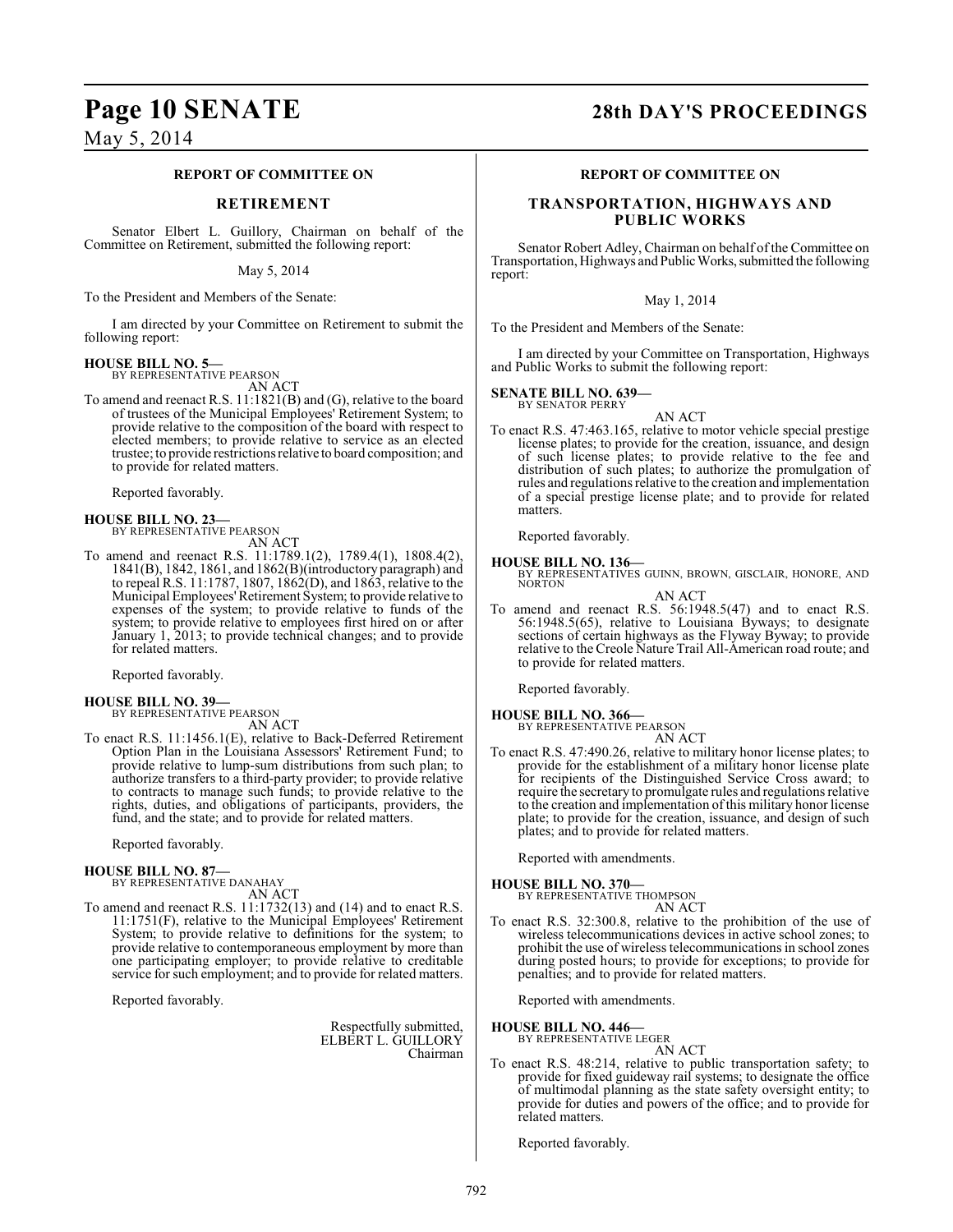### **28th DAY'S PROCEEDINGS Page 11 SENATE**

#### **HOUSE BILL NO. 800—**

BY REPRESENTATIVE SMITH AN ACT

To enact R.S. 47:463.165, relative to motor vehicle special prestige license plates; to provide for a HIV/AIDS awareness special prestige license plate; to provide for the creation, issuance, and design of such license plates; to provide relative to the fee and distribution of such plates; to authorize the promulgation of rules and regulations relative to the creation and implementation of a special prestige license plate; and to provide for related matters.

Reported favorably.

HOUSE BILL NO. 818—<br>
BY REPRESENTATIVES LEGER, ADAMS, BADON, BARRAS, BARROW,<br>
BERTHELOT, BILLIOT, STUART BISHOP, WESLEY BISHOP,<br>
BROADWATER, BROWN, HENRY BURNS, BURRELL, CARMODY,<br>
CARTER, CHAMPAGNE, CHANEY, GROMER, DOVE, E

AN ACT

To enact R.S. 47:463.165, relative to motor vehicle special prestige license plates; to provide for the "George Rodrigue Foundation" special prestige plate; to provide for the creation, issuance, and design of such license plates; to provide relative to the fee and distribution of fees for such plates; to authorize the promulgation of rules and regulations relative to the creation and implementation of a special prestige license plate; and to provide for related matters.

Reported with amendments.

#### **HOUSE BILL NO. 825—**

BY REPRESENTATIVES NANCY LANDRY, BROWN, GISCLAIR, HONORE, AND ST. GERMAIN AN ACT

To enact R.S. 47:463.165, relative to motor vehicle special prestige license plates; to provide for the "Louisiana Master Gardener" special prestige plate; to provide for creation, issuance, and design of such license plates; to provide relative to the fee and distribution of fees for such plates; to authorize the promulgation of rules and regulations relative to the creation and implementation of a special prestige license plate; and to provide for related matters.

Reported with amendments.

#### **HOUSE BILL NO. 965—**

BY REPRESENTATIVES KATRINA JACKSON, BADON, BERTHELOT,<br>WESLEY BISHOP, BROWN, BURRELL, CHANEY, COX, FRANKLIN,<br>GISCLAIR,GREENE,HAZEL,HODGES,HOFFMANN,JAMES,JOHNSON,<br>NANCY LANDRY, TERRY LANDRY, LEGER, MORENO, JAY MORRIS,<br>NORTON

AN ACT

To enact R.S. 47:463.165, relative to motor vehicle special prestige license plates; to provide for the Louisiana Coalition Against Domestic Violence special prestige plate for domestic violence awareness; to provide for the creation, issuance, and design of such license plates; to provide relative to the fee and distribution of fees for such plates; to authorize the promulgation of rules and regulations relative to the creation and implementation of a special prestige license plate; and to provide for related matters.

Reported with amendments.

#### **HOUSE BILL NO. 1005—**

BY REPRESENTATIVE ANDERS

AN ACT

To enact R.S. 32:408(A)(5), relative to commercial driver's licenses; to exempt drivers with military licenses from certain test requirements for Class "A", "B", and "C" driver's licenses; and to provide for related matters.

# May 5, 2014

Reported with amendments.

### **HOUSE BILL NO. 1055—**

BY REPRESENTATIVE GUINN AN ACT

To amend and reenact R.S. 56:1948.5(50), to enact R.S. 56:1948.5(65), and to repeal R.S. 56:1948.5(20), (48), (51), and (54), relative to Louisiana Byways; to designate sections of certain highways as Louisiana Byways; and to provide for related matters.

Reported favorably.

**HOUSE BILL NO. 1112—**<br>BY REPRESENTATIVES MACK, ADAMS, BILLIOT, BROADWATER,<br>HENRY BURNS, CARMODY, CHANEY, CONNICK, CROMER, DOVE,<br>EDWARDS, FOIL, GAROFALO, HAVARD, HAZEL, HENRY, HODGES,<br>HOFFMANN, HOLLIS, IVEY, JOHNSON, LEGER AN ACT

To enact R.S. 47:463.165, relative to motor vehicle special prestige license plates; to provide for the "National Rifle Association" special prestige license plate; to provide for the creation, issuance, and design of such license plates; to provide relative to the fee and distribution of fees for such plates; to authorize the promulgation of rules and regulations relative to the creation and implementation of a special prestige license plate; and to provide for related matters.

Reported with amendments.

#### **HOUSE BILL NO. 1150—**

- BY REPRESENTATIVES LORUSSO, ADAMS, ARMES, BROADWATER,<br>BROWN, HENRY BURNS, BURRELL, CARMODY, CARTER, CHANEY,<br>COX, DOVE, EDWARDS, BURRELL, CARMODY, CARTER, CHANEY,<br>GAROFALO, GISCLAIR, GREENE, HARRISON, HAVARD, HAZEL, HILL,<br>H AN ACT
- To enact R.S. 47:490.26, relative to military honor license plates; to provide for the establishment of a military honor license plate for military service during theCold War; to require the secretary to promulgate rules and regulations relative to the creation and implementation of this military honor license plate; to provide for the creation, issuance, and design of such plates; and to provide for related matters.

Reported with amendments.

#### **HOUSE BILL NO. 1238—**

BY REPRESENTATIVE MORENO AN ACT

To amend and reenact R.S.  $47:469.1(A)$  and  $(C)(2)$ , relative to special prestige license plates; to authorize the issuance of a special "For Hire" plate to owners and operators of certain vehicles; and to provide for related matters.

Reported favorably.

#### **HOUSE BILL NO. 1258— (Substitute for House Bill No. 220 by Representative Thibaut)** BY REPRESENTATIVE THIBAUT

AN ACT To amend and reenact R.S. 32:295.4, relative to motor vehicle inspection; to provide guidelines for motor vehicle inspection checkpoints by law enforcement agencies; to provide for the location of checkpoints; and to provide for related matters.

Reported favorably.

Respectfully submitted, ROBERT ADLEY Chairman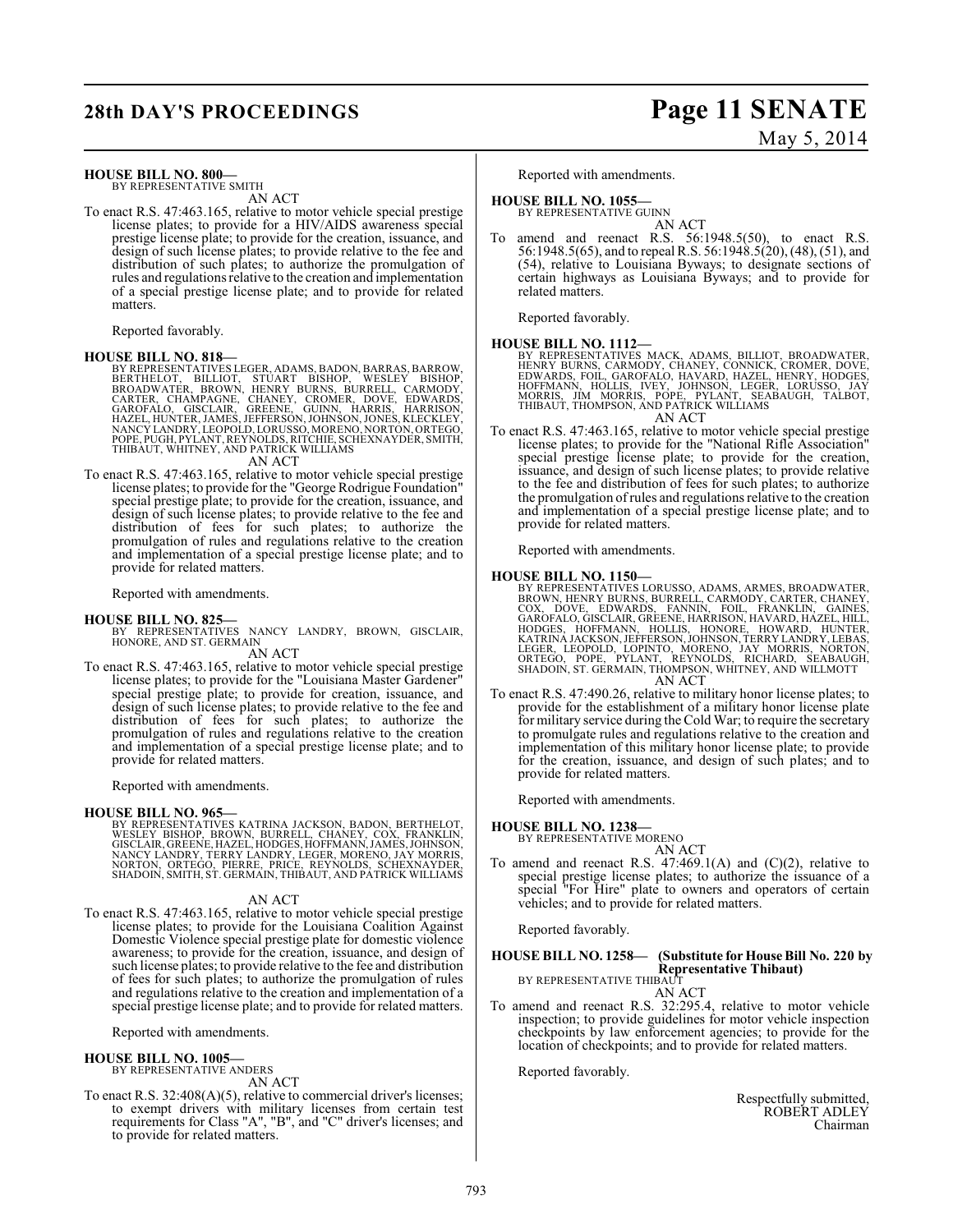### **Page 12 SENATE 28th DAY'S PROCEEDINGS**

May 5, 2014

#### **Senate Bills and Joint Resolutions Returned from the House of Representatives with Amendments**

**SENATE BILL NO. 58—** BY SENATOR ALARIO

AN ACT

To amend and reenact the heading of Subpart AA of Part I of Chapter 1 of Subtitle II of Title 47 of the Louisiana Revised Statutes of 1950 and R.S. 47:120.91, relative to state individual income tax return checkoffs for certain donations; to change the Louisiana Chapter of the National Multiple Sclerosis Society to the National Multiple Sclerosis Society; and to provide for related matters.

The bill was read by title. Returned from the House of Representatives with amendments:

### **LEGISLATIVE BUREAU AMENDMENTS**

Amendments proposed by Legislative Bureau to Engrossed Senate Bill No. 58 by Senator Alario

AMENDMENT NO. 1

On page 3, line 19, following "Act" and before "to" change "is" to "**are**"

Senator Riser moved to concur in the amendments proposed by the House.

### **ROLL CALL**

The roll was called with the following result:

YEAS

| Mr. President     | Dorsey-Colomb | Peacock   |
|-------------------|---------------|-----------|
| Adley             | Erdey         | Perry     |
| Allain            | Gallot        | Peterson  |
| Appel             | Guillory      | Riser     |
| <b>Broome</b>     | Johns         | Smith, G. |
| <b>Brown</b>      | Long          | Smith, J. |
| <b>Buffington</b> | Martiny       | Tarver    |
| Chabert           | Mills         | Thompson  |
| Claitor           | Morrell       | Ward      |
| Cortez            | Morrish       | White     |
| Crowe             | Murray        |           |
| Donahue           | <b>Nevers</b> |           |
| Total - 34        |               |           |
|                   | <b>NAYS</b>   |           |
| Total $-0$        |               |           |
|                   | <b>ABSENT</b> |           |

| Amedee<br>Heitmeier | Kostelka<br>LaFleur | Walsworth |
|---------------------|---------------------|-----------|
| Total - 5           |                     |           |

The Chair declared the Senate concurred in the amendments proposed by the House.

**SENATE BILL NO. 82—** BY SENATOR THOMPSON AND REPRESENTATIVE ANDERS AN ACT

To enact R.S. 49:191(7)(a) and to repeal R.S. 49:191(5)(c), relative to the Department of Agriculture and Forestry, including provisions to provide for the re-creation of the Department of Agriculture and Forestry and the statutory entities made a part of the department by law; to provide for the effective termination date for all statutory authority for the existence of such statutory entities; and to provide for related matters.

The bill was read by title. Returned from the House of Representatives with amendments:

#### **HOUSE COMMITTEE AMENDMENTS**

Amendments proposed by House Committee on Agriculture, Forestry, Aquaculture, and Rural Development to Engrossed Senate Bill No. 82 by Senator Thompson

AMENDMENT NO. 1

On page 1, line 2, after "enact" change "R.S.  $49:191(7)(a)$ " to "R.S.  $49:191(7)$ "

AMENDMENT NO. 2 On page 2, line 4, after "Section 4." change "R.S. 49:191(7)(a)" to "R.S. 49:191(7)"

Senator Thompson moved to concur in the amendments proposed by the House.

### **ROLL CALL**

The roll was called with the following result:

#### YEAS

| Mr. President<br>Adley<br>Allain<br>Appel<br><b>Broome</b><br>Brown<br><b>Buffington</b><br>Claitor<br>Cortez<br>Crowe<br>Donahue<br>Dorsey-Colomb<br>Total - 35 | Erdey<br>Gallot<br>Guillory<br>Johns<br>LaFleur<br>Long<br>Martiny<br>Mills<br>Morrell<br>Morrish<br>Murray<br>Nevers | Peacock<br>Perry<br>Peterson<br>Riser<br>Smith, G.<br>Smith, J.<br>Tarver<br>Thompson<br>Walsworth<br>Ward<br>White |
|------------------------------------------------------------------------------------------------------------------------------------------------------------------|-----------------------------------------------------------------------------------------------------------------------|---------------------------------------------------------------------------------------------------------------------|
|------------------------------------------------------------------------------------------------------------------------------------------------------------------|-----------------------------------------------------------------------------------------------------------------------|---------------------------------------------------------------------------------------------------------------------|

**NAYS** 

ABSENT

Total - 0

Chabert Total - 4

Amedee Heitmeier<br>Chabert Kostelka

The Chair declared the Senate concurred in the amendments proposed by the House.

**SENATE BILL NO. 178—** BY SENATORS MORRISH, BROWN, JOHNS, LONG, PETERSON AND GARY SMITH

AN ACT To enact Subpart J-1 of Part I of Chapter 2 of Title 22 of the Louisiana Revised Statutes of 1950, to be comprised of R.S.22:318, relative to health care sharing ministries; to provide for the definition of a health care sharing ministry; to provide with respect to required disclaimers; to provide for the exemption from provisions of the state insurance laws; and to provide for related matters.

The bill was read by title. Returned from the House of Representatives with amendments:

#### **HOUSE FLOOR AMENDMENTS**

Amendments proposed by Representative Thibaut to Engrossed Senate Bill No. 178 by Senator Morrish

AMENDMENT NO. 1

On page 1, line 3, after "R.S. 22:318" delete the comma "," and insert "and 319,"

AMENDMENT NO. 2

On page 1, line 9, after "R.S. 22:318" delete the comma "," and insert "and 319,"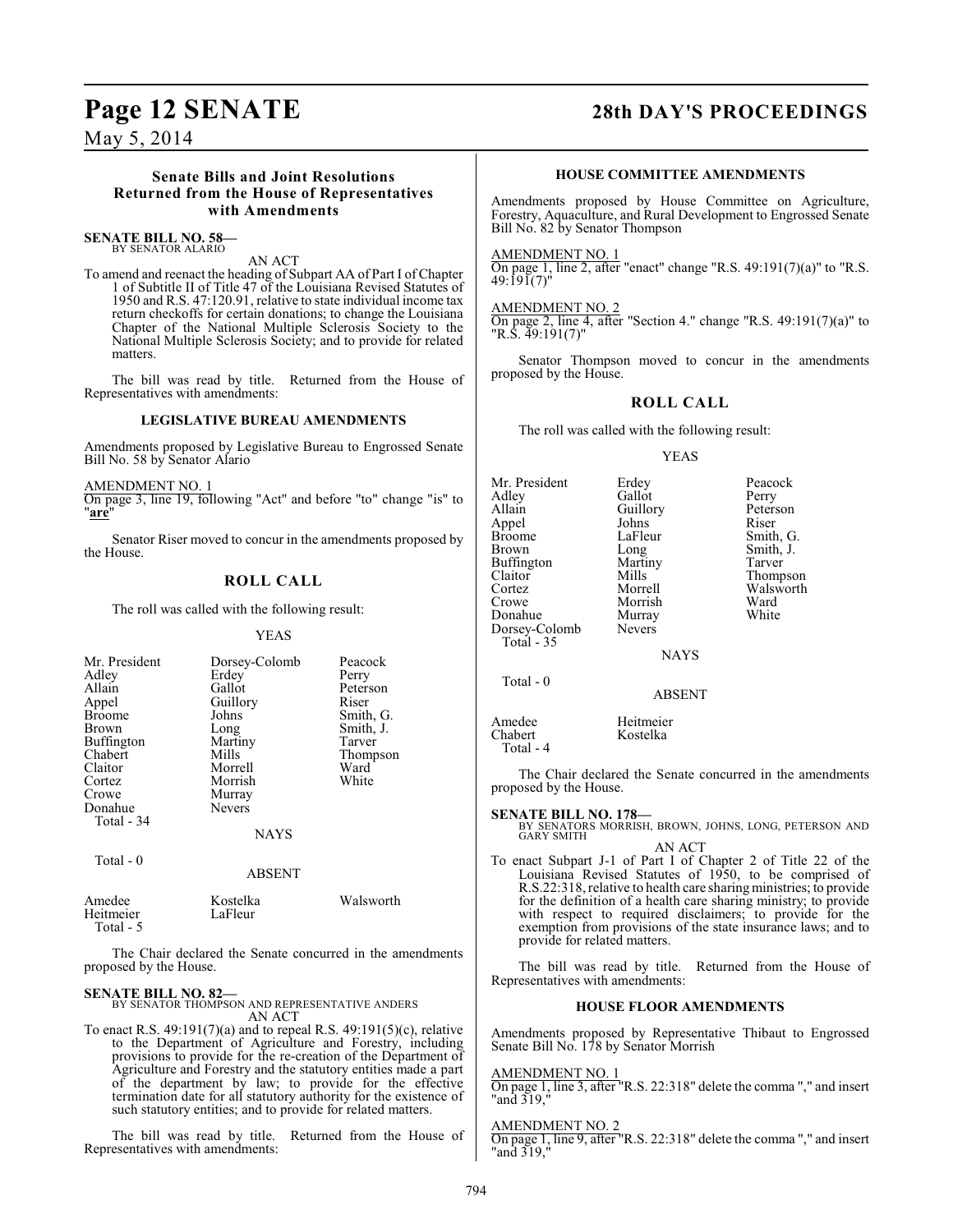# **28th DAY'S PROCEEDINGS Page 13 SENATE**

# May 5, 2014

#### AMENDMENT NO. 3

On page 1, at the end of line 11, change "**ministries**" to "**ministry; definition**"

AMENDMENT NO. 4 On page 1, at the beginning of line 12, delete "**A.(1)**"

AMENDMENT NO. 5 On page 1, line 13, after "**that**" delete the remainder of the line and insert the following: "**does each of the following: (1) Limits its participants to**"

AMENDMENT NO. 6 On page 1, line 14, after "**and**" delete "**that**"

AMENDMENT NO. 7

On page 2, delete line 1 in its entirety and insert the following: "**(2) Provides amounts that participants may contribute without assumption of risk**"

#### AMENDMENT NO. 8

On page 2, at the beginning of line 3, delete "**B. The ministry shall provide**" and insert "**(3) Provides**"

AMENDMENT NO. 9

On page 2, delete line 7 in its entirety and insert the following: "**(4) Provides a written disclaimer on or with all applications**"

#### AMENDMENT NO. 10

On page 2, between lines 15 and 16, insert the following: "**§319. Exemption from provisions of the Insurance Code**"

AMENDMENT NO. 11 On page 2, at the beginning of line 16, delete "**D.**" and at the end of the line, delete "**other**"

AMENDMENT NO. 12 On page 2, at the beginning of line 18, delete "**designated therein,**" and insert "**provided for in such provisions**"

Senator Morrish moved to concur in the amendments proposed by the House.

### **ROLL CALL**

The roll was called with the following result:

#### YEAS

| Mr. President<br>Adlev<br>Allain<br>Appel | Gallot<br>Guillory<br>Johns<br>Kostelka | Peacock<br>Perry<br>Peterson<br>Riser |
|-------------------------------------------|-----------------------------------------|---------------------------------------|
| Broome                                    | LaFleur                                 | Smith, G.                             |
| Brown                                     | Long                                    | Smith, J.                             |
| Buffington                                | Martiny                                 | Tarver                                |
| Claitor                                   | Mills                                   | Thompson                              |
| Crowe                                     | Morrell                                 | Walsworth                             |
| Donahue                                   | Morrish                                 | Ward                                  |
| Dorsey-Colomb                             | Murray                                  | White                                 |
| Erdey                                     | <b>Nevers</b>                           |                                       |
| Total - 35                                |                                         |                                       |

**NAYS** 

Total - 0

ABSENT

| Heitmeier |
|-----------|
|           |
|           |

The Chair declared the Senate concurred in the amendments proposed by the House.

#### **SENATE BILL NO. 254—** BY SENATOR MORRISH

AN ACT

To amend and reenact R.S. 22:1542(20) and (21), 1547(A)(9), and  $1551(C)(4)$ , to enact R.S. 22:1542(22) and Part VIII-B of Chapter 5 of Title 22 of the Louisiana Revised Statutes of 1950, to be comprised of R.S. 22:1782.1 through 1782.3, and to repeal R.S. 22:992, relative to travel insurance; to provide with respect to definitions; to provide for the regulation of travel insurance producers; to provide with respect to the requirements for a travel retailer to offer travel insurance under a limited lines travel insurance producer business entity; and to provide for related matters.

The bill was read by title. Returned from the House of Representatives with amendments:

#### **LEGISLATIVE BUREAU AMENDMENTS**

Amendments proposed by Legislative Bureau to Reengrossed Senate Bill No. 254 by Senator Morrish

AMENDMENT NO. 1 On page 3, line 15, change "**non-licensable**" to "**nonlicensable**"

AMENDMENT NO. 2 On page 3, lines 17-18, change "**(3)(b) of this Section**" to "**(b) of this Paragraph,**"

Senator Morrish moved to concur in the amendments proposed by the House.

#### **ROLL CALL**

The roll was called with the following result:

#### YEAS

| Mr. President<br>Adley<br>Allain<br>Appel<br><b>Broome</b><br>Brown<br>Buffington<br>Claitor<br>Cortez<br>Crowe<br>Donahue<br>Dorsey-Colomb<br>Total $-36$ | Erdey<br>Gallot<br>Guillory<br>Johns<br>Kostelka<br>LaFleur<br>Long<br>Martiny<br>Mills<br>Morrell<br>Morrish<br>Murray<br><b>NAYS</b> | <b>Nevers</b><br>Peacock<br>Perry<br>Peterson<br>Riser<br>Smith, G.<br>Smith, J.<br>Tarver<br>Thompson<br>Walsworth<br>Ward<br>White |
|------------------------------------------------------------------------------------------------------------------------------------------------------------|----------------------------------------------------------------------------------------------------------------------------------------|--------------------------------------------------------------------------------------------------------------------------------------|
|                                                                                                                                                            |                                                                                                                                        |                                                                                                                                      |
| Total - 0                                                                                                                                                  | <b>ABSENT</b>                                                                                                                          |                                                                                                                                      |
| Amedee                                                                                                                                                     | Chabert                                                                                                                                | Heitmeier                                                                                                                            |

The Chair declared the Senate concurred in the amendments proposed by the House.

### **Senate Bills and Joint Resolutions on Third Reading and Final Passage**

### **SENATE BILL NO. 133—**

Total - 3

BY SENATOR MORRELL

AN ACT To amend and reenact R.S. 14:90.5(B) and R.S. 27:28(H)(1), relative to the Louisiana Gaming Control Board; to authorize certain emergency responders acting in their official capacity to enter certain gaming facilities; to provide relative to persons who have the ability or capacity to exercise significant influence over gaming licensees, operators, permittees, or other persons who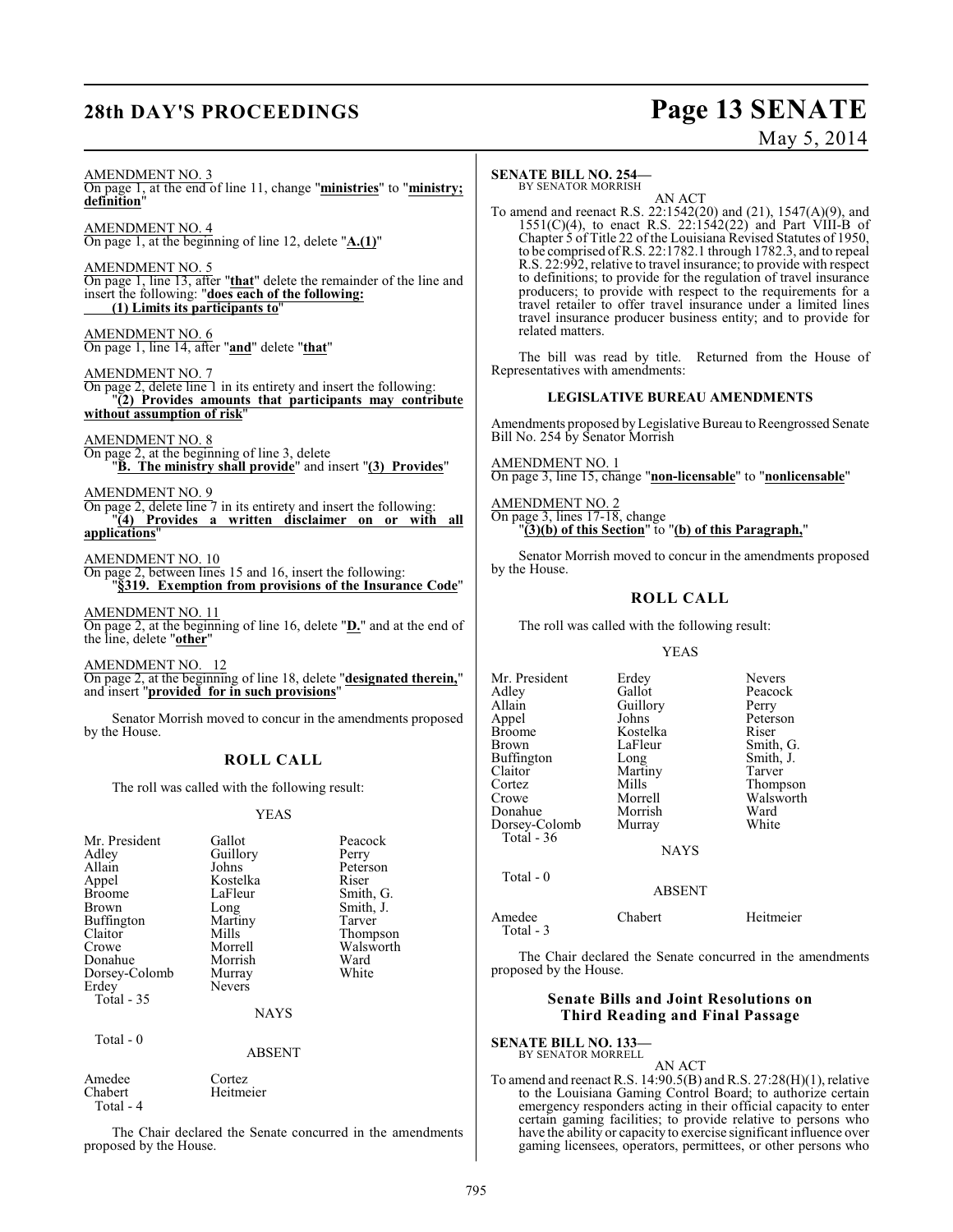are required to be found suitable; and to provide for related matters.

The bill was read by title. Senator Morrell moved the final passage of the bill.

### **ROLL CALL**

The roll was called with the following result:

#### YEAS

| Mr. President<br>Adley<br>Allain<br>Appel<br><b>Broome</b><br><b>Brown</b><br>Buffington<br>Claitor<br>Cortez<br>Crowe<br>Donahue<br>Total - 33 | Dorsey-Colomb<br>Erdey<br>Gallot<br>Johns<br>Kostelka<br>LaFleur<br>Long<br>Martiny<br>Mills<br>Morrell<br>Morrish | Murray<br>Peacock<br>Perry<br>Peterson<br>Riser<br>Smith, G.<br>Smith, J.<br>Tarver<br>Thompson<br>Walsworth<br>White |
|-------------------------------------------------------------------------------------------------------------------------------------------------|--------------------------------------------------------------------------------------------------------------------|-----------------------------------------------------------------------------------------------------------------------|
|                                                                                                                                                 | <b>NAYS</b>                                                                                                        |                                                                                                                       |
| Total - 0                                                                                                                                       |                                                                                                                    |                                                                                                                       |

# ABSENT

| Amedee    | Guillory  | <b>Nevers</b> |
|-----------|-----------|---------------|
| Chabert   | Heitmeier | Ward          |
| Total - 6 |           |               |

The Chair declared the bill was passed and ordered it sent to the House. Senator Morrell moved to reconsider the vote by which the bill was passed and laid the motion on the table.

#### **SENATE BILL NO. 294—** BY SENATOR MORRELL

AN ACT

To amend and reenact R.S.  $40:2531(B)(7)$ , relative to law enforcement; to provide relative to rights of law enforcement officers while under investigation; to provide relative to investigations of alleged criminal activity; and to provide for related matters.

The bill was read by title. Senator Morrell moved the final passage of the bill.

### **ROLL CALL**

The roll was called with the following result:

#### YEAS

| Mr. President<br>Adley<br>Allain<br><b>Broome</b><br>Brown<br><b>Buffington</b><br>Cortez<br>Crowe<br>Donahue | Dorsey-Colomb<br>Gallot<br>Johns<br>LaFleur<br>Long<br>Martiny<br>Mills<br>Morrell<br>Morrish | Murray<br>Nevers<br>Perry<br>Peterson<br>Smith, G.<br>Smith, J.<br>Tarver |
|---------------------------------------------------------------------------------------------------------------|-----------------------------------------------------------------------------------------------|---------------------------------------------------------------------------|
| Total $-25$                                                                                                   | <b>NAYS</b>                                                                                   |                                                                           |
| Appel<br>Claitor<br>Erdey<br>Total - 8                                                                        | Kostelka<br>Peacock<br>Riser                                                                  | Thompson<br>Walsworth                                                     |
|                                                                                                               | <b>ABSENT</b>                                                                                 |                                                                           |
| Amedee                                                                                                        | Guillory                                                                                      | Ward                                                                      |

# **Page 14 SENATE 28th DAY'S PROCEEDINGS**

Chabert Heitmeier White Total - 6

The Chair declared the bill was passed and ordered it sent to the House. Senator Morrell moved to reconsider the vote by which the bill was passed and laid the motion on the table.

#### **SENATE BILL NO. 355—** BY SENATOR MILLS

A JOINT RESOLUTION

Proposing to add Article VII, Section 10.13 of the Constitution of Louisiana, relative to establishing a budget stabilization program for Medicaid programs, certain elderly services, rehabilitation services, and other health care programs; to provide for establishing annual appropriations necessary to fund certain health care programs; to provide procedures for the legislature to adjust appropriations in order to eliminate a projected deficit; and to specify an election for submission of the proposition to electors and provide a ballot proposition.

#### **Floor Amendments**

Senator Nevers proposed the following amendments.

#### **SENATE FLOOR AMENDMENTS**

Amendments proposed by Senator Nevers to Original Senate Bill No. 355 by Senator Mills

#### AMENDMENT NO. 1

On page 1, line 5, after "health care programs;" insert "to provide for certain health care benefits to be funded under such Medicaid programs;"

#### AMENDMENT NO. 2

On page 1, line 7, after "deficit;" insert "to provide for certain implementation dates;"

#### AMENDMENT NO. 3

On page 2, line 7, after "**successor**" insert "**, and, effective January 1, 2015, for every legal resident of this state whose income is at or below one hundred thirty-eight percent of the federal poverty level, this medical assistance program shall include access to health insurance with essential health benefits, as provided by federal law. The Department of Health and Hospitals shall make all necessary state Medicaid plan amendments or waiver applications to the federal government in order to access all federal funding available for the provisions of health care services under this program**"

#### AMENDMENT NO. 4

On page 3, line 26, after "Medicaid programs," insert "which, starting January 1, 2015, for every legal resident of this state whose income is at or below 138% of the federal poverty level, shall include access to health insurance with essential health benefits,"

AMENDMENT NO. 5 On page 3, at the end of line 28, insert "and application for all available federal funding"

Senator Nevers moved the adoption of the amendments.

Senator Mills objected.

### **ROLL CALL**

The roll was called with the following result:

#### YEAS

| Adley         | Kostelka |
|---------------|----------|
| <b>Broome</b> | LaFleur  |
| <b>Brown</b>  | Martiny  |
|               |          |

Adley Kostelka Nevers Smith, G.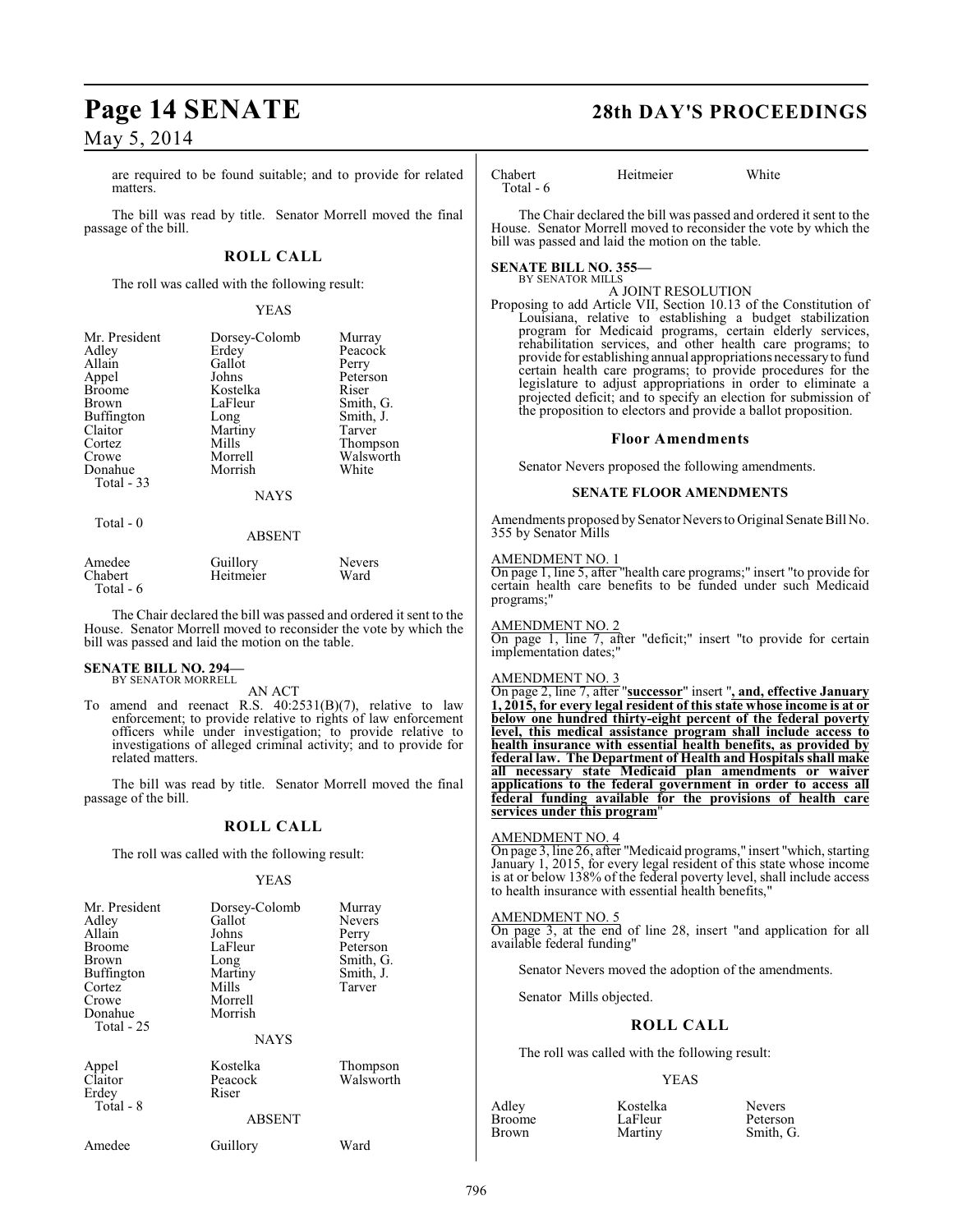# **28th DAY'S PROCEEDINGS Page 15 SENATE**

May 5, 2014

| Dorsey-Colomb<br>Gallot<br>Total $-15$                                                                        | Morrell<br>Murray                                                                           | Tarver<br>Thompson                                      |
|---------------------------------------------------------------------------------------------------------------|---------------------------------------------------------------------------------------------|---------------------------------------------------------|
|                                                                                                               | <b>NAYS</b>                                                                                 |                                                         |
| Mr. President<br>Allain<br>Amedee<br>Appel<br><b>Buffington</b><br>Chabert<br>Claitor<br>Cortez<br>Total - 22 | Crowe<br>Donahue<br>Erdey<br>Guillory<br>Johns<br>Long<br>Mills<br>Morrish<br><b>ABSENT</b> | Peacock<br>Perry<br>Riser<br>Walsworth<br>Ward<br>White |
| Heitmeier                                                                                                     | Smith, J.                                                                                   |                                                         |

Total - 2

The Chair declared the amendments were rejected.

The bill was read by title. Senator Mills moved the final passage of the bill.

#### **ROLL CALL**

The roll was called with the following result:

#### YEAS

| Amedee<br>Broome<br>Brown<br>Claitor<br>Cortez<br>Total - 13                                                         | Crowe<br>Donahue<br>Mills<br>Morrell<br>Murray<br><b>NAYS</b>                                      | Perry<br>Smith, G.<br>Ward                                                 |
|----------------------------------------------------------------------------------------------------------------------|----------------------------------------------------------------------------------------------------|----------------------------------------------------------------------------|
| Mr. President<br>Adlev<br>Allain<br>Appel<br>Buffington<br>Chabert<br>Dorsey-Colomb<br>Erdey<br>Gallot<br>Total - 25 | Guillory<br>Johns<br>Kostelka<br>LaFleur<br>Long<br>Martiny<br>Morrish<br><b>Nevers</b><br>Peacock | Peterson<br>Riser<br>Smith, J.<br>Tarver<br>Thompson<br>Walsworth<br>White |

ABSENT

Heitmeier Total - 1

The Chair declared the bill failed to pass.

#### **Notice of Reconsideration**

Senator Mills moved to reconsider on the next Legislative Day the vote by which the bill failed to pass.

#### **SENATE BILL NO. 382—** BY SENATOR LAFLEUR

AN ACT

To amend and reenact R.S. 9:4752, relative to proceeds recovered by an injured person; to provide with respect to the privilege on net proceeds collected from a third party in favor of medical providers for services and supplies furnished to injured persons; to provide certain terms, conditions, and effects; and to provide for related matters.

#### **Floor Amendments**

Senator Claitor proposed the following amendments.

#### **SENATE FLOOR AMENDMENTS**

Amendments proposed by Senator Claitor to Engrossed Senate Bill No. 382 by Senator LaFleur

AMENDMENT NO. 1 On page 1 line 12, after "fees" insert "**, not to exceed the median rate negotiated with health care providers,**"

AMENDMENT NO. 2 On page 1 line 17, after "person" insert "**not including uninsured motorists or medical payment insurance policies**"

On motion of Senator Claitor, the amendments were adopted.

The bill was read by title. Senator LaFleur moved the final passage of the amended bill.

### **ROLL CALL**

The roll was called with the following result:

#### YEAS

| Mr. President<br>Adley<br>Allain<br>Amedee<br>Appel<br>Broome<br>Brown<br>Buffington<br>Chabert<br>Claitor<br>Cortez<br>Crowe<br>Donahue<br>Total - 37 | Dorsey-Colomb<br>Erdey<br>Gallot<br>Johns<br>Kostelka<br>LaFleur<br>Long<br>Martiny<br>Mills<br>Morrell<br>Morrish<br>Murray<br><b>Nevers</b><br><b>NAYS</b> | Peacock<br>Perry<br>Peterson<br>Riser<br>Smith, G.<br>Smith, J.<br>Tarver<br>Thompson<br>Walsworth<br>Ward<br>White |
|--------------------------------------------------------------------------------------------------------------------------------------------------------|--------------------------------------------------------------------------------------------------------------------------------------------------------------|---------------------------------------------------------------------------------------------------------------------|
| Total - 0                                                                                                                                              | <b>ABSENT</b>                                                                                                                                                |                                                                                                                     |
| Guillory<br>Total $-2$                                                                                                                                 | Heitmeier                                                                                                                                                    |                                                                                                                     |

The Chair declared the amended bill was passed, ordered reengrossed and sent to the House. Senator LaFleur moved to reconsider the vote by which the bill was passed and laid the motion on the table.

### **SENATE BILL NO. 571—**

BY SENATOR WALSWORTH

AN ACT To amend and reenact Code of Criminal Procedure Art. 717(C) and R.S. 15:587(A)(1)(a), relative to public defenders; to require the Louisiana Bureau of Criminal Identification and Information to release criminal history records and identification files to public defenders; to provide for the disclosure of inducements or records of arrests and convictions; and to provide for related matters.

#### **Floor Amendments**

Senator Walsworth proposed the following amendments.

#### **SENATE FLOOR AMENDMENTS**

Amendments proposed by Senator Walsworth to Engrossed Senate Bill No. 571 by Senator Walsworth

#### AMENDMENT NO. 1

On page 1, line 2, delete "and R.S. 15:587(A)(1)(a)"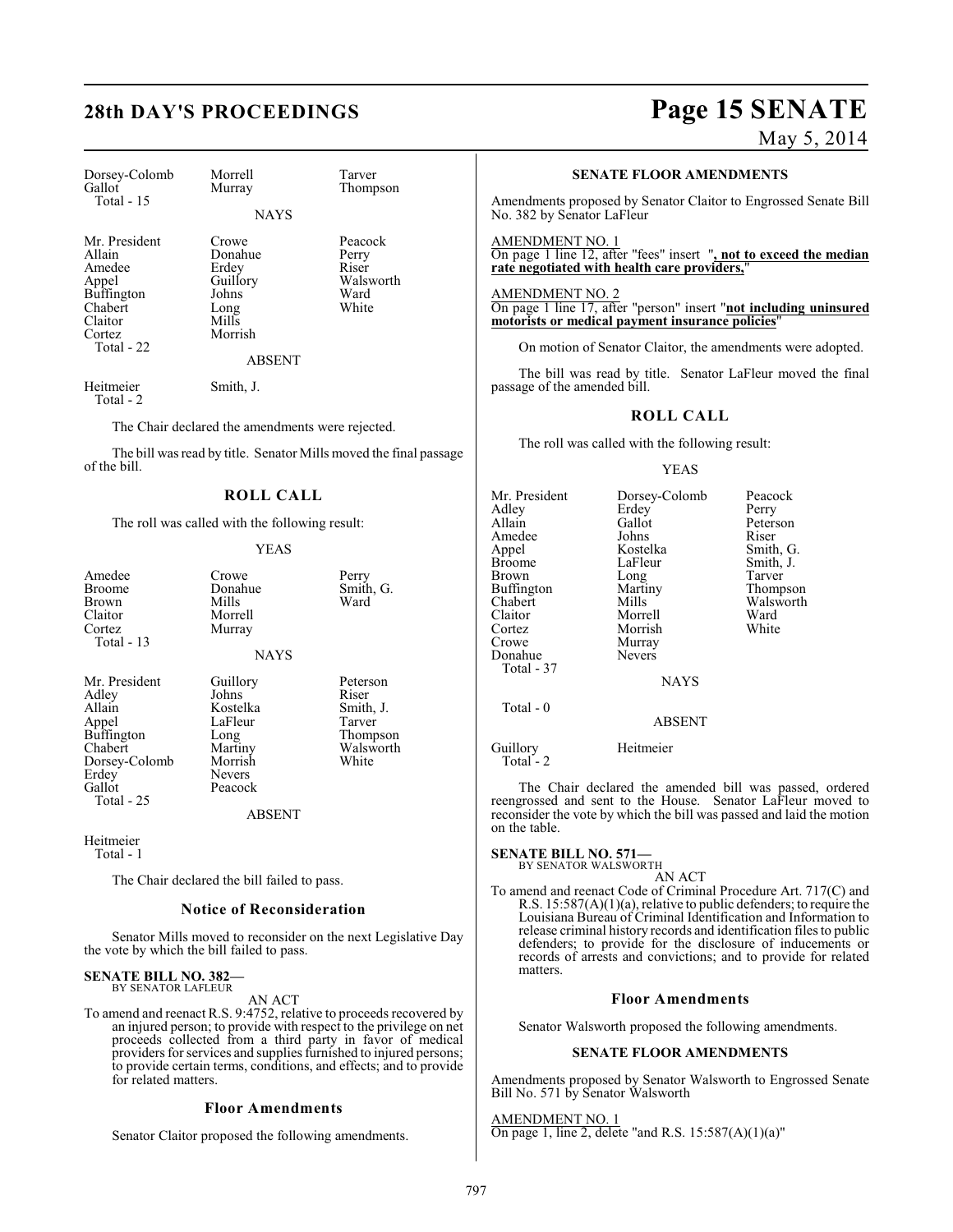# **Page 16 SENATE 28th DAY'S PROCEEDINGS**

May 5, 2014

AMENDMENT NO. 2 On page 1, delete lines 3 through 5 and insert "relative to public defenders; to provide for the disclosure of inducements or records of"

#### AMENDMENT NO. 3

On page 2, delete lines 5 through 26

On motion of Senator Walsworth, the amendments were adopted.

The bill was read by title. Senator Walsworth moved the final passage of the previously amended bill.

### **ROLL CALL**

The roll was called with the following result:

#### YEAS

| Mr. President<br>Adley<br>Allain<br>Amedee<br>Appel<br><b>Broome</b><br><b>Brown</b><br><b>Buffington</b><br>Chabert<br>Claitor<br>Cortez<br>Crowe<br>Total $-35$ | Dorsey-Colomb<br>Erdey<br>Gallot<br>Guillory<br>Johns<br>Kostelka<br>LaFleur<br>Long<br>Martiny<br>Mills<br>Morrish<br>Murray<br><b>NAYS</b> | <b>Nevers</b><br>Peacock<br>Perry<br>Peterson<br>Riser<br>Smith, G.<br>Smith, J.<br>Tarver<br>Thompson<br>Walsworth<br>White |
|-------------------------------------------------------------------------------------------------------------------------------------------------------------------|----------------------------------------------------------------------------------------------------------------------------------------------|------------------------------------------------------------------------------------------------------------------------------|
| Total $-0$                                                                                                                                                        | ABSENT                                                                                                                                       |                                                                                                                              |

Donahue Morrell<br>Heitmeier Ward Heitmeier Total - 4

The Chair declared the amended bill was passed, ordered reengrossed and sent to the House. Senator Walsworth moved to reconsider the vote by which the bill was passed and laid the motion on the table.

#### **SENATE BILL NO. 628—** BY SENATOR MURRAY

AN ACT

To amend and reenact R.S. 13:36, relative to the Judiciary Commission; to provide relative to the powers of the commission; to provide relative to any investigation or hearing held by the commission; to provide relative to discovery; and to provide for related matters.

On motion of Senator Murray, the bill was read by title and returned to the Calendar, subject to call.

#### **SENATE BILL NO. 680— (Substitute of Senate Bill No. 552 by Senator Adley)** BY SENATORS ADLEY AND GARY SMITH

AN ACT

To enact R.S. 38:2225.2.4, relative to public contracts; to authorize use of the construction management at risk method for public contracts; and to provide for related matters.

#### **Floor Amendments**

Senator Martiny sent up floor amendments.

#### **SENATE FLOOR AMENDMENTS**

Amendments proposed by Senator Martiny on behalf of the Legislative Bureau to Engrossed Senate Bill No. 680 by Senator Adley

AMENDMENT NO. 1 On page 1, line 12, following "**risk"**" insert "**,**"

AMENDMENT NO. 2 On page 1, line 17, change "**have**" to "**with**"

AMENDMENT NO. 3 On page 2, line 1, following "**goals;**" delete the remainder of the line and insert "**risk identification controlled by owner; and**"

AMENDMENT NO. 4 On page 2, line 2, delete the line in its entirety and insert "**minimization of the risk of construction and design disputes by using a collaborative process.**"

AMENDMENT NO. 5 On page 3, line 21, following "**qualifications**" and before "**for**" change "**or RFQ**" to "**, or RFQ,**"

AMENDMENT NO. 6 On page 3, line 23, following "**qualifications**" and before "**to**" change "**or RFQ**" to "**, or RFQ,**"

AMENDMENT NO. 7 On page 4, line 22, following "**modification rate**" change "**(EMR)**" to "**, or EMR**"

AMENDMENT NO. 8 On page 4, line 22, following "**incident rate**" change "**(RIR)**" to "**, or RIR**"

AMENDMENT NO. 9 On page 5, line 18, following "**price**" and before "**to**" change "**or GMP**" to "**, or GMP,**"

AMENDMENT NO. 10 On page 6, line 3, change "**issues**" to "**items**"

On motion of Senator Martiny, the amendments were adopted.

#### **Floor Amendments**

Senator Adley proposed the following amendments.

#### **SENATE FLOOR AMENDMENTS**

Amendments proposed by Senator Adley to Engrossed Senate Bill No. 680 by Senator Adley

AMENDMENT NO. 1 On page 3, line 8, after "**large**" delete "**from the general public**"

On motion of Senator Adley, the amendments were adopted.

The bill was read by title. Senator Adley moved the final passage of the amended bill.

#### **ROLL CALL**

The roll was called with the following result:

#### YEAS

| Mr. President | Dorsey-Colomb | <b>Nevers</b> |
|---------------|---------------|---------------|
| Adley         | Erdey         | Peacock       |
| Allain        | Gallot        | Perry         |
| Amedee        | Guillory      | Peterson      |
| Appel         | Johns         | Riser         |
| Broome        | Kostelka      | Smith, G.     |
| Brown         | LaFleur       | Smith, J.     |
| Buffington    | Long          | Tarver        |
| Chabert       | Martiny       | Thompson      |
|               |               |               |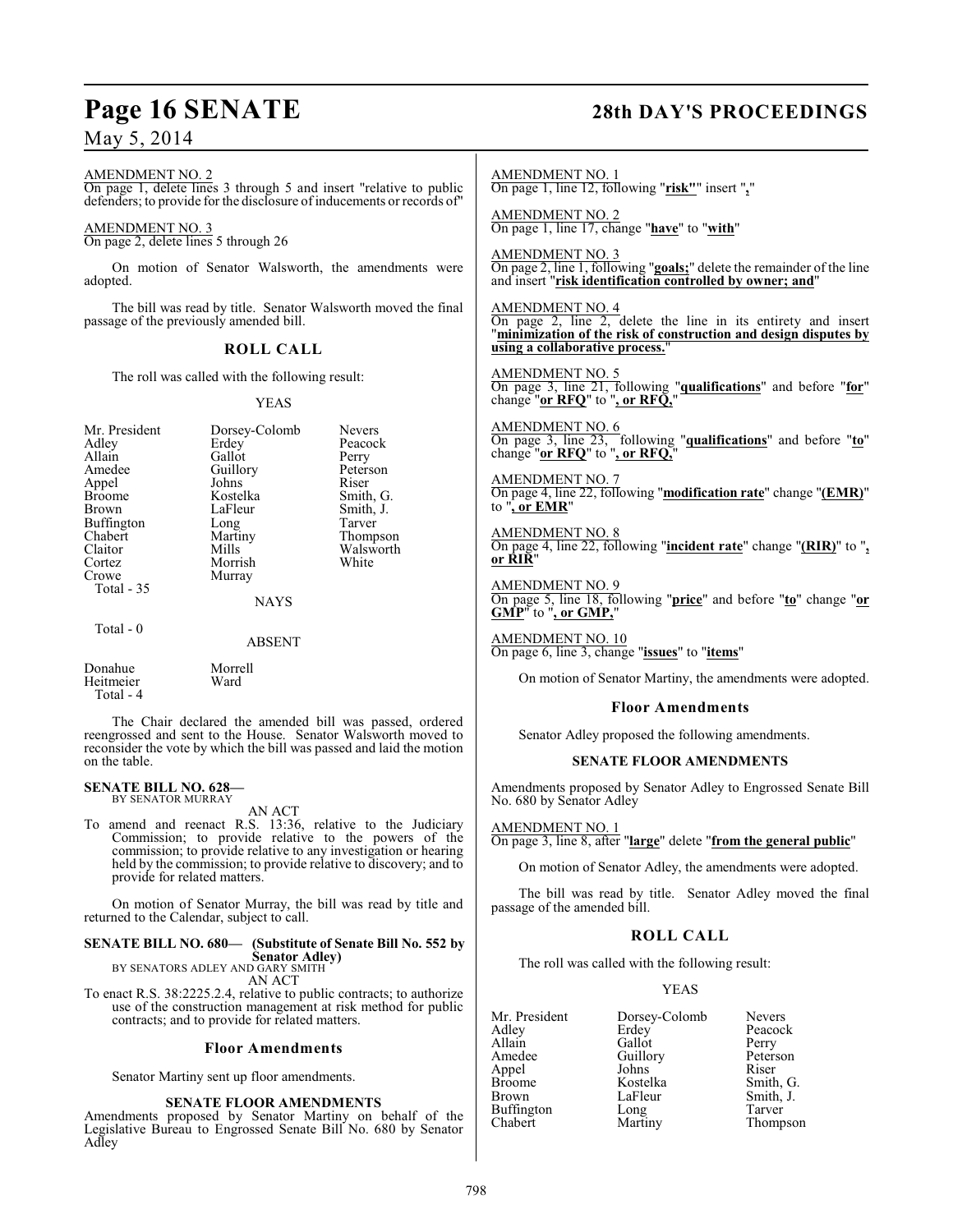| Claitor<br>Cortez<br>Crowe<br>Total $-36$ | Mills<br>Morrish<br>Murray | Walsworth<br>Ward<br>White |  |
|-------------------------------------------|----------------------------|----------------------------|--|
|                                           | <b>NAYS</b>                |                            |  |
| Total $-0$                                | <b>ABSENT</b>              |                            |  |

Donahue Heitmeier Morrell Total - 3

The Chair declared the amended bill was passed, ordered reengrossed and sent to the House. Senator Adley moved to reconsider the vote by which the bill was passed and laid the motion on the table.

#### **SENATE BILL NO. 681— (Substitute of Senate Bill No. 660 by Senator Morrish)**

BY SENATOR MORRISH AN ACT

To amend and reenact R.S. 56:112, relative to the disposal of wild birds or wild quadrupeds becoming a nuisance; to allow the taking of certain outlaw quadrupeds during daylight hours from an aircraft; to allow for the promulgation of rules and regulations; to provide certain exemptions; to provide terms, conditions, and requirements; and to provide for related matters.

#### **Floor Amendments**

Senator Morrish proposed the following amendments.

#### **SENATE FLOOR AMENDMENTS**

Amendments proposed by Senator Morrish to Engrossed Senate Bill No. 681 by Senator Morrish

#### AMENDMENT NO. 1

On page 2, after line 12 insert:

Section 2. This Act shall become effective upon signature by the governor or, if not signed by the governor, upon expiration of the time for bills to become law without signature by the governor, as provided by Article III, Section 18 of the Constitution of Louisiana. If vetoed by the governor and subsequently approved by the legislature, this Act shall become effective on the day following such approval.

On motion of Senator Morrish, the amendments were adopted.

#### **Floor Amendments**

Senator Crowe proposed the following amendments.

#### **SENATE FLOOR AMENDMENTS**

Amendments proposed by Senator Crowe to Engrossed Senate Bill No. 681 by Senator Morrish

AMENDMENT NO. 1

On page 1, line 3, after "nuisance;" delete the remainder of the line and on page 1, line 4, delete "daylight hours from an aircraft;"

#### AMENDMENT NO. 2

On page 2, line 2, after "**nuisance.**" delete the remainder of the line. Delete line 3 and at the beginning of line 4, delete "**outlaw birds by use of aircraft.**"

Senator Crowe moved the adoption of the amendments.

Senator Morrish objected.

# **28th DAY'S PROCEEDINGS Page 17 SENATE** May 5, 2014

#### **ROLL CALL**

The roll was called with the following result:

YEAS

| Crowe<br>Total - 3                                                                                                                                        | Tarver                                                                                                        | Thompson                                                                                                                 |
|-----------------------------------------------------------------------------------------------------------------------------------------------------------|---------------------------------------------------------------------------------------------------------------|--------------------------------------------------------------------------------------------------------------------------|
|                                                                                                                                                           | <b>NAYS</b>                                                                                                   |                                                                                                                          |
| Mr. President<br>Allain<br>Amedee<br>Appel<br><b>Broome</b><br><b>Brown</b><br>Buffington<br>Chabert<br>Claitor<br>Cortez<br>Dorsey-Colomb<br>Total $-33$ | Erdey<br>Gallot<br>Guillory<br>Johns<br>Kostelka<br>LaFleur<br>Long<br>Martiny<br>Mills<br>Morrell<br>Morrish | Murray<br><b>Nevers</b><br>Peacock<br>Perry<br>Peterson<br>Riser<br>Smith, G.<br>Smith, J.<br>Walsworth<br>Ward<br>White |
|                                                                                                                                                           | ABSENT                                                                                                        |                                                                                                                          |

#### Adley Donahue Heitmeier Total - 3

The Chair declared the amendments were rejected.

The bill was read by title. Senator Morrish moved the final passage of the amended bill.

#### **ROLL CALL**

The roll was called with the following result:

#### YEAS

| Mr. President<br>Adlev<br>Allain<br>Amedee<br>Appel<br>Broome<br>Brown | Dorsey-Colomb<br>Erdey<br>Gallot<br>Guillory<br>Johns<br>LaFleur<br>Long | <b>Nevers</b><br>Peacock<br>Perry<br>Peterson<br>Riser<br>Smith, G.<br>Smith, J. |
|------------------------------------------------------------------------|--------------------------------------------------------------------------|----------------------------------------------------------------------------------|
| Buffington<br>Chabert<br>Claitor<br>Cortez<br>Crowe<br>Total - 35      | Martiny<br>Mills<br>Morrell<br>Morrish<br>Murray                         | Tarver<br>Walsworth<br>Ward<br>White                                             |
| Kostelka<br>Total - 2                                                  | <b>NAYS</b><br>Thompson                                                  |                                                                                  |

ABSENT

Donahue Heitmeier Total - 2

The Chair declared the amended bill was passed, ordered reengrossed and sent to the House. Senator Morrish moved to reconsider the vote by which the bill was passed and laid the motion on the table.

### **SENATE BILL NO. 1—** BY SENATOR CLAITOR

AN ACT To amend and reenact Chapter 6 of Title 17 of the Louisiana Revised Statutes of 1950 and to enact R.S. 17:1891, relative to Tulane University; to provide relative to the Tulane Legislative Scholarship Program established pursuant to Act No. 43 of the 1884 Regular Session of the Legislature of Louisiana, as amended; to enact the "Legislative Scholarship Fairness Act";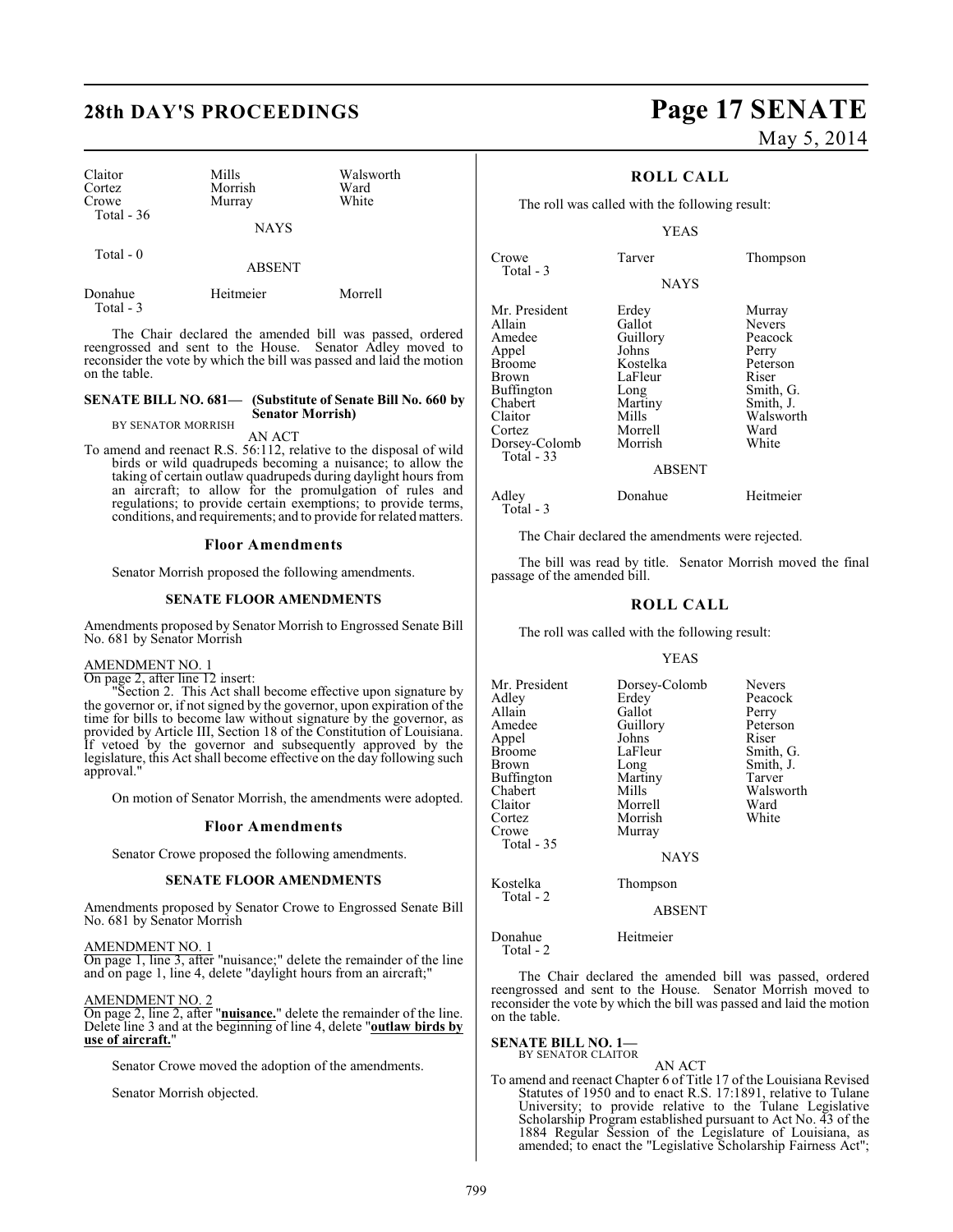to provide certain terms, procedures, conditions, and requirements; to provide relative to eligibility criteria and other program requirements; to provide for exclusions from eligibility; to provide relative to the scholarship selection and award process; to provide relative to public notice and disclosure of certain program information; to provide for effectiveness; and to provide for related matters.

#### **Floor Amendments**

Senator Martiny sent up floor amendments.

#### **SENATE FLOOR AMENDMENTS**

Amendments proposed by Senator Martiny on behalf of the Legislative Bureau to Engrossed Senate Bill No. 1 by Senator Claitor

AMENDMENT NO. 1 On page 1, line 2, following "1950" change "and" to ", to be comprised of R.S. 17:1891"

AMENDMENT NO. 2 On page 1, line 3, delete "to enact R.S. 17:1891"

AMENDMENT NO. 3 On page 1, line 13, following "1950" and before "is" insert ",comprised of R.S. 17:1891,"

AMENDMENT NO. 4 On page 1, line 14, delete "and R.S. 17:1891 is hereby enacted"

On motion of Senator Martiny, the amendments were adopted.

#### **Floor Amendments**

Senator Claitor proposed the following amendments.

#### **SENATE FLOOR AMENDMENTS**

Amendments proposed by Senator Claitor to Engrossed Senate Bill No. 1 by Senator Claitor

AMENDMENT NO. 1 On page 3, line 23 after "**annually**" and before "**the following**" insert "**on the Tulane University website**"

On motion of Senator Claitor, the amendments were adopted.

Senator Martiny moved to return the bill to the calendar, subject to call (Involuntary Calendar).

Senator Claitor objected.

### **ROLL CALL**

The roll was called with the following result:

#### YEAS

| Amedee                      | Guillory    | Morrish       |
|-----------------------------|-------------|---------------|
| Appel                       | Johns       | Murray        |
| <b>Broome</b>               | Kostelka    | <b>Nevers</b> |
| Brown                       | LaFleur     | Smith, J.     |
| Buffington                  | Long        |               |
| Dorsey-Colomb<br>Total - 16 | Martiny     |               |
|                             |             |               |
|                             | <b>NAYS</b> |               |

Mr. President Donahue Peterson<br>Adley Erdey Riser Adley Erdey<br>Allain Gallot Chabert Mills<br>Claitor Morrell

Gallot Smith, G.<br>Mills Tarver

Thompson

### **Page 18 SENATE 28th DAY'S PROCEEDINGS**

Cortez Peacock Walsworth Crowe Total - 21

ABSENT

Heitmeier Ward Total - 2

The Chair declared the Senate refused to place the amended bill on the Involuntary Calendar.

#### **Floor Amendments**

Senator Crowe proposed the following amendments.

#### **SENATE FLOOR AMENDMENTS**

Amendments proposed by Senator Crowe to Engrossed Senate Bill No. 1 by Senator Claitor

AMENDMENT NO. 1 On page 3, between lines 17 and 18, insert the following: "**(e) Notwithstanding any other provision of this Subsection, preference shall be given for the next academic year to a qualified student, domiciled in the legislator's district, currently enrolled in Tulane University.**"

Senator Crowe moved the adoption of the amendments.

Senator Claitor objected.

#### **ROLL CALL**

The roll was called with the following result:

#### YEAS

Broome Erdey Smith, J.<br>Crowe Guillory Thompso Crowe Guillory Thompson<br>
Donahue LaFleur Walsworth Dorsey-Colomb Total - 11

LaFleur Walsworth<br>Riser

NAYS

Mr. President Gallot Nevers<br>Adley Johns Peacocl Adley Johns Peacock<br>Amedee Kostelka Perry Amedee Kostelka<br>Appel Long Appel Long Deterson<br>
Brown Martiny Smith, G Buffington Mills Tarve<br>
Chabert Morrell Ward Chabert Morrell Ward Claitor Morrish<br>Cortez Murray

Total - 26

Total - 2

Martiny Smith, G.<br>Mills Tarver Murray

ABSENT

### Allain Heitmeier

The Chair declared the amendments were rejected.

The bill was read by title. Senator Claitor moved the final passage of the amended bill.

### **ROLL CALL**

The roll was called with the following result:

#### YEAS

| Mr. President | Cortez  | <b>Nevers</b> |
|---------------|---------|---------------|
| Adley         | Crowe   | Perry         |
| Allain        | Donahue | Peterson      |
| Amedee        | Erdey   | Riser         |

Donahue Peters<br>Erdey Riser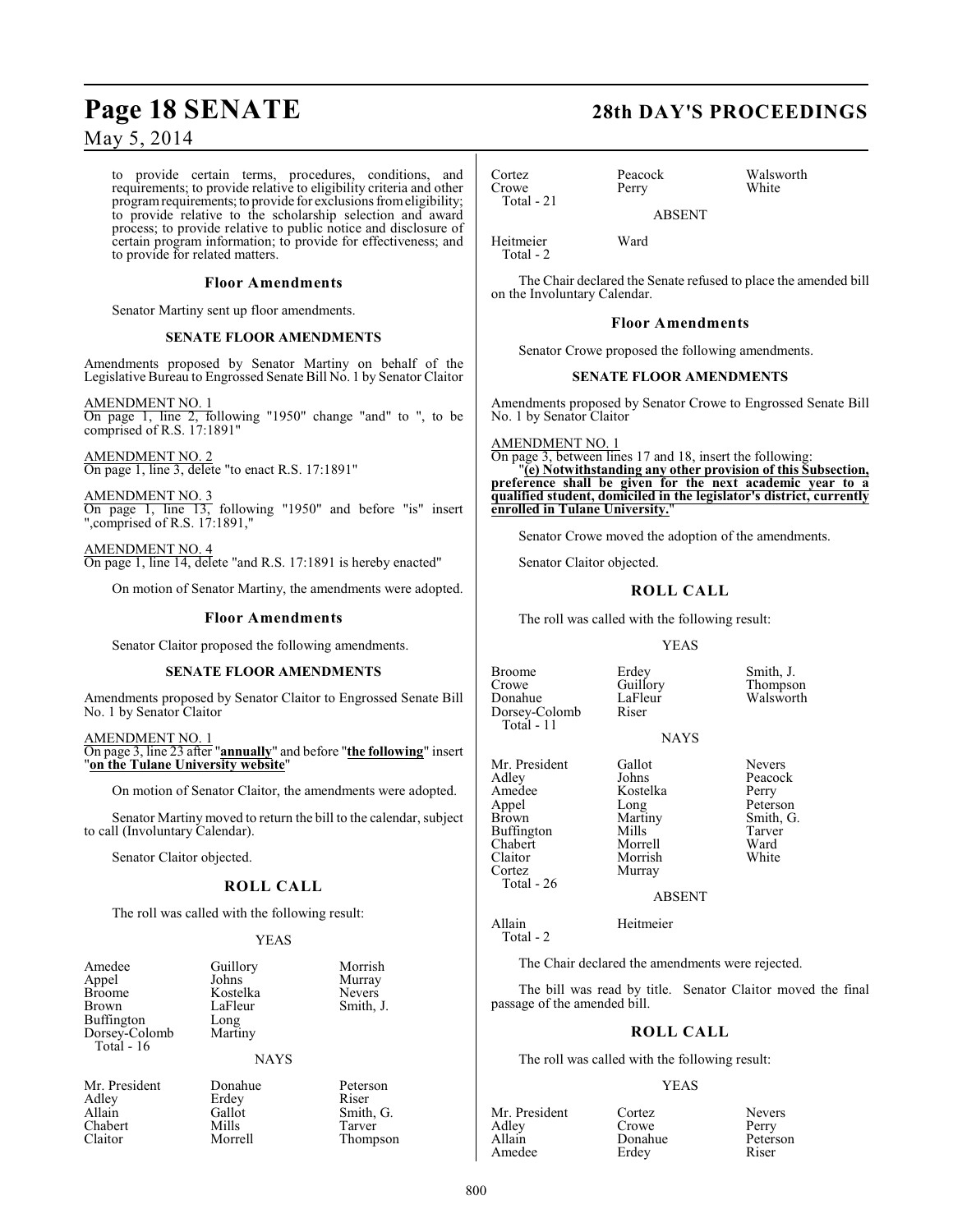Appel Gallot Smith, G. Broome Johns<br>Brown Martiny Buffington Mills Ward<br>Chabert Morrell White Chabert Morrell<br>Claitor Morrish Total - 29

Martiny Thompson<br>
Mills Ward Morrish

Dorsey-Colomb LaFleur Peacock<br>Guillory Long Smith, J Guillory Long Smith, J.<br>
Kostelka Murray Walswor

**NAYS** 

ABSENT

Walsworth

Heitmeier Total - 1

Total - 9

The Chair declared the amended bill was passed, ordered reengrossed and sent to the House. Senator Claitor moved to reconsider the vote by which the bill was passed and laid the motion on the table.

#### **SENATE BILL NO. 53—** BY SENATORS CORTEZ AND LAFLEUR

AN ACT

To amend and reenact R.S. 4:143(1), 155, 158, and 225 and to enact R.S. 4:158.1 and  $160(7)$ ,  $(8)$ ,  $(9)$ , and  $(10)$ , relative to horse racing; to provide for certain terms, conditions, and procedures; to provide for definitions; to provide for the term of certain licenses; to provide for fines, suspension, denial, or termination of racing privileges of an association; to require a written report be submitted by certain licensees; and to provide for related matters.

On motion of Senator Cortez, the bill was read by title and returned to the Calendar, subject to call.

### **SENATE BILL NO. 135—** BY SENATOR LONG

AN ACT

To amend and reenact R.S. 22:1806.3(A)(3) and to enact R.S. 22:1806.3(A)(4), relative to home service contracts; to provide with respect to requirements for doing business; to require solvency; and to provide for related matters.

The bill was read by title. Senator Long moved the final passage of the bill.

#### **ROLL CALL**

The roll was called with the following result:

#### YEAS

| Mr. President<br>Adley<br>Allain<br>Amedee<br>Appel<br><b>Broome</b><br><b>Brown</b><br>Buffington<br>Chabert<br>Claitor<br>Cortez<br>Crowe<br>Donahue<br>Total - 37 | Dorsey-Colomb<br>Erdey<br>Gallot<br>Guillory<br>Johns<br>Kostelka<br>Long<br>Martiny<br>Mills<br>Morrell<br>Morrish<br>Murray<br><b>Nevers</b><br><b>NAYS</b> | Peacock<br>Perry<br>Peterson<br>Riser<br>Smith, G.<br>Smith, J.<br>Tarver<br>Thompson<br>Walsworth<br>Ward<br>White |
|----------------------------------------------------------------------------------------------------------------------------------------------------------------------|---------------------------------------------------------------------------------------------------------------------------------------------------------------|---------------------------------------------------------------------------------------------------------------------|
|                                                                                                                                                                      |                                                                                                                                                               |                                                                                                                     |

Total - 0

**28th DAY'S PROCEEDINGS Page 19 SENATE** May 5, 2014

#### ABSENT

Heitmeier LaFleur Total - 2

The Chair declared the bill was passed and ordered it sent to the House. Senator Long moved to reconsider the vote by which the bill

#### **SENATE BILL NO. 470—** BY SENATOR MARTINY

was passed and laid the motion on the table.

AN ACT

To amend and reenact R.S.  $24:14(H)$  and  $(K)(2)$ , relative to confirmation by the Senate; to provide for notice to certain persons not submitted, confirmed or reconfirmed by the Senate; to provide for the time of reconfirmation for persons serving a specific term; and to provide for related matters.

#### **Floor Amendments**

Senator Martiny sent up floor amendments.

#### **SENATE FLOOR AMENDMENTS**

Amendments proposed by Senator Martiny to Engrossed Senate Bill No. 470 by Senator Martiny

AMENDMENT NO. 1 On page 1, line 2, change " $(K)$ " to " $(K)(1)(a)$  and"

AMENDMENT NO. 2 On page 1, line 7, change 7, change " $(K)$ " to " $(K)(1)(a)$  and"

AMENDMENT NO. 3

On page 2, between lines 22 and 23 insert:

"(1)(a) All **The service of each** appointees appointed to a term concurrent with the appointing official or at the pleasure of the appointing official shall expire at the end of the appointing official's term as provided for in Article IV, Section 3 of the Constitution of Louisiana or as otherwise provided for by law."

#### AMENDMENT NO. 4

On page 2, line 24, change "All" to "**The service of each**" and change "appointees" to "appointee"

On motion of Senator Martiny, the amendments were adopted.

The bill was read by title. Senator Martiny moved the final passage of the amended bill.

#### **ROLL CALL**

The roll was called with the following result:

#### YEAS

| Mr. President | Dorsey-Colomb | <b>Nevers</b> |
|---------------|---------------|---------------|
| Adley         | Erdey         | Peacock       |
| Allain        | Gallot        | Perry         |
| Amedee        | Guillory      | Peterson      |
| Appel         | Johns         | Riser         |
| Broome        | Kostelka      | Smith, G.     |
| Brown         | LaFleur       | Smith, J.     |
| Buffington    | Long          | Tarver        |
| Chabert       | Martiny       | Thompson      |
| Claitor       | Mills         | Walsworth     |
| Cortez        | Morrell       | Ward          |
| Crowe         | Morrish       | White         |
| Donahue       | Murray        |               |
| Total - 38    |               |               |
|               | NAYS          |               |

Total - 0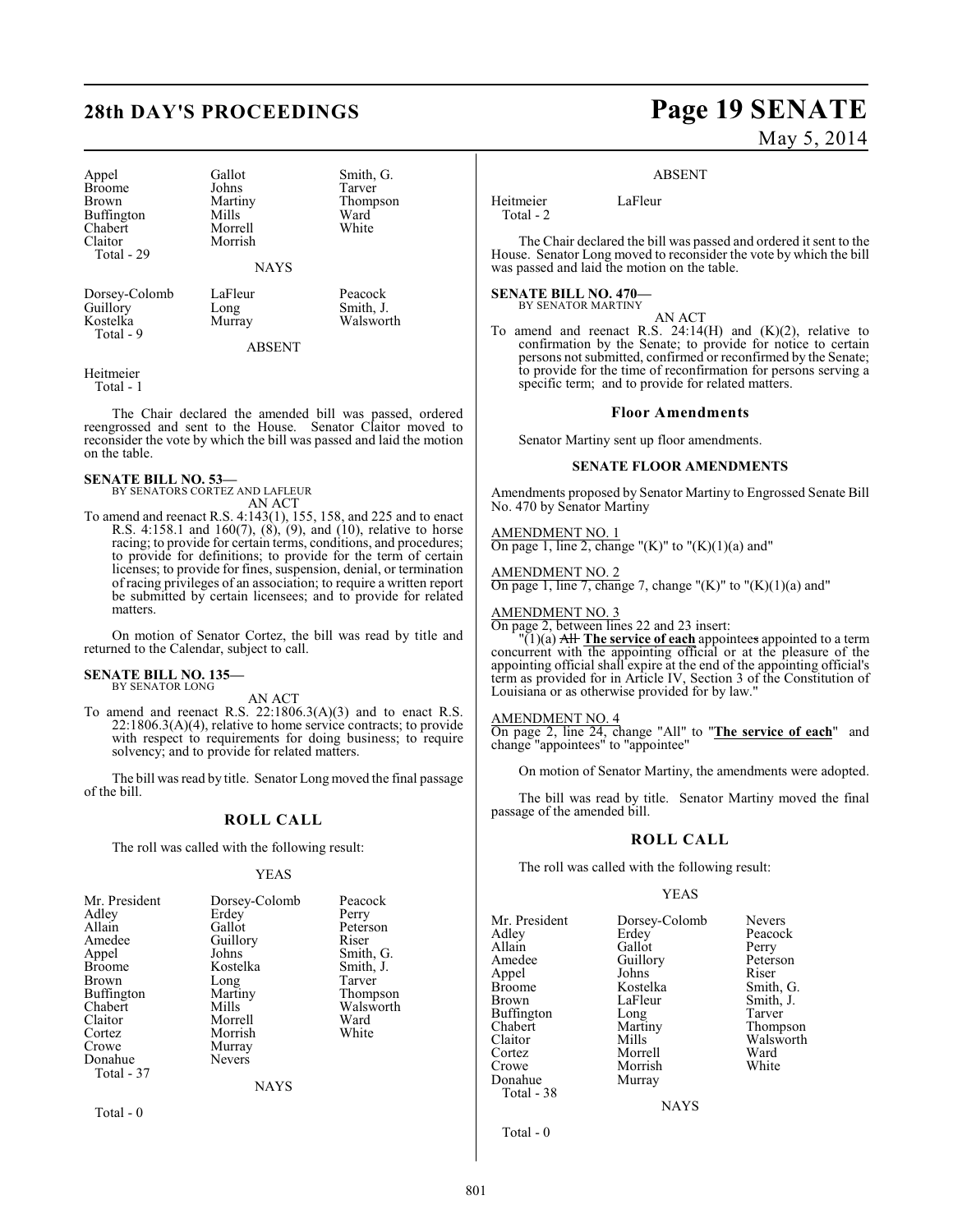#### ABSENT

Heitmeier

Total - 1

The Chair declared the amended bill was passed, ordered reengrossed and sent to the House. Senator Martiny moved to reconsider the vote by which the bill was passed and laid the motion on the table.

#### **SENATE BILL NO. 506—** BY SENATOR CROWE

AN ACT

To amend and reenact R.S. 9:3568(D) and to enact R.S. 9:3568(E) and Chapter 21 of Title 49 of the Louisiana Revised Statutes of 1950, to be comprised of R.S. 49:1351 through 1354, relative to identity theft; to provide for personal identifying information; to prohibit the unauthorized disclosure of certain personal identifying information by certain vendors; to require state entities to develop a policy related to the protection of personal identifying information; to provide for definitions; to require certain provisions in certain contracts; and provide for related matters.

#### **Floor Amendments**

Senator Martiny sent up floor amendments.

#### **SENATE FLOOR AMENDMENTS**

Amendments proposed by Senator Martiny on behalf of the Legislative Bureau to Engrossed Senate Bill No. 506 by Senator Crowe

AMENDMENT NO. 1 On page 2, line 1, following "**fulfilling**" and before "**its duties**" delete "**his, her, or**"

AMENDMENT NO. 2 On page 2, line 4, following "**office,**" and before "**agency**" insert "**or**"

AMENDMENT NO. 3 On page 4, line 19, change "**9:3568(D)**" to "**9:3568(E)**"

AMENDMENT NO. 4

On page 5, line 5, following "**in**" and before "**copy**" change "**hard**" to "**paper**"

On motion of Senator Martiny, the amendments were adopted.

#### **Floor Amendments**

Senator Crowe proposed the following amendments.

#### **SENATE FLOOR AMENDMENTS**

Amendments proposed by Senator Crowe to Engrossed Senate Bill No. 506 by Senator Crowe

AMENDMENT NO. 1 On page 1, line 2, after "R.S. 9:3568(E)" insert "and (F)"

AMENDMENT NO. 2 On page 1, line 10, delete "R.S. 9:3568(E) is" and insert "R.S. 9:3568(E) and (F) are"

AMENDMENT NO. 3 On page 1, line 16, after "**collected**" insert "**, received, or used**"

AMENDMENT NO. 4 On page 3, line 2, delete "**Receives**" and insert "**Collects, receives, or uses**"

### **Page 20 SENATE 28th DAY'S PROCEEDINGS**

#### AMENDMENT NO. 5

On page 3, between lines 4 and 5, insert the following:

"**E.(1) The provisions of Subsection D of this Section shall not apply to any personal identifying information collected, received or used by the operator of a nationwide financial filing, licensing or registry system including any of the following:**

**(a) Financial Industry Regulatory Authority.**

**(b) Nationwide Mortgage Licensing System and Registry.**

**(c) Central Registration Depository.**

**(2) The provisions of Subsection D of this Section shall not apply to any personal identifying information which is subject to the Federal Driver Privacy Protection Act, 18 U.S.C. 2721, et seq., that is collected, received, or used by a vendor pursuant to a contract with the Department of Public Safety and Corrections.**

**(3) Nothing in this Paragraph shall be deemed to deny any citizen a cause of action otherwise established in federal law or state statute.**"

AMENDMENT NO. 6

On page 3, line 5, change "**E.**" to "**F.**"

AMENDMENT NO. 7

On page 4, line 23, after "**contains**" delete the rest of the line and insert the following:"**a provision whereby the vendor agrees to hold harmless, protect, defend, and indemnify the state of Louisiana and the contracting**"

AMENDMENT NO. 8 On page 4, on line 24, before "**department**" delete "**the**"

AMENDMENT NO. 9

On page 4, between lines 24 and 25, insert the following:

"**(2) Any contract, or renewal of a contract, entered into on or after January 1, 2015, between any department, office, or agency of the state and a vendor shall contain a provision whereby the vendor is required to provide a liability policy of insurance to cover any claims that may arise from the unauthorized distribution of personal identifying information and shall name the state of Louisiana and the contracting department, office or agency of the state as an additional insured.**"

#### AMENDMENT NO. 10

On page 4, line 25, change "**(2)**" to "**(3)**"

On motion of Senator Crowe, the amendments were adopted.

The bill was read by title. Senator Crowe moved the final passage of the amended bill.

#### **ROLL CALL**

The roll was called with the following result:

#### YEAS

Mr. President Erdey Murray<br>Adley Gallot Nevers Adley Gallot Nevers<br>Allain Guillory Peterson Amedee Johns<br>Broome Kostelka Broome Kostelka Smith, G. Buffington Long<br>Cortez Martiny Crowe Mills Ward<br>
Donahue Morrell White Morrell<br>Morrish Dorsey-Colomb Total - 32 Appel Peacock Tarver<br>Claitor Perry Claitor

Total - 5

Guillory Peters<br>Johns Riser LaFleur Smith, J.<br>
Long Thompson Martiny Walsworth<br>
Mills Ward

NAYS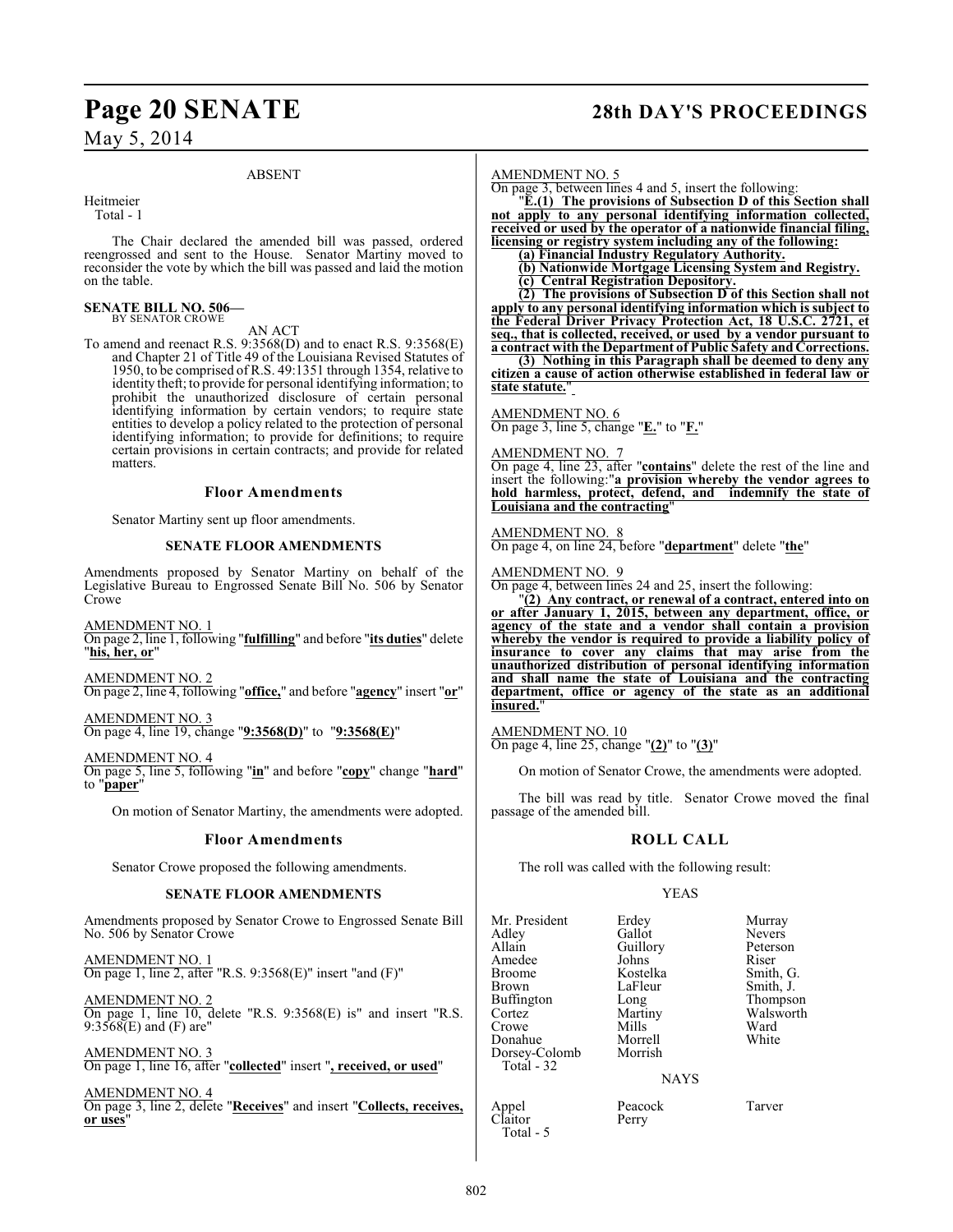#### ABSENT

Chabert Heitmeier Total - 2

The Chair declared the amended bill was passed, ordered reengrossed and sent to the House. Senator Crowe moved to reconsider the vote by which the bill was passed and laid the motion on the table.

#### **SENATE BILL NO. 507—** BY SENATOR MARTINY

AN ACT

To amend and reenact R.S. 37:753(E) and (I), 760(A)(7) and (14)(a), and 786(A)(1) and (C), relative to the practice of dentistry and the regulation of the profession; to provide for the domicile of the Louisiana State Board of Dentistry; to provide relative to board members; to provide for terms of board members; to provide for the powers and duties of the Louisiana State Board of Dentistry; to provide for judicial review of adjudication; and to provide for related matters.

On motion of Senator Martiny, the bill was read by title and returned to the Calendar, subject to call.

# **SENATE BILL NO. 600—** BY SENATOR MILLS

AN ACT

To amend and reenact R.S. 37:1218.1, relative to immunizations and vaccines; to provide for the administering of immunizations and vaccines other than influenza immunizations by a pharmacist; and to provide for related matters.

#### **Floor Amendments**

Senator Peacock proposed the following amendments.

#### **SENATE FLOOR AMENDMENTS**

Amendments proposed by Senator Peacock to Engrossed Senate Bill No. 600 by Senator Mills

#### AMENDMENT NO. 1

On page 2, line 11, after "**Practice.**" add the following: "**At the time that a pharmacist administers an immunization or vaccine under the provisions of this Section, the pharmacistshall also inform the individual that the administration of an immunization or vaccine under this Section is not to be construed as being in lieu of an annual checkup with the individual's primary care or family physician.**"

On motion of Senator Peacock, the amendments were adopted.

The bill was read by title. Senator Mills moved the final passage of the amended bill.

### **ROLL CALL**

The roll was called with the following result:

#### YEAS

| Mr. President<br>Amedee<br><b>Broome</b><br><b>Brown</b><br>Chabert<br>Cortez<br>Crowe<br>Donahue<br>Total $-23$ | Dorsey-Colomb<br>Gallot<br>Guillory<br>Kostelka<br>LaFleur<br>Long<br>Mills<br>Morrell | Nevers<br>Peacock<br>Perry<br>Smith, J.<br>Tarver<br>Ward<br>White |
|------------------------------------------------------------------------------------------------------------------|----------------------------------------------------------------------------------------|--------------------------------------------------------------------|
|                                                                                                                  | <b>NAYS</b>                                                                            |                                                                    |

Allain Johns Smith, G.<br>Appel Morrish Thompson

## **28th DAY'S PROCEEDINGS Page 21 SENATE** May 5, 2014

Buffington Murray Walsworth Peterson<br>Riser Erdey Total - 13 ABSENT Adley Heitmeier Martiny Total - 3

The Chair declared the amended bill was passed, ordered reengrossed and sent to the House. Senator Mills moved to reconsider the vote by which the bill was passed and laid the motion on the table.

#### **SENATE BILL NO. 619—**

BY SENATOR HEITMEIER

AN ACT To amend and reenact R.S. 40:2198.12(A), the introductory paragraph of  $(B)(1)$  and  $(B)(1)(f)$ ,  $(D)$ , and 2198.13 and to enact R.S. 40:2198.12(B)(1)(h) through (j), and 2198.14 through 2198.20, relative to pain management clinics; to transfer the powers and duties for the regulation of pain management clinics from the Department of Health and Hospitals to the Louisiana State Board of Medical Examiners; to provide licensure authority and powers to the Louisiana State Board of Medical Examiners to regulate and license pain management clinics; to provide for criminal penalties for operating a pain management clinic without a license; to provide relative to scope of practice prohibitions; to provide an effective date; and to provide for related matters.

On motion of Senator Murray, the bill was read by title and returned to the Calendar, subject to call.

#### **Rules Suspended**

Senator Kostelka asked for and obtained a suspension of the rules to revert to the Morning Hour.

#### **Introduction of Senate Resolutions**

**SENATE RESOLUTION NO. 118—**

BY SENATOR DORSEY-COLOMB

A RESOLUTION To express the sincere condolences of the Senate of the Legislature of Louisiana upon the death of Dr. Isaac "Doc" Greggs, longtime band director at Southern University in Baton Rouge.

The resolution was read by title and placed on the Calendar for a second reading.

#### **SENATE RESOLUTION NO. 119—**

BY SENATOR DORSEY-COLOMB A RESOLUTION

To express the sincere condolences of the Senate of the Legislature of Louisiana upon the death of Rosie Guidry Harris.

The resolution was read by title and placed on the Calendar for a second reading.

**SENATE RESOLUTION NO. 120—** BY SENATORS DORSEY-COLOMB, ALARIO AND BROOME A RESOLUTION

To commend the Louisiana State UniversityLady Tigers Gymnastics team and Head Coach D-D Breaux on the highest national finish ever achieved by an LSU gymnastics team.

The resolution was read by title and placed on the Calendar for a second reading.

Thompson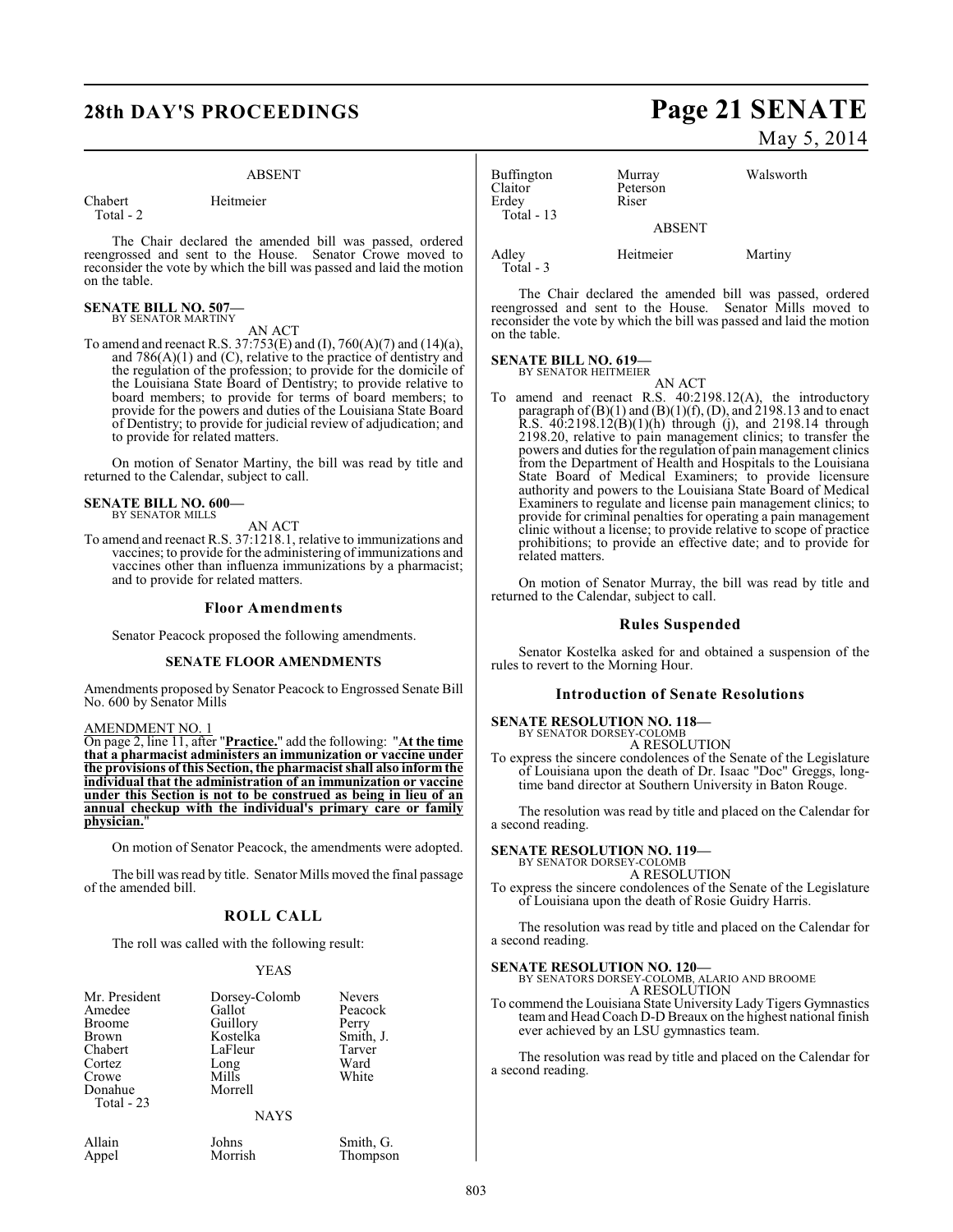#### **SENATE RESOLUTION NO. 121—** BY SENATOR CROWE

A RESOLUTION

To commend the National Aeronautics and Space Administration (NASA) and the Michoud Assembly Facility for their remarkable technical and scientific contributions made to the state of Louisiana and the United States of America.

The resolution was read by title and placed on the Calendar for a second reading.

#### **SENATE RESOLUTION NO. 122—**

BY SENATOR JOHNS A RESOLUTION

To designate May 6, 2014, as "Louisiana Chemical Industry Day".

The resolution was read by title and placed on the Calendar for a second reading.

### **Introduction of Senate Concurrent Resolutions**

#### **SENATE CONCURRENT RESOLUTION NO. 116—**

BY SENATOR GALLOT AND REPRESENTATIVE SHADOIN A CONCURRENT RESOLUTION

To commend and congratulate William "Tucker" Smith on being awarded the Tiger Athletic Foundation University College Sophomore Award.

The resolution was read by title and placed on the Calendar for a second reading.

# **SENATE CONCURRENT RESOLUTION NO. 117—**<br>BY SENATOR GALLOT AND REPRESENTATIVE SHADOIN

A CONCURRENT RESOLUTION

To commend and congratulate Ben Serio, a senior at Ruston High School, on being selected as a National Merit Scholarship recipient.

The resolution was read by title and placed on the Calendar for a second reading.

#### **SENATE CONCURRENT RESOLUTION NO. 118—** BY SENATOR BROWN A CONCURRENT RESOLUTION

To create and provide for the Louisiana Domestic Violence Commission.

The resolution was read by title and placed on the Calendar for a second reading.

#### **SENATE CONCURRENT RESOLUTION NO. 119—**

BY SENATORS GALLOT, LONG, KOSTELKA AND RISER AND REPRESENTATIVES DIXON, HARRIS AND HAZEL

A CONCURRENT RESOLUTION

To commend the Central Louisiana Chamber of Commerce on its one hundredth anniversary.

The resolution was read by title and placed on the Calendar for a second reading.

#### **Message from the House**

#### **ASKING CONCURRENCE IN HOUSE BILLS AND JOINT RESOLUTIONS**

#### May 5, 2014

To the Honorable President and Members of the Senate:

I am directed to inform your honorable body that the House of Representatives has finally passed and asks your concurrence in the following House Bills and Joint Resolutions:

HB No. 992 HB No. 1126 HB No. 1274

### **Page 22 SENATE 28th DAY'S PROCEEDINGS**

HB No. 22 HB No. 221 HB No. 689

Respectfully submitted, ALFRED W. SPEER Clerk of the House of Representatives

#### **House Bills and Joint Resolutions on First Reading**

#### **HOUSE BILL NO. 22—** BY REPRESENTATIVE PEARSON AN ACT

HB No. 789

To amend and reenact R.S. 11:3682(1) and (18), 3685(A)(2)(introductory paragraph), (d), and (e) and (C)(introductory paragraph), (6), (7)(introductory paragraph),  $(9)$ ,  $(10)$ ,  $(13)$ , and  $(14)$ (introductory paragraph),  $3686(A)$  and  $(D)(1)$  and  $(2)$ , and  $3688(A)(1)$ ,  $(2)$ , and  $(8)$  and  $(D)(5)$  and to repeal R.S. 11:3685(B) and 3687(A)(7), relative to the Harbor Police Retirement System; to provide for technical changes; to provide for definitions; to provide relative to eligibility for disability benefits; to provide relative to payments of benefits to a child with a disability; to provide relative to the board of trustees; to provide relative to certain benefits; and to provide for related matters.

The bill was read by title and placed on the Calendar for a second reading.

**HOUSE BILL NO. 221—** BY REPRESENTATIVE THIBAUT AND SENATOR WARD AN ACT

To enact R.S. 13:5554(G)(3), relative to the payment of group insurance premium costs; to provide for eligibility for payment of such costs for retired sheriffs and retired deputy sheriffs of the West Baton Rouge Parish Sheriff's Office; and to provide for related matters.

The bill was read by title and placed on the Calendar for a second reading.

#### **HOUSE BILL NO. 689—**

BY REPRESENTATIVE STUART BISHOP AN ACT

To amend and reenact R.S. 23:633(B), relative to the payment of wages; to require that certain employees be paid no less than twice monthly; to provide with respect to payment deadlines; and to provide for related matters.

The bill was read by title and placed on the Calendar for a second reading.

#### **HOUSE BILL NO. 789—**

BY REPRESENTATIVE MORENO AND SENATOR MORRELL AN ACT

To enact R.S. 33:1375, relative to the city of New Orleans; to provide relative to ordinances enacted by the governing authority of the city; to establish maximum penalties for the violation of such ordinances; to provide exceptions; and to provide for related matters.

The bill was read by title and placed on the Calendar for a second reading.

#### **HOUSE BILL NO. 992—**

BY REPRESENTATIVE ROBIDEAUX AN ACT

To enact R.S. 41:1224.1, relative to leases and other property transactions involving specified property in Lafayette Parish; to exempt such leases or transactions from general requirements regarding leases of public property, including requirements for advertising and bidding; and to provide for related matters.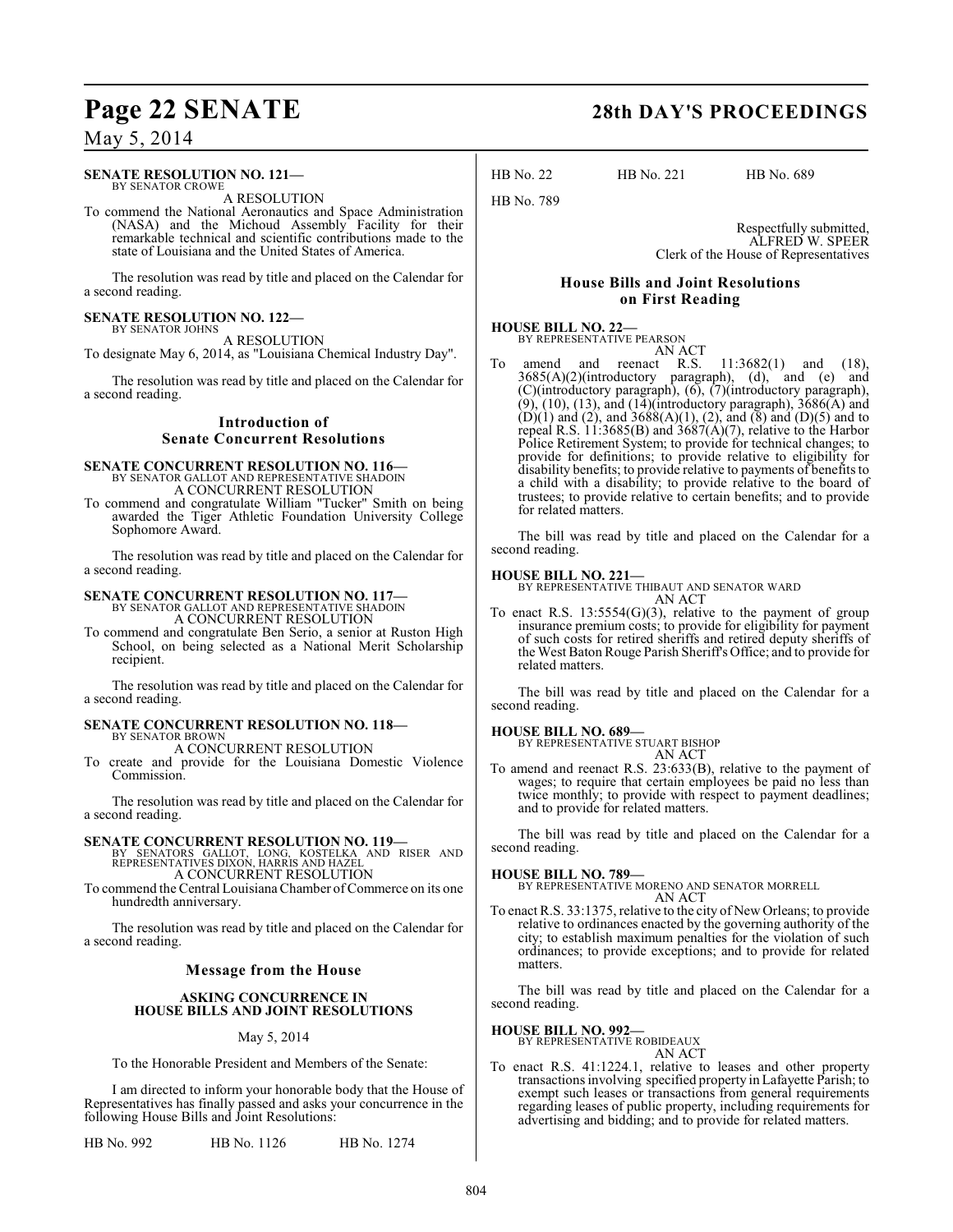# **28th DAY'S PROCEEDINGS Page 23 SENATE**

# May 5, 2014

The bill was read by title and placed on the Calendar for a second reading.

### **HOUSE BILL NO. 1126—** BY REPRESENTATIVE PYLANT

AN ACT

To enact R.S. 15:827.2, relative to the duties of the Department of Public Safety and Corrections; to require the department to develop a comprehensive plan of incarceration; to require the department to utilize state and local facilities prior to contracting with private prison facilities; to provide for the consideration of certain factors; to provide for the adoption of rules; and to provide for related matters.

The bill was read by title and placed on the Calendar for a second reading.

**HOUSE BILL NO. 1274— (Substitute for House Bill No. 348 by**

**Representative Badon)** BY REPRESENTATIVES BADON, ANDERS, BURFORD, HAVARD, HENSGENS, HOFFMANN, KATRINA JACKSON, LEBAS, JAY MORRIS, POPE, SIMON, STOKES, PATRICK WILLIAMS, AND WILLMOTT AN ACT

To amend and reenact R.S. 40:1299.58.10(E) and 1299.64.6(D), relative to life-sustaining procedures; to require interpretations of the provisions of law regarding declarations concerning lifesustaining procedures be made to preserve the life of an unborn child; to require interpretations of the provisions of law regarding physician orders for scope of treatment be made to preserve the life of an unborn child; to provide for an effective date; and to provide for related matters.

The bill was read by title and placed on the Calendar for a second reading.

### **Message from the House**

#### **ASKING CONCURRENCE IN HOUSE CONCURRENT RESOLUTIONS**

May 5, 2014

To the Honorable President and Members of the Senate:

I am directed to inform your honorable body that the House of Representatives has finally passed and asks your concurrence in the following House Concurrent Resolutions:

HCR No. 130 HCR No. 131 HCR No. 132

HCR No. 133

Respectfully submitted, ALFRED W. SPEER Clerk of the House of Representatives

#### **House Concurrent Resolutions on First Reading**

# **HOUSE CONCURRENT RESOLUTION NO. 130—** BY REPRESENTATIVES CARTER AND LORUSSO

A CONCURRENT RESOLUTION

To commend the LSU women's gymnastics team for an outstanding 2014 season.

The resolution was read by title and placed on the Calendar for a second reading.

# **HOUSE CONCURRENT RESOLUTION NO. 131—** BY REPRESENTATIVES CROMER AND KLECKLEY

A CONCURRENT RESOLUTION

To commend the Louisiana Association of Health Plans and to recognize Tuesday, May 13, 2014, as Louisiana Association of Health Plans Day at the state capitol.

The resolution was read by title and placed on the Calendar for a second reading.

### **HOUSE CONCURRENT RESOLUTION NO. 132—** BY REPRESENTATIVE SHADOIN AND SENATOR GALLOT

A CONCURRENT RESOLUTION

To commend Glen Neaville on his outstanding career as a banker and his service to the Ruston Community.

The resolution was read by title and placed on the Calendar for a second reading.

# **HOUSE CONCURRENT RESOLUTION NO. 133—** BY REPRESENTATIVE ADAMS

A CONCURRENT RESOLUTION

To commend Dr. Gerard LeBlanc and Thomas Jefferson High School for Advanced Studies in Gretna for receiving the top ranking among high schools within the state of Louisiana.

The resolution was read by title and placed on the Calendar for a second reading.

#### **Reports of Committees**

The following reports of committees were received and read:

#### **REPORT OF COMMITTEE ON**

#### **FINANCE**

Senator JackDonahue,Chairman on behalf oftheCommittee on Finance, submitted the following report:

May 5, 2014

To the President and Members of the Senate:

I am directed by your Committee on Finance to submit the following report:

# **SENATE CONCURRENT RESOLUTION NO. 92—**

BY SENATOR JOHN SMITH A CONCURRENT RESOLUTION

To urge and request the governor of Louisiana to express support of the United States Armed Services Active Duty, Reserve Component and National Guard; to recognize the impact of the military on Louisiana's economy; to resource adequately those efforts designed to protect and promote the missions, quality of life and economic viability of Louisiana's military installation and defense communities.

Reported favorably.

#### **SENATE BILL NO. 40—**

BY SENATOR CORTEZ AN ACT

To enact R.S.  $13:1899(C)(11)$ , relative to courts and judicial procedure; to provide relative to the assessment and disposition of certain costs by courts in criminal and juvenile matters; to provide certain limitations; to provide relative to the City Court of Lafayette; and to provide for related matters.

Reported favorably.

#### **SENATE BILL NO. 441—**

BY SENATOR MORRELL AN ACT

To amend and reenact R.S. 49:663.1, relative to the office of community development disaster recovery unit; to terminate current procedures for recovering certain disaster monies paid; to provide for adoption of new procedures by the office to recover disaster monies improperly paid to or misspent by recipients; and to provide for related matters.

Reported with amendments.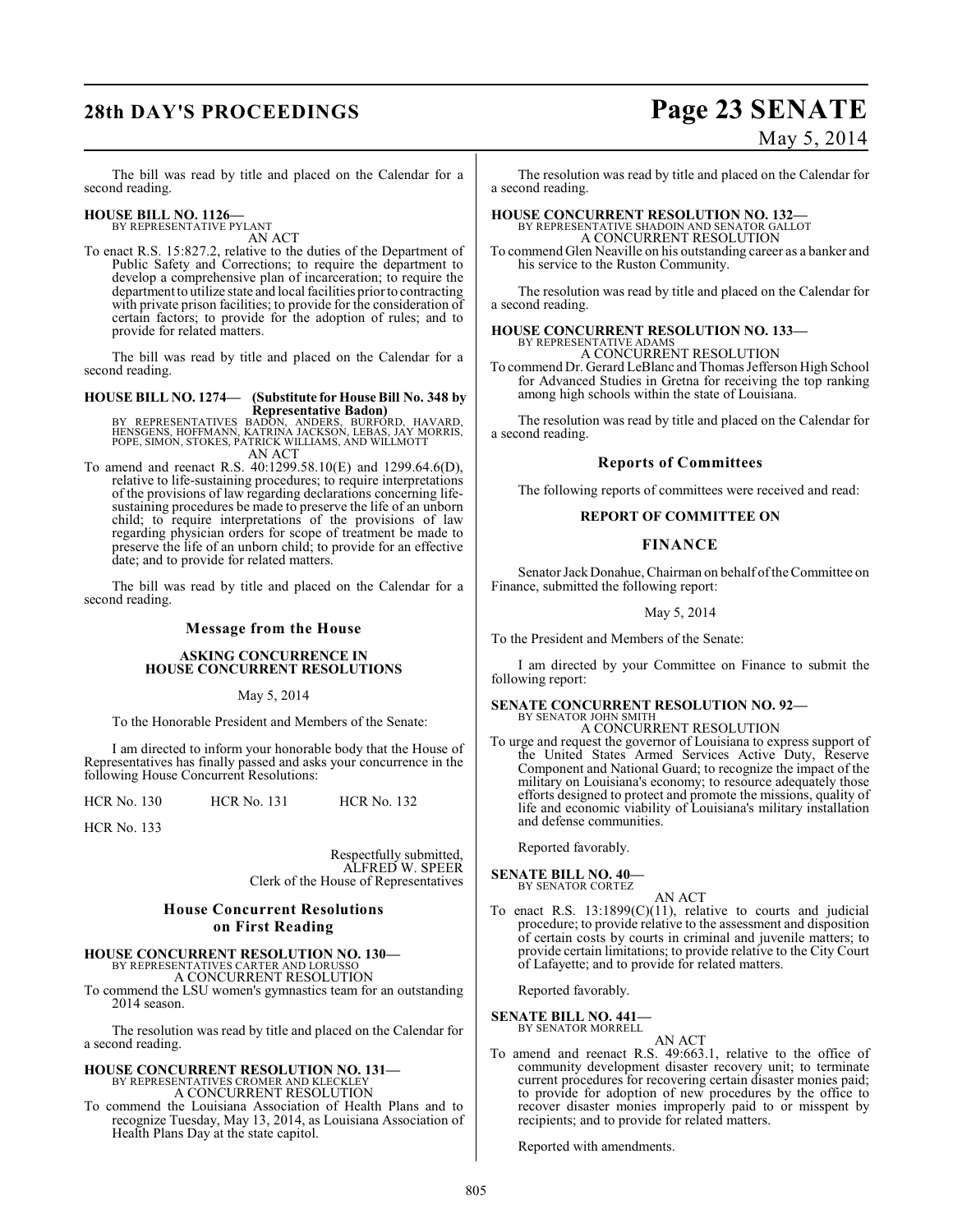### **Page 24 SENATE 28th DAY'S PROCEEDINGS**

May 5, 2014

**SENATE BILL NO. 524—**<br>BY SENATORS WALSWORTH, GUILLORY AND LAFLEUR AND<br>REPRESENTATIVES CARTER AND LEGER AN ACT

To amend and reenact R.S. 15:587.1(A)(1)(a), 36:474(A)(11), and 477(B)(1), 46:1401, 1402, 1402.1, 1403, 1404(A), 1405, 1406, 1407, 1414.1, 1415, 1417, 1418(A), 1419, 1420(A), 1421, 1422, 1423, 1427, 1428, and 1430, to enact R.S. 17:407.26, Part X-B of Chapter 1 of Title 17 of the Louisiana Revised Statutes of 1950, to be comprised of R.S. 17:407.31 through 407.53, Part X-C of Chapter 1 of Title 17 of the Louisiana Revised Statutes of 1950, to be comprised of R.S. 17:407.61 through 407.72, and Part X-D of Chapter 1 of Title 17 of the Louisiana Revised Statutes of 1950, to be comprised of R.S. 17:407.81 through 407.84, and to repeal R.S. 46:1414, 1426, 1429, and 1445 through 1448, relative to early learning center licensing; and to provide for related matters.

Reported with amendments.

**SENATE BILL NO. 591—** BY SENATOR MORRELL

AN ACT

To enact R.S. 40:600.66(B)(5), relative to the Road Home Corporation and the Louisiana Land Trust; to provide for the disposition of certain properties by the Road Home Corporation, the Louisiana Land Trust, or certain other housing assistance programs; and to provide for related matters.

Reported with amendments.

#### **HOUSE BILL NO. 389—** BY REPRESENTATIVE LEGER

AN ACT

To amend and reenact R.S. 27:247 and 270(A)(3)(a), relative to the casino support services contract; to provide funding for such contract; to establish the Casino Support Services Fund as a special treasury fund; to provide for deposits into the fund; to provide for uses of monies in the fund; to provide for an effective date; and to provide for related matters.

Reported favorably.

# **HOUSE BILL NO. 553—** BY REPRESENTATIVE HAVARD

AN ACT

To amend and reenact R.S. 28:54(D)(2), relative to judicial commitment fees; to increase the maximum court costs for judicial commitment procedures when the costs are paid from funds appropriated to the judiciary; and to provide for related matters.

Reported favorably.

#### **HOUSE BILL NO. 916—** BY REPRESENTATIVE LEGER

AN ACT

To amend and reenact R.S. 13:996.67(D), relative to the Civil District Court for the parish of Orleans; to extend the termination date relative to the collection of costs for the judicial building fund for the Civil District Court for the parish of Orleans; and to provide for related matters.

Reported favorably.

#### **HOUSE BILL NO. 1020—**

BY REPRESENTATIVE HARRISON AN ACT

To enact R.S. 32:415.2, relative to driver's licenses; to provide for removal of license plates on motor vehicles driven by persons with suspended or revoked driving privileges; to provide for a notice of suspension of driving privileges; to provide time periods for proving compliance with requisite laws governing driving privileges; to provide for impoundment of motor vehicles under certain circumstances; to provide for the issuance of temporary stickers; to authorize the department to promulgate certain rules and regulations; and to provide for related matters.

Reported favorably.

Respectfully submitted, JACK DONAHUE Chairman

### **Privilege Report of the Committee on Senate and Governmental Affairs**

### **ENROLLMENTS**

Senator Amedee, Chairman on behalf of the Committee on Senate and Governmental Affairs, submitted the following report:

May 5, 2014

To the President and Members of the Senate:

I am directed by your Committee on Senate and Governmental Affairs to submit the following report:

The following Senate Bills have been properly enrolled:

#### **SENATE BILL NO. 51—** BY SENATOR MARTINY

AN ACT

To amend and reenact R.S.  $51:1304(C)(4)$ ,  $1305(A)$ , the introductory paragraph of 1305(B), 1305(C), and 1309(B), and to repeal R.S. 51:1302(7), relative to the Louisiana Tax Free Shopping Program; to remove the authority of the program to charge participating retailers a membership fee; and to provide for related matters.

#### **SENATE BILL NO. 93—** BY SENATOR THOMPSON

AN ACT

To amend and reenact R.S. 3:4303, relative to the sale of certain forest tree seedlings; to provide relative to retention of sale receipts; to provide relative to department nurseries; and to provide for related matters.

### **SENATE BILL NO. 119—**<br>BY SENATOR THOMPSON

AN ACT To amend and reenact R.S. 3:3103(A) and (B), 3105, and 3108(B), relative to the licensure and regulation of farm-raised exotic animals; to provide relative to licensees; to authorize the commissioner to adopt rules regarding fencing requirements; to provide for an increase in civil penalties; and to provide for related matters.

#### **SENATE BILL NO. 139—**

BY SENATOR MARTINY

AN ACT To amend and reenact R.S. 32:1252(71) and 1270.1(1)(k) and to enact R.S.  $32:1252(72)$  and  $1270(G)$ , relative to marine products; to provide for definitions; to provide relative to unauthorized acts; to provide for exemptions; to provide for certain terms and conditions; and to provide for related matters.

**SENATE BILL NO. 181—** BY SENATOR MORRISH

- AN ACT
- To amend and reenact R.S. 22:2314(C)(3), relative to the Louisiana Citizens Property Insurance Corporation policy take-out program; to provide with respect to ownership of a policy by a take-out company; and to provide for related matters.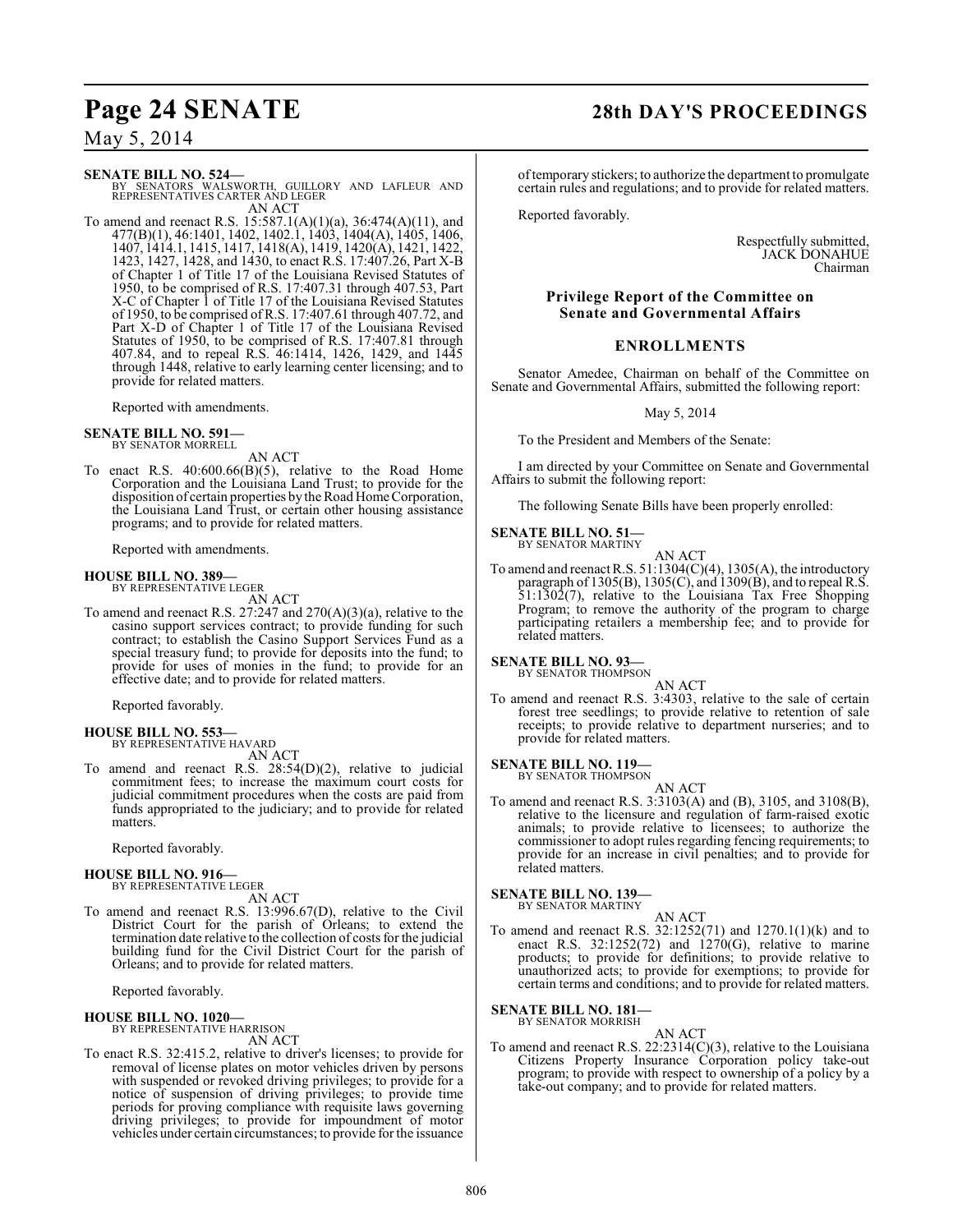#### **SENATE BILL NO. 243—** BY SENATOR MORRISH

AN ACT

To amend and reenact R.S. 40:1429, relative to the insurance fraud investigation unit within the Department of Public Safety and Corrections; to extend the enforcement provisions of the unit to July 1, 2016; and to provide for related matters.

#### **SENATE BILL NO. 247—** BY SENATOR MORRISH

AN ACT

To enact R.S. 22:1923(2)(k),(l), and (m), relative to insurance fraud; to provide with respect to definitions of fraudulent acts; and to provide for related matters.

### **SENATE BILL NO. 265—** BY SENATOR MARTINY

AN ACT

To amend and reenact R.S. 51:705(G), relative to securities; to provide for notice requirement for the issuance of a security; to make technical changes; to provide for terms and conditions; and to provide for related matters.

# **SENATE BILL NO. 287—** BY SENATOR MARTINY

AN ACT

To enact R.S. 49:191(7)(a) and to repeal R.S. 49:191(5)(b), relative to the Department of Public Service; to provide for the recreation of the Department of Public Service and the statutory entities made a part of the department by law; to provide for the effective termination date for all statutory authority for the existence of such statutory entities; and to provide for related matters.

#### **SENATE BILL NO. 288—** BY SENATOR MARTINY

AN ACT

To enact R.S. 49:191(7)(a) and to repeal R.S. 49:191(5)(l), relative to certain agencies within the office of the governor, including provisions to provide for the re-creation of such agencies; to provide for the effective termination date for all statutory authority for the existence of such statutory entities; and to provide for related matters.

#### **SENATE BILL NO. 296—** BY SENATOR MORRELL

AN ACT

To enact R.S. 15:622, relative to sexual assault collection kits; to require criminal justice agencies to conduct a physical inventory ofsuch kits; to provide for definitions; to provide relative to the reporting of such inventory; and to provide for related matters.

#### **SENATE BILL NO. 362—** BY SENATOR CORTEZ

AN ACT

To amend and reenact R.S. 6:1004(A) and 1004.1(B) and to enact R.S. 6:1004(E) and 1004.1(C), relative to currency exchange services; to provide for licensure; to provide for renewal; to provide for procedures, terms, and conditions; and to provide for related matters.

#### **SENATE BILL NO. 436—** BY SENATOR MORRISH

AN ACT

To amend and reenact R.S. 22:1931.13, relative to the Sledge Jeansonne Louisiana Insurance Fraud Prevention Act; to change the sunset date of the Act; and to provide for related matters.

#### **SENATE BILL NO. 542—** BY SENATOR MORRELL

AN ACT

To enact R.S. 27:15(H), relative to the Gaming Control Board; to require an annual report on impact of technology; and to provide for related matters.

# **28th DAY'S PROCEEDINGS Page 25 SENATE** May 5, 2014

Respectfully submitted, "JODY" AMEDEE Chairman

The foregoing Senate Bills were signed by the President of the Senate.

#### **Message from the House**

### **SIGNED HOUSE BILLS AND JOINT RESOLUTIONS**

May 5, 2014

To the Honorable President and Members of the Senate:

I am directed to inform your honorable body that the Speaker of the House of Representatives has signed the following House Bills and Joint Resolutions:

### **HOUSE BILL NO. 97—**

BY REPRESENTATIVE SHADOIN

AN ACT

To amend and reenact R.S. 47:338.196(A), relative to the Union Parish School Board; to provide with respect to the authority to levy an additional sales and use tax; and to provide for related matters.

#### **HOUSE BILL NO. 119—**

BY REPRESENTATIVES HOFFMANN, JOHNSON, BROWN, HARRIS,<br>HARRISON, HAVARD, HENSGENS, LOPINTO, AND RICHARD AND<br>SENATOR THOMPSON

AN ACT

To amend and reenact R.S. 3:2803(61), relative to livestock at large on certain highways; to prohibit livestock at large on Louisiana Highway 29 from Bunkie to its intersection with Louisiana Highway 115 west of Evergreen; and to provide for related matters.

### **HOUSE BILL NO. 156—** BY REPRESENTATIVE MACK

AN ACT

To enact R.S.  $13:3049(B)(1)(e)(v)$ , relative to the Twenty-First Judicial District Court; to provide for the transfer of surplus monies from certain funds to the Twenty-First Judicial District Court's criminal fund; to provide for definitions; to provide for a deadline to transfer funds; to provide for the use of such funds; and to provide for related matters.

### **HOUSE BILL NO. 206—** BY REPRESENTATIVE DANAHAY

- AN ACT
- To enact R.S. 49:191(7) and to repeal R.S. 49:191(5)(o), relative to the Department of State Civil Service, including provisions to provide for the re-creation of the Department of State Civil Service and the statutory entities made a part of the department by law; to provide for the effective termination date for all statutory authority for the existence of such statutory entities; and to provide for related matters.

### **HOUSE BILL NO. 212—** BY REPRESENTATIVE LEBAS

AN ACT

To amend and reenact R.S. 40:964(Schedule IV)(B)(1) and to enact R.S. 40:964(Schedule II)(E)(3), (Schedule III)(B)(15), (E)(29.1) and (53.1), and (Schedule IV)(B)(1.5) and (D)(13), relative to the Uniform Controlled Dangerous Substances Law; to add certain substances to Schedules II, III, and IV; and to provide for related matters.

#### **HOUSE BILL NO. 229—** BY REPRESENTATIVE MACK

AN ACT To enact R.S. 40:964(Schedule I)(A)(56) and (F)(15) through (28), relative to the Uniform Controlled Dangerous Substances Law; to add certain substances to Schedule I of the Uniform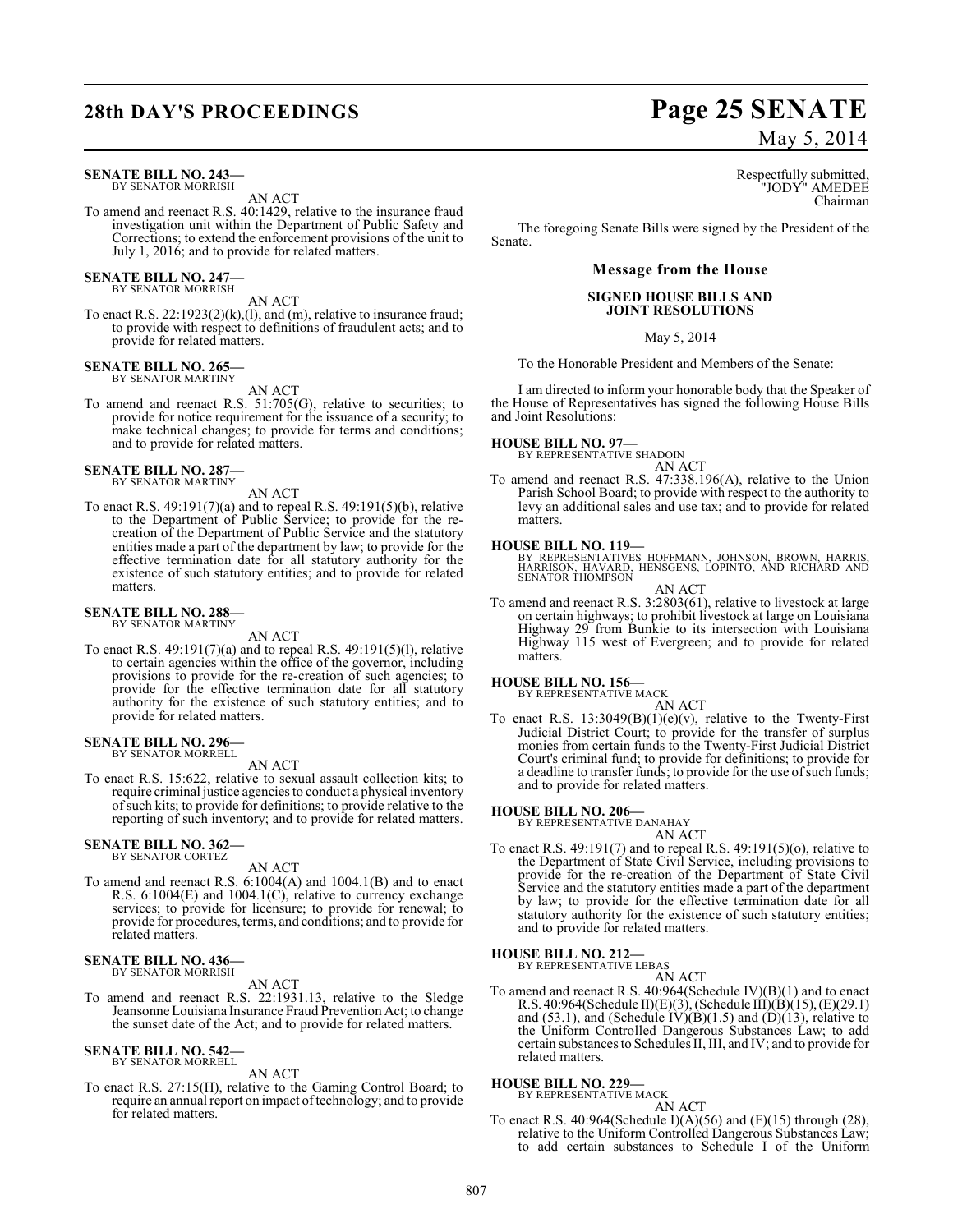Controlled Dangerous Substances Law; and to provide for related matters.

#### **HOUSE BILL NO. 286—** BY REPRESENTATIVE THIBAUT

AN ACT

To amend and reenact R.S. 22:942(introductory paragraph) and  $(10)(a)$  and to enact R.S. 22:931(A)(12), relative to individual life insurance policies; to require insurers to notify insureds of when their conversion option will expire; to allow for conversion from a group policy to an individual term life insurance policy; to provide for proof of notice to policyholders; to provide an exception for a child term rider; and to provide for related matters.

# **HOUSE BILL NO. 308—** BY REPRESENTATIVE SEABAUGH

AN ACT To amend and reenact R.S. 14:108.1(E), relative to the crime of flight from an officer; to increase the possible term of imprisonment for the crime of aggravated flight from an officer; to provide for increased penalties when the crime results in serious bodily injury; to provide for a definition of "serious bodily injury"; and to provide for related matters.

#### **HOUSE BILL NO. 330—**

BY REPRESENTATIVE LOPINTO AN ACT

To amend and reenact R.S. 28:53.2(D), relative to involuntary mental health treatment; to provide relative to the method of delivery of the custody order to law enforcement; and to provide for related matters.

#### **HOUSE BILL NO. 326—** BY REPRESENTATIVE LOPINTO

AN ACT

To amend and reenact R.S. 15:574.2(D)(8), relative to parole hearings; to provide relative to the powers and duties of the committee on parole; to require notice of the hearing to the district attorney of the parish of conviction; to authorize the district attorney to present testimony and submit information relevant to the proceedings; and to provide for related matters.

### **HOUSE BILL NO. 364—** BY REPRESENTATIVE MACK

AN ACT

To amend and reenact R.S. 32:414(B)(2)(a) and 667(B)(2)(c)(i) and (ii) and  $(I)(1)(b)$ , relative to suspension and seizure of driver's licenses; to extend the time period that certain convictions or the refusal to submit to certain chemical tests can be considered for purposes of suspension of driving privileges; and to provide for related matters.

#### **HOUSE BILL NO. 365—**

BY REPRESENTATIVES MORENO AND BROADWATER AN ACT

To amend and reenact R.S. 18:18(D) and to enact R.S. 18:154(C)(2)(d), relative to certain voter information and data; to authorize the secretary of state to enter into certain agreements to share certain voter information or data; to provide for the purposes of such agreements; to require certain provisions; to provide relative to the confidentiality of certain voter information and data; and to provide for related matters.

#### **HOUSE BILL NO. 414—**

BY REPRESENTATIVE HAZEL

to provide for related matters.

AN ACT To amend and reenact Code of Criminal Procedure Article 814(A)(26) and (27), relative to responsive verdicts; to provide changes in responsive verdicts for theft and attempted theft; and

# **Page 26 SENATE 28th DAY'S PROCEEDINGS**

#### **HOUSE BILL NO. 456—**

BY REPRESENTATIVE SCHRODER AN ACT

To enact R.S. 33:2541.3, relative to the municipal fire and police civil service; to provide relative to the position of police chief for the city of Covington; to provide that such position is in the unclassified service; to provide relative to the appointment, supervision, and discharge of any person in any such position; to provide relative to qualifications; to provide relative to resignation from the position and return to the classified service; and to provide for related matters.

#### **HOUSE BILL NO. 460—**

BY REPRESENTATIVE ARNOLD

AN ACT To amend and reenact R.S. 26:87(A)(2), 98, 284(B), 295, and 919(A), relative to the office of alcohol and tobacco control; to provide with respect to the delivery of official correspondence from the commissioner of alcohol and tobacco control; and to provide for related matters.

#### **HOUSE BILL NO. 480—**

BY REPRESENTATIVE RITCHIE AND SENATORS NEVERS AND GARY SMITH

#### AN ACT

To enact R.S. 1:58.6, relative to special days; to designate three days in July as the "Louisiana Collector Car Appreciation" weekend; to provide that these dates shall be observed annually by the state; and to provide for related matters.

**HOUSE BILL NO. 513—**<br>BY REPRESENTATIVE HENRY AND SENATORS CLAITOR, DORSEY-<br>COLOMB, ERDEY, MILLS, AND NEVERS<br>AN ACT

To enact Part LXXV of Chapter 5 of Title 40 of the Louisiana Revised Statutes of 1950, to be comprised of R.S. 40:1300.381 through 1300.382, relative to chromosome deletion disorders; to provide for definitions; to provide for dissemination of information regarding velocardiofacial syndrome and 22q11.2 deletion syndrome; to provide for rulemaking authority; to authorize the use of available resources for cost containment; and to provide for related matters.

#### **HOUSE BILL NO. 544—**

BY REPRESENTATIVE ADAMS AN ACT

To amend and reenact R.S. 14:206, relative to the crime of fire prevention interference; to add elements to the crime; and to provide for related matters.

#### **HOUSE BILL NO. 576—**

BY REPRESENTATIVE TIM BURNS AN ACT

To amend and reenact R.S. 33:2211(A), relative to the city of Mandeville; to provide that laws governing employment of municipal police, including matters of compensation, leave, and hours, do not apply to Mandeville; to provide relative to effectiveness; and to provide for related matters.

#### **HOUSE BILL NO. 579—**

BY REPRESENTATIVE DANAHAY AN ACT

To enact R.S. 33:4727.2, relative to the city of Sulphur; to provide relative to planning and zoning within the city; to provide relative to the powers and duties of the city's governing authority and zoning commission; to grant the governing authority of the city the power to grant certain powers and duties to the city's zoning commission; and to provide for related matters.

### **HOUSE BILL NO. 642—** BY REPRESENTATIVE HILL

AN ACT

To enact R.S. 13:2116, relative to court costs in the Oberlin Municipal Court; to provide for additional court costs for traffic matters; to provide for the collection and disposition of funds; and to provide for related matters.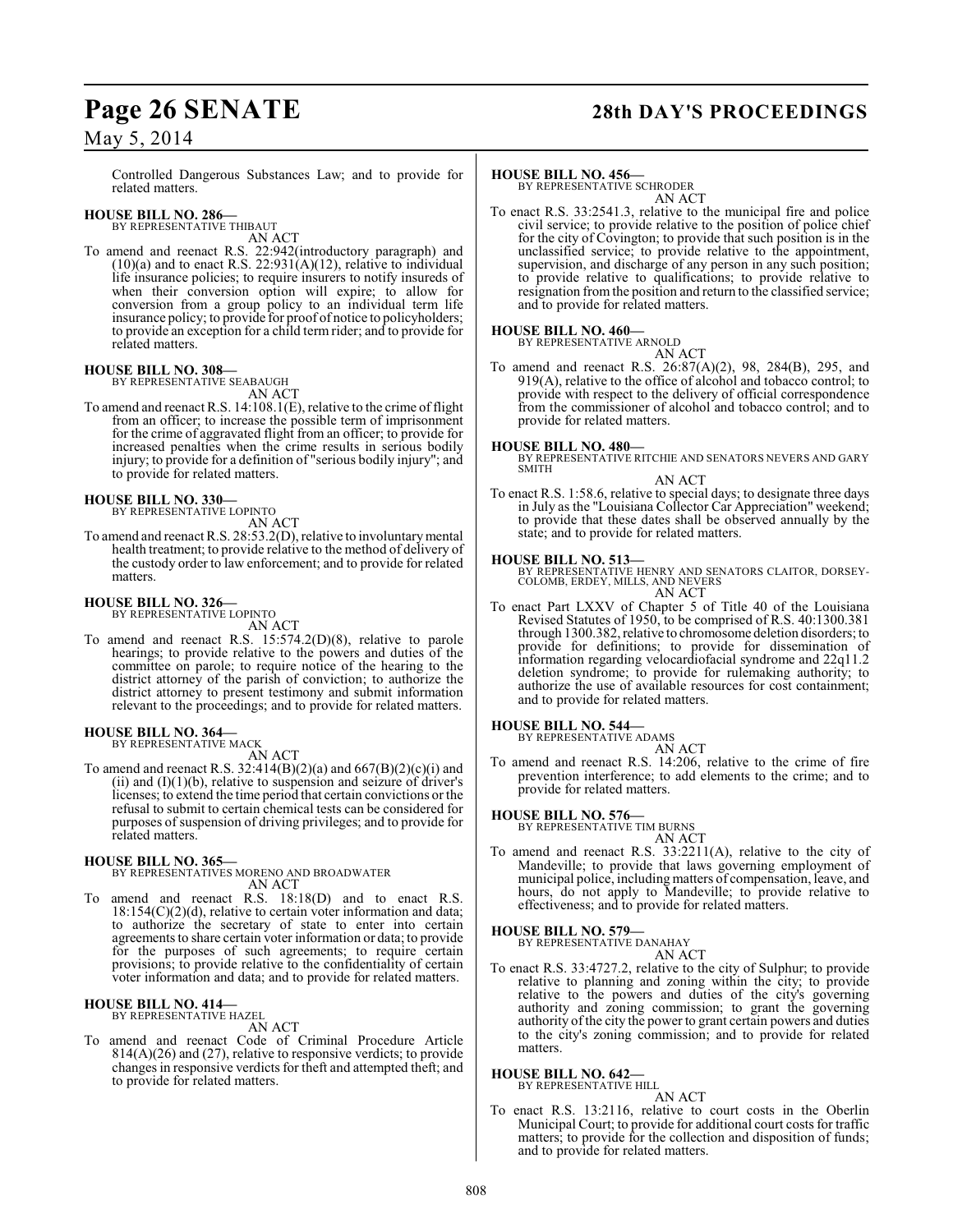# **28th DAY'S PROCEEDINGS Page 27 SENATE**

# May 5, 2014

### **HOUSE BILL NO. 655—**

BY REPRESENTATIVE MACK AN ACT

To amend and reenact R.S. 32:403.4(A)(1), relative to medical evaluation reports required of persons driving a commercial motor vehicle; and to provide for related matters.

# **HOUSE BILL NO. 741—** BY REPRESENTATIVE LOPINTO

AN ACT

To amend and reenact Code of Criminal Procedure Article 559(A), relative to the withdrawal of a guilty plea; to require a contradictory hearing on any motion to withdraw a guilty plea; to authorize the state to waive the contradictory hearing; and to provide for related matters.

# **HOUSE BILL NO. 832—** BY REPRESENTATIVE BROADWATER

AN ACT

To enact R.S.  $17:3803(B)(1)(k)$ , relative to the investment authority of the state treasurer; to provide relative to the investment of certain monies in the Louisiana Education Quality Trust Fund; to authorize certain permissible investments; to provide for certain limitations; and to provide for related matters.

HOUSE BILL NO. 833—<br>
BY REPRESENTATIVES FOIL, ANDERS, BARROW, BERTHELOT,<br>
STUART BISHOP, WESLEY BISHOP, BROADWATER, BURFORD,<br>
HENRY BURNS, BURRELL, CARMODY, CARTER, CHAMPAGNE, COX,<br>
CROMER, GUINN, HARRIS, HARRISON, HAVARD,

AN ACT<br>To enact R.S. 36:259(Y) and 802.24 and Chapter 19 of Title 46 of the Louisiana Revised Statutes of 1950, to be comprised of R.S. 46:1721 through 1740, relative to a savings program for persons with disabilities; to provide for definitions, findings, and purposes; to create the ABLE Account Program and the ABLE Account Authority to administer such program; to provide for composition, powers, and duties of the ABLE Account Authority; to provide for equivalency of certain aspects of the ABLE Account Program to aspects of the Louisiana Student Tuition Assistance and Revenue Trust Program; to establish program rules; to provide for qualified expenses; to provide for transfer of entitiesto the Department of Health and Hospitals for the purpose of conferring rulemaking authority; to provide for promulgation of rules; to provide for effectiveness contingent upon certain actions by congress; and to provide for related matters.

## **HOUSE BILL NO. 860—** BY REPRESENTATIVE MACK

AN ACT

To enact R.S. 47:508(A)(3), relative to the registration of certain commercial vehicles and trailers; to establish the expiration date and renewal period for the registration of certain vehicles and trailers; and to provide for related matters.

#### **HOUSE BILL NO. 896—**

BY REPRESENTATIVES DANAHAY AND WILLMOTT AN ACT

To enact R.S. 32:43, relative to automated speed enforcement devices; to prohibit the installation and use of automated speed enforcement systems on state highways; to prohibit the imposition and collection of certain fines, fees, or penalties under certain circumstances; to provide for definitions; and to provide for related matters.

#### **HOUSE BILL NO. 902—**

BY REPRESENTATIVES ST. GERMAIN, ANDERS, ARNOLD,<br>BERTHELOT,BILLIOT,HENRYBURNS,BURRELL,CHAMPAGNE,COX,<br>EDWARDS,GISCLAIR,HILL,HODGES,JEFFERSON,JONES,LEBAS,<br>ORTEGO,RITCHIE,SCHEXNAYDER,ANDWILLMOTT AN ACT

To enact R.S. 47:463.165, relative to motor vehicle special prestige license plates; to provide for the Juvenile Diabetes Research Foundation special prestige plate; to provide for the creation, issuance, and design of such license plates; to provide relative to the fee and distribution of fees for such plates; to authorize the promulgation of rules and regulations relative to the creation and implementation of a special prestige license plate; and to provide for related matters.

#### **HOUSE BILL NO. 935—**

BY REPRESENTATIVES JAY MORRIS, BADON, BERTHELOT, BROWN,<br>BURRELL, DOVE, GAROFALO, HARRIS, HARRISON, HAVARD,<br>HOFMANN, HOLLIS, HOWARD, LEGER, LEOPOLD, LORUSSO,<br>MORENO, ORTEGO, PONTI, POPE, PYLANT,

#### AN ACT

To enact R.S. 47:463.165, relative to motor vehicle special prestige license plates; to provide for the "Lung Cancer Alliance" for lung cancer awareness special prestige plate; to provide for the creation, issuance, and design of such license plates; to provide relative to the fee and distribution of fees for such plates; to authorize the promulgation of rules and regulations relative to the creation and implementation of a special prestige license plate; and to provide for related matters.

#### **HOUSE BILL NO. 201—**

BY REPRESENTATIVES BERTHELOT, ADAMS, BARROW, BILLIOT,<br>BROWN, BURRELL, CHAMPAGNE, DOVE, GAROFALO, HARRISON,<br>HAVARD, HENSGENS, HOFFMANN, HOLLIS, HOWARD, KATRINA<br>JACKSON,LEOPOLD,MONTOUCET,MORENO,JAYMORRIS,PYLANT,<br>REYNOLDS, AN AN ACT

To amend and reenact R.S. 33:405(A)(4) and to enact R.S.  $33:405(A)(5)$  and  $(6)$ , relative to the Lawrason Act; to provide relative to the mayor pro tempore of a Lawrason Act municipality; to provide relative to the powers and duties of the mayor pro tempore; to authorize the mayor pro tempore to perform the duties of the mayor in the case of a vacancy; and to provide for related matters.

and asked that the President of the Senate affix his signature to the same.

> Respectfully submitted, ALFRED W. SPEER Clerk of the House of Representatives

The House Bills and Joint Resolutions contained herein were signed by the President of the Senate.

#### **Privilege Report of the Committee on Senate and Governmental Affairs**

#### **ENROLLMENTS**

Senator Amedee, Chairman on behalf of the Committee on Senate and Governmental Affairs, submitted the following report:

#### May 2, 2014

To the President and Members of the Senate:

I am directed by your Committee on Senate and Governmental Affairs to submit the following report:

The following Senate Resolutions have been properly enrolled: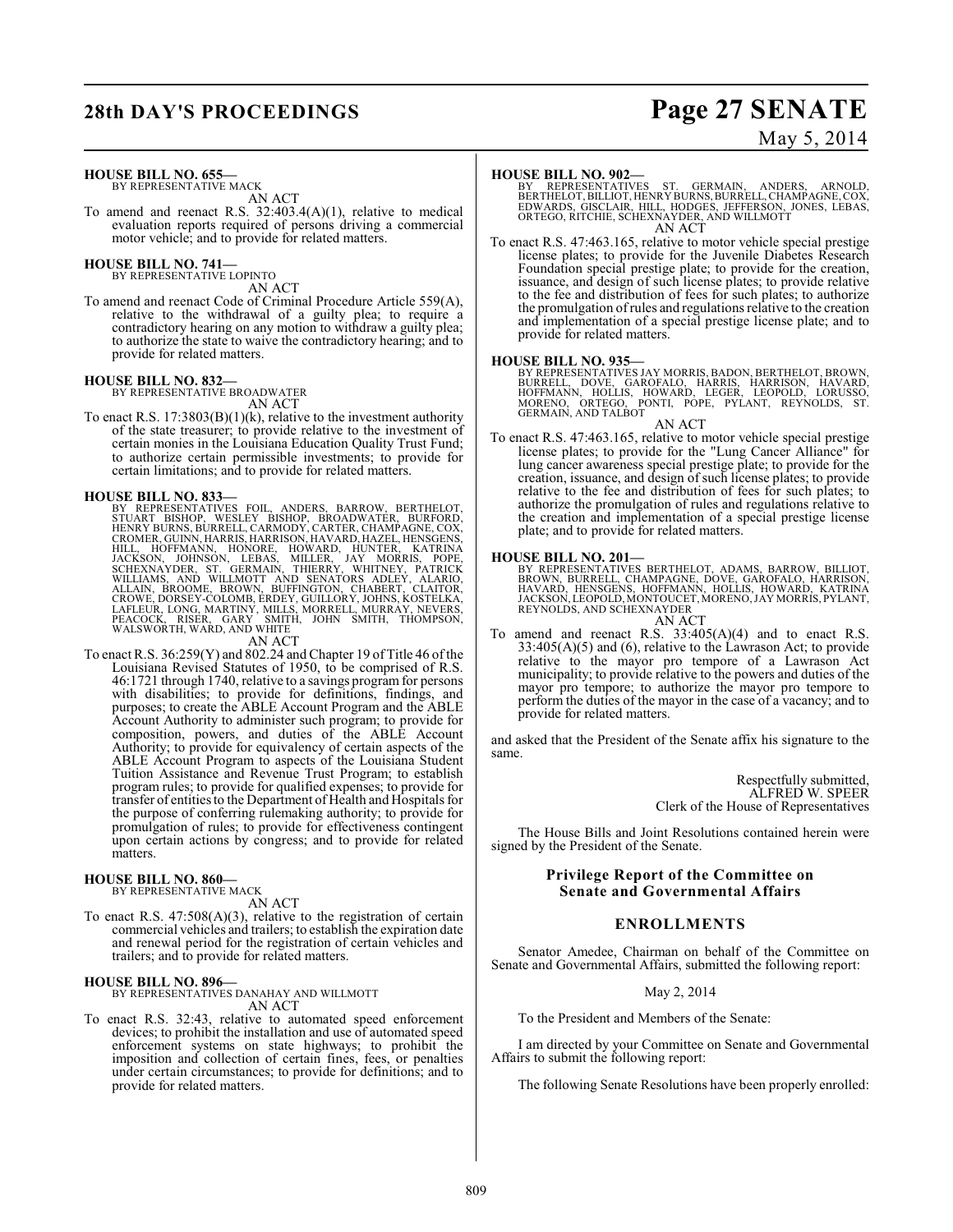### **Page 28 SENATE 28th DAY'S PROCEEDINGS**

May 5, 2014

#### **SENATE RESOLUTION NO. 55—** BY SENATOR DORSEY-COLOMB

A RESOLUTION

To urge and request the Louisiana Public Service Commission to review the rules and regulations relative to wreckers and towing services to ensure wrecker and towing practices are fair and equitable and submit a report before March 1, 2015, to the Senate Committee on Commerce, Consumer Protection and International Affairs of its findings and of any proposed rules and regulations to be considered by the Louisiana Public Service Commission.

#### **SENATE RESOLUTION NO. 63—**

BY SENATOR PETERSON A RESOLUTION

To commend Celton Hayden Jr. and CC's Coffee House for the contributions it makes to the state of Louisiana.

#### **SENATE RESOLUTION NO. 64—** BY SENATOR PETERSON

A RESOLUTION

To commend the Louis A. Martinet Legal Society for its contributions to the legal profession and community and recognize April 16, 2014, as Louis A. Martinet Day at the State Capitol.

#### **SENATE RESOLUTION NO. 65—** BY SENATOR CROWE

A RESOLUTION

To urge and request the Senate Committee on Agriculture, Forestry, Aquaculture and Rural Development to study increasing the per pupil amount spent on vocational agriculture, agribusiness, and agriscience programs in Louisiana.

# **SENATE RESOLUTION NO. 67-**<br>BY SENATOR WALSWORTH

A RESOLUTION

To recognize the week of April  $22<sup>nd</sup>$  through the  $29<sup>th</sup>$ , 2014, as The World Primary Immunodeficiency Week.

#### **SENATE RESOLUTION NO. 68—**

BY SENATOR WALSWORTH A RESOLUTION

To express the heartfelt and sincere condolences of the Senate of the Legislature of Louisiana upon the death of Lory Mayfield Frey Jr.

#### **SENATE RESOLUTION NO. 69—** BY SENATOR WALSWORTH

A RESOLUTION

To expressthe Louisiana Senate's continued support ofthe Louisiana Alzheimer's Disease Task Force's 2009 Final Report and implementation of its recommendations contained therein.

### **SENATE RESOLUTION NO. 70—**

BY SENATOR MURRAY A RESOLUTION

To designate April 23, 2014, as YMCA Day in Louisiana.

#### **SENATE RESOLUTION NO. 71—**

BY SENATOR THOMPSON A RESOLUTION To designate April 30, 2014, as "FFA Day" at the legislature and to

commend the state officers of FFA.

#### **SENATE RESOLUTION NO. 72—** BY SENATOR ADLEY

#### A RESOLUTION

To commend the Minden St. Jude Auction and to recognize the owners and employees of Sanders Machine Works for their generous contributions in 2014 to St. Jude Children's Research Hospital.

**SENATE RESOLUTION NO. 73—** BY SENATORS CLAITOR, BROOME AND DORSEY-COLOMB A RESOLUTION

To commend and congratulate Sue Turner on being selected to receive the George Rodrigue Lifetime Cultural Achievement Award at the 2014 Louisiana Culture Awards and to recognize her many achievements and contributions.

#### **SENATE RESOLUTION NO. 74—**

BY SENATOR CLAITOR A RESOLUTION

To commend and congratulate Kris Cangelosi on being selected to receive the Art Leadership Award at the 2014 Louisiana Culture Awards and to recognize her many achievements and contributions.

# **SENATE RESOLUTION NO. 75—**<br>BY SENATORS GUILLORY AND PERRY

A RESOLUTION

To commend, recognize, and welcome Canadian visitors in Louisiana to take part in the celebration of the twenty-fifth anniversary of the twinning of the communities of Dieppe in Acadia in New Brunswick and Carencro.

### **SENATE RESOLUTION NO. 76—**

BY SENATOR DORSEY-COLOMB A RESOLUTION

To express the sincere condolences of the Senate of the Legislature of Louisiana upon the death of Randy Dale Lamana, East Baton Rouge Parish School Board member.

#### **SENATE RESOLUTION NO. 77—** BY SENATOR LAFLEUR

A RESOLUTION

To commend President Scott Cowen and Tulane University for a tradition of academic excellence and to designate Tuesday, April 22, 2014, as Tulane University Day at the Louisiana Legislature.

#### **SENATE RESOLUTION NO. 78—** BY SENATOR LONG

A RESOLUTION

To commend the coaches, players, and staff of the Northwestern State University Lady Demons basketball team upon their excellent 2013-2014 basketball season that culminated in the Southland Conference Tournament title, earning them an invitation to the NCAA Women's Basketball Tournament for the first time since 2004.

#### **SENATE RESOLUTION NO. 79—** BY SENATOR DORSEY-COLOMB

A RESOLUTION

To commend Southern University and to recognize Monday, April 28, 2014, as Southern University Day at the Louisiana State Capitol.

#### **SENATE RESOLUTION NO. 80—**

BY SENATOR BROOME A RESOLUTION

To designate May 3, 2014, as "Pancreatic Cancer Awareness Day in Louisiana" and to commend the efforts of Ronnie Edwards in raising pancreatic cancer awareness.

#### **SENATE RESOLUTION NO. 81—**

BY SENATOR ALLAIN A RESOLUTION

To designate Wednesday, April 23, 2014, as Union Bethel AME Church Day in the Louisiana Senate.

#### **SENATE RESOLUTION NO. 82—** BY SENATOR GALLOT

#### A RESOLUTION

To commend the Louisiana Northeastern Berith District of the Southern Region of the Full Gospel Baptist Church Fellowship International, to recognize that the 2014 Northeastern Berith District Conference is being held in Ruston, Louisiana, on April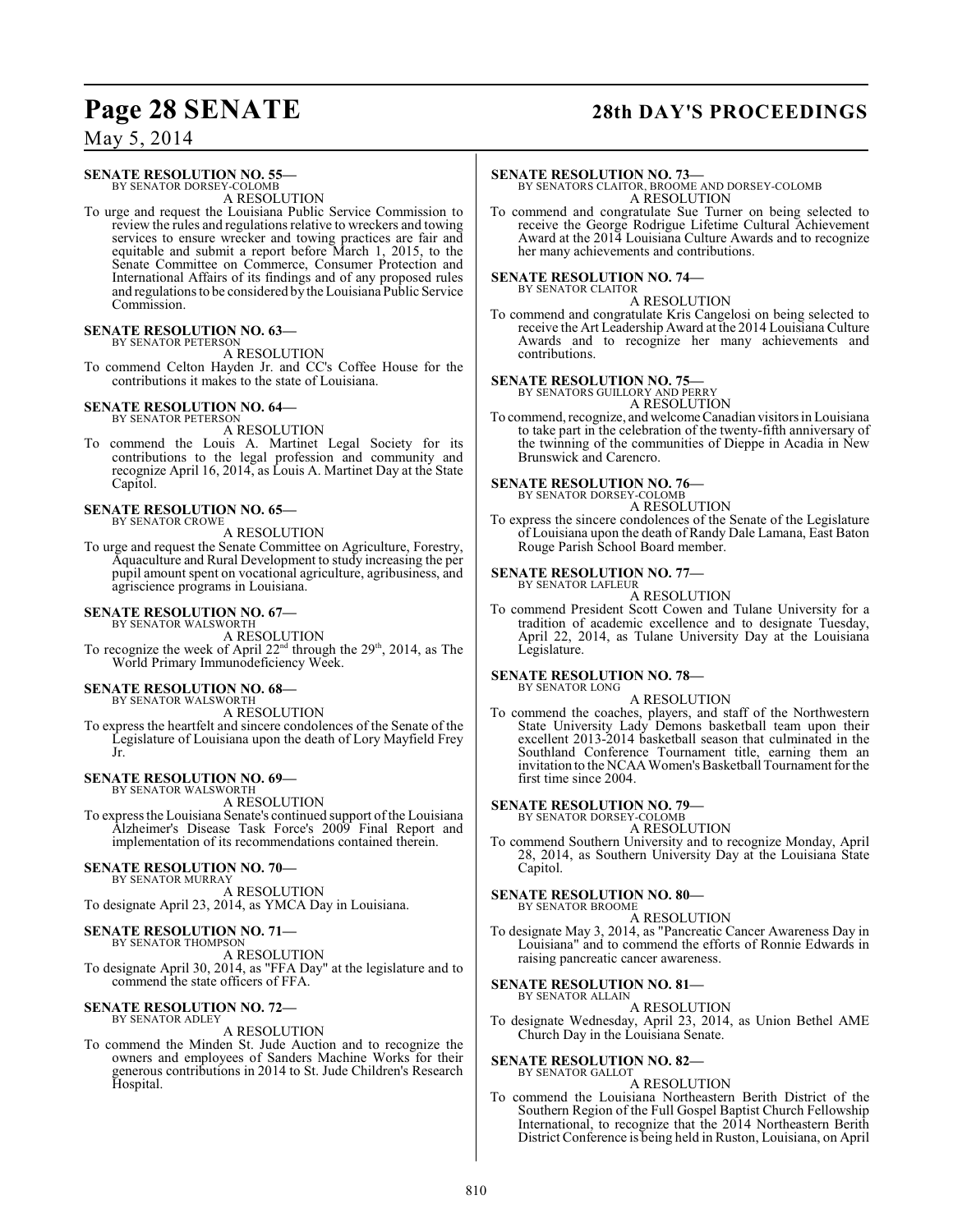# **28th DAY'S PROCEEDINGS Page 29 SENATE**

### May 5, 2014

23-24, and to acknowledge District Overseer William G. Fields Sr.

### **SENATE RESOLUTION NO. 83—** BY SENATORS WALSWORTH, GALLOT AND KOSTELKA

A RESOLUTION

To commend the Union Parish High School football team on winning the Class 3A state championship.

#### **SENATE RESOLUTION NO. 84—**

BY SENATOR DORSEY-COLOMB A RESOLUTION

To express the sincere condolences of the Senate of the Legislature of Louisiana upon the death of Francis Grayson Jr. of Baton Rouge.

#### **SENATE RESOLUTION NO. 85—**

BY SENATOR GALLOT A RESOLUTION To recognize Tuesday, April 29, 2014, as Lemonade Day for Cypress Springs Elementary School in Ruston, Louisiana.

#### **SENATE RESOLUTION NO. 86—** BY SENATOR GALLOT

A RESOLUTION

To recognize Thursday, May 1, 2014, as Lemonade Day for Ruston Elementary School in Ruston, Louisiana.

#### **SENATE RESOLUTION NO. 87—** BY SENATOR BROOME

A RESOLUTION

To commend the service and contributions of Magellan Youth Leaders Inspiring Future Empowerment, known as MY LIFE, and recognize Thursday, May 8, 2014, as MY LIFE Youth Day at the State Capitol.

#### **SENATE RESOLUTION NO. 88—**

BY SENATOR ALARIO

A RESOLUTION To recognize Wednesday, April 30, 2014, as Dental Hygiene Day and to commend the Louisiana Dental Hygienists' Association.

#### **SENATE RESOLUTION NO. 89—** BY SENATOR MORRISH

A RESOLUTION

To designate May 5, 2014, as Vietnam Veterans Day and to commemorate the brave and steadfast service by America's Armed Forces during a time of upheaval on the home front and change on all sides.

**SENATE RESOLUTION NO. 99—**<br>BY SENATORS ADLEY, ALARIO, ALLAIN, AMEDEE, APPEL, BROOME, BROWN, BUFFINGTON, CHABERT, CLAITOR, CORTEZ, CROWE,<br>DONAHUE, DORSEY-COLOMB, ERDEY, GALLOT, GUILLORY,<br>HEITMEIER, JOHNS, KOSTELKA, LAFLEUR

A RESOLUTION

To commend Dorothy Bell Jeter Bauer for her brave and faithful service to the United States during World War II as a member of the U.S. Navy's WAVES.

### **SENATE RESOLUTION NO. 103—** BY SENATOR BROOME

A RESOLUTION

To commend and congratulate Head Coach D-D Breaux of the LSU Women's Gymnastics team on a school record season and upon receipt of the title of National Coach of the Year for 2014 awarded by the National Association of Collegiate Gymnastics Coaches/Women's Division I.

#### **SENATE RESOLUTION NO. 104—** BY SENATOR DORSEY-COLOMB

A RESOLUTION

To commend Sergeant Carolyn R. Stapleton on her retirement and many accomplishments, with Crime Victims Assistance of the East Baton Rouge Parish Sheriff's Office.

#### **SENATE RESOLUTION NO. 106—**

BY SENATOR THOMPSON A RESOLUTION

To express the sincere condolences of the Senate of the Legislature of Louisiana upon the passing of Linda Kimbrough Welch, lobbyist and former executive director of the Rural Hospital Coalition.

#### **SENATE RESOLUTION NO. 108—** BY SENATOR PEACOCK

A RESOLUTION

To commend the Parkway High School JROTC Cyber Team on placing in the top one percent at the CyberPatriot VI National Finals.

> Respectfully submitted, "JODY" AMEDEE Chairman

The foregoing Senate Resolutions were signed by the President of the Senate and presented to the Secretary of State by the Secretary on June 2, 2014.

### **Message to the Secretary of State**

#### **SIGNED**

### **SENATE CONCURRENT RESOLUTIONS**

May 2, 2014

To the Honorable Secretary of State:

The President of the Senate and the Speaker of the House of Representatives have signed the following Senate Concurrent Resolutions:

#### **SENATE CONCURRENT RESOLUTION NO. 41—** BY SENATOR GALLOT

A CONCURRENT RESOLUTION

To urge and request the United States Department of Agriculture (USDA) to develop tastier food options for the National School Lunch Program.

#### **SENATE CONCURRENT RESOLUTION NO. 64—**

BY SENATOR PERRY AND REPRESENTATIVE ORTEGO A CONCURRENT RESOLUTION

To designate the city of Scott, Louisiana, as the Cajun Art Capital of Louisiana.

#### **SENATE CONCURRENT RESOLUTION NO. 85—**

BY SENATOR GALLOT AND REPRESENTATIVE JEFFERSON A CONCURRENT RESOLUTION

To commend the Louisiana Northeastern Berith District of the Southern Region of the Full Gospel Baptist Church Fellowship International, to recognize that the 2014 Northeastern Berith District Conference is being held in Ruston, Louisiana, on April 23-24, and to acknowledge District Overseer William G. Fields Sr.

### **SENATE CONCURRENT RESOLUTION NO. 86—** BY SENATOR MORRELL

A CONCURRENT RESOLUTION

To commend Mary Phaline Williams for her years of exemplary service as an administrative assistant to The Honorable Dennis R. Bagneris Sr., Judge of the Fourth Circuit Court of Appeals, Division C.

# **SENATE CONCURRENT RESOLUTION NO. 88—** BY SENATOR CHABERT

### A CONCURRENT RESOLUTION

To commend Christopher Everette Cenac Sr., MD, for his contribution to memorializing Louisiana history in his book Livestock Brands and Marks.